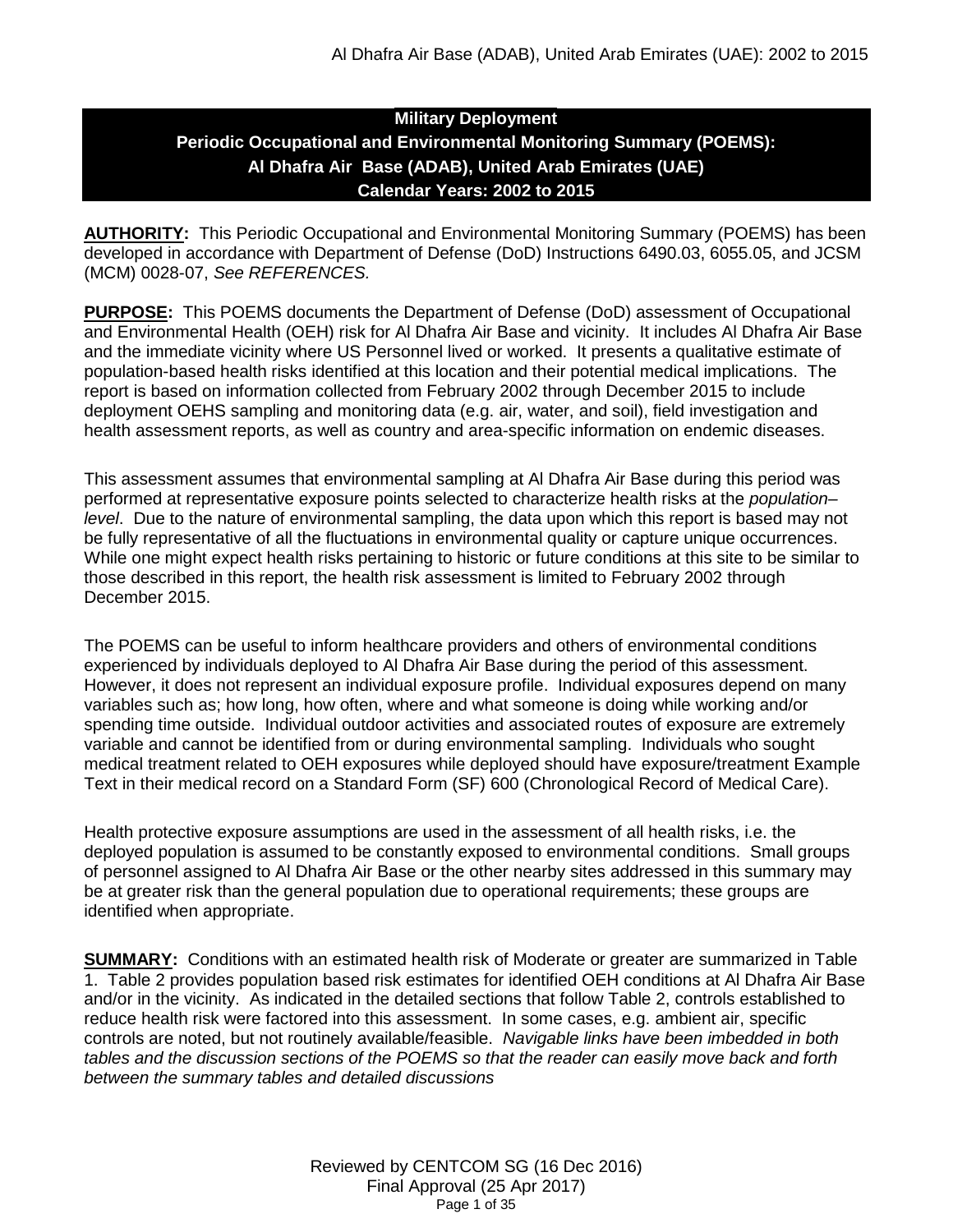#### **POEMS Table 1: Summary of Occupational and Environmental Conditions with MODERATE or Greater Health Risk**

*Short-term health risks & medical implications:*

Exposures associated with the following environmental stressors may be associated with potential acute health effects in some personnel during deployment at Camp Al Dhafra Air Base and vicinity:

The following may have caused acute health effects in some individuals *during deployment* at ADAB and other military facilities in the immediate vicinity.

Heat injury: The short-term health risk of heat injury for un-acclimatized individuals (i.e. on site less than four weeks) and those with underlying health conditions was **moderate**. For all other individuals the risk was **low**. Heat injuries include Heat Stroke, Heat Exhaustion, Heat Syncope and Heat Cramps. Medical implications include high body temperatures, dizziness, nausea and light-headedness.

Arthropod Vector Borne Disease: The short-term health risk is **moderate** for Crimean-Congo Hemorrhagic fever due to competent vectors and reservoirs present. Medical implications include headache, high fever joint pain and vomiting. Symptoms appear about the fourth day and last up to two weeks. The fatality rate is as high as 50%.

Water contact: The short-term health risk for contact with standing water is **moderate**. The occurrence of flooding after heavy rainfall can facilitate the spread of leptospirosis already present in the soil. Medical implications include fever, aches, vomiting or diarrhea. The illness may occur in two phases with the patient getting better initially before worsening again. The illness lasts from a few days to 3 weeks with treatment and recover may take several months without treatment.

Animal contact: The short-term health risk is **moderate** for Q Fever and rabies based on disease incident reporting. Although most persons with acute Q fever infection recover, others may experience serious illness with complications that may include pneumonia, granulomatous hepatitis (inflammation of the liver), myocarditis (inflammation of the heart tissue) and central nervous system complications. For persons bit by an animal with rabies, the vaccine must be administered immediately or death is certain.

Gastrointestinal: The short-term health risk ingesting un-approved local food/water is **high** for bacterial gastroenteritis. Viral gastroenteritis can present due to a high rate of personnel turnover and shared dining, berthing, bathroom facilities, and working spaces. Consuming up-approved food can temporarily incapacitate personnel (diarrhea) or result in prolonged illness (hepatitis A, typhoid fever, brucellosis, hepatitis E).

Venomous animal/insect bites: The short-term health risk is **moderate**. While the effects of venom can be lethal, the probability of encountering a venomous animal/insect bite at this location is **low**.

## *Long-term health risks & medical implications:*

Exposures associated with the following environmental stressors may be associated with potential chronic health effects in some personnel after deployment at Camp Al Dhafra Air Base.

Inhalation of PM2.5: A small percentage of individuals may have a **moderate** risk of developing chronic health conditions. These conditions include reduced lung function, chronic bronchitis, chronic obstructive pulmonary disease (COPD), asthma, and other cardiopulmonary diseases. Those with a history of asthma or pre-existing cardiopulmonary disease have a higher risk for developing these chronic conditions. At this time, there are no specific recommended post-deployment medical surveillance evaluations for individuals with particulate exposures. Providers should consider individual health status (e.g., any underlying conditions/susceptibilities) and unique individual OEH exposures (such as welding fumes) when addressing individual concerns.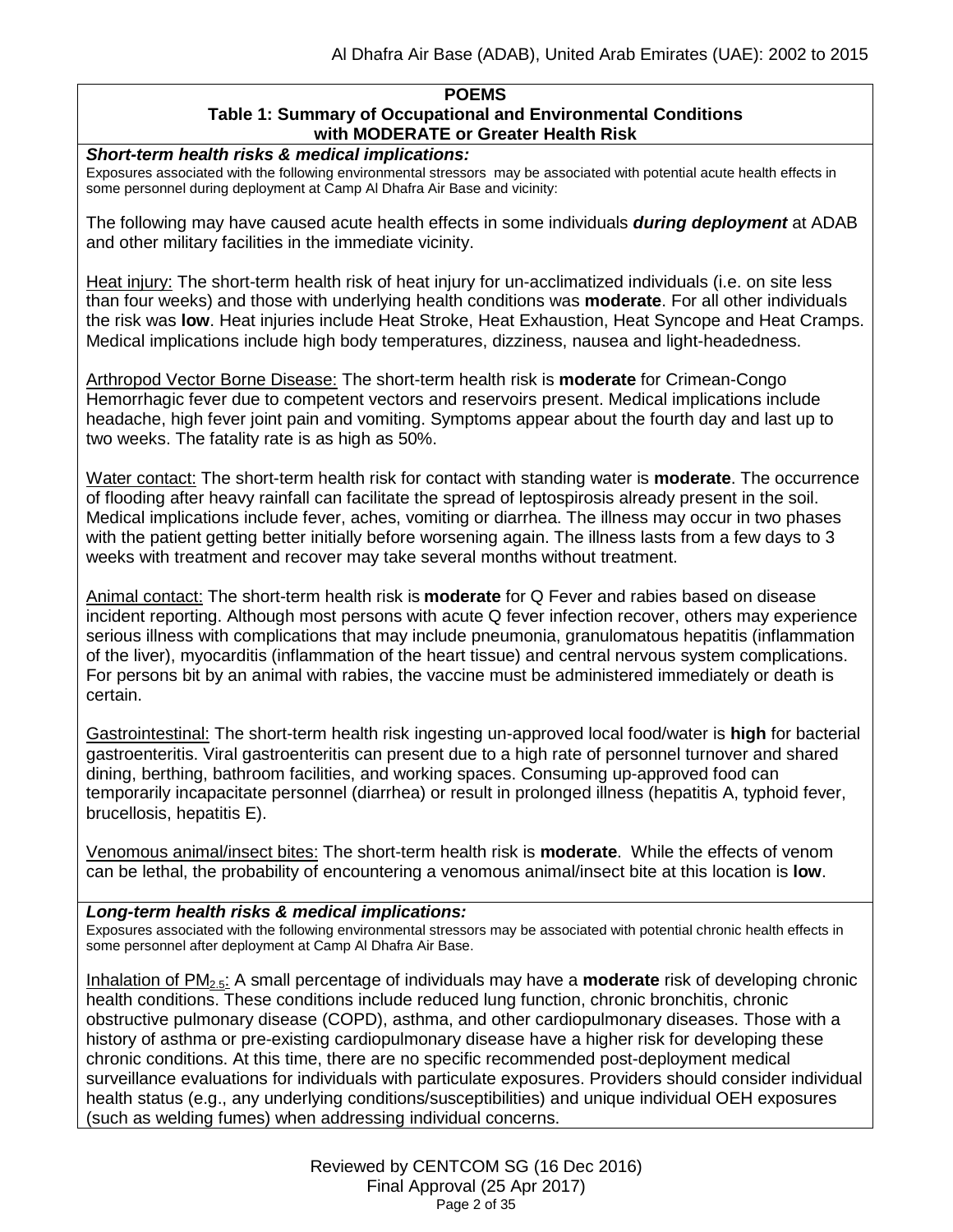<span id="page-2-1"></span><span id="page-2-0"></span>

| Table 2: Population-Based Health Risk Estimates - Al Dhafra Air Base and vicinity, United Arab Emirates <sup>1,2</sup> |                                                                                                                                                                                                                                                                                                                                                                                                                                                                                                                                                                                                                                |                                                                                                                                                                                                                                                                     |                                                                                                                                                                                                                                                                                                                                       |  |
|------------------------------------------------------------------------------------------------------------------------|--------------------------------------------------------------------------------------------------------------------------------------------------------------------------------------------------------------------------------------------------------------------------------------------------------------------------------------------------------------------------------------------------------------------------------------------------------------------------------------------------------------------------------------------------------------------------------------------------------------------------------|---------------------------------------------------------------------------------------------------------------------------------------------------------------------------------------------------------------------------------------------------------------------|---------------------------------------------------------------------------------------------------------------------------------------------------------------------------------------------------------------------------------------------------------------------------------------------------------------------------------------|--|
| <b>Source of Identified</b><br>Health $Risk^3$                                                                         | <b>Unmitigated Health Risk</b><br>Estimate $4$                                                                                                                                                                                                                                                                                                                                                                                                                                                                                                                                                                                 | <b>Control Measures</b><br>Implemented <sup>5</sup>                                                                                                                                                                                                                 | <b>Residual Health Risk</b><br>Estimate <sup>4</sup>                                                                                                                                                                                                                                                                                  |  |
| Air                                                                                                                    |                                                                                                                                                                                                                                                                                                                                                                                                                                                                                                                                                                                                                                |                                                                                                                                                                                                                                                                     |                                                                                                                                                                                                                                                                                                                                       |  |
| <b>Particulate matter less</b><br>than 10 microns in<br>diameter $(PM_{10})$<br>$(see$ paragraph $2.3)$                | Short-term: Low, daily levels<br>vary, acute health effects (e.g.,<br>upper respiratory tract irritation)<br>more pronounced during peak<br>days. More serious effects are<br>possible in susceptible persons<br>(e.g., those with asthma/existing<br>respiratory diseases).                                                                                                                                                                                                                                                                                                                                                   | Most personnel live and<br>work in air conditioned<br>buildings or tents.<br>For those not working in air<br>condition spaces, minimize<br>time outdoors, and keep<br>doors or tent flaps closed.                                                                   | Short-term: Low, Daily levels<br>varied, acute health effects<br>(e.g., upper respiratory tract<br>irritation) were possible in<br>susceptible persons (e.g.,<br>those with asthma/existing<br>respiratory diseases).                                                                                                                 |  |
|                                                                                                                        | Long-term: Health guidelines<br>not defined                                                                                                                                                                                                                                                                                                                                                                                                                                                                                                                                                                                    | Use of water for dust control<br>on unpaved roads and work<br>areas.                                                                                                                                                                                                | Long-term: Health<br>guidelines not defined                                                                                                                                                                                                                                                                                           |  |
|                                                                                                                        | Short-term: Low, The majority of<br>the time no acute health effects<br>such as eye, nose, or throat<br>irritation from exposure was<br>anticipated to have occurred.<br>Mild acute (short-term) health<br>effects were possible for those<br>individuals who spent much of<br>their time outdoors. Existing<br>medical conditions (e.g., asthma<br>or respiratory diseases) may be<br>exacerbated.<br>Long-term:                                                                                                                                                                                                              |                                                                                                                                                                                                                                                                     | Short-term: Low, A majority of<br>the time mild acute (short<br>term) health effects were<br>anticipated; certain peak<br>levels may have produced<br>mild eye, nose, or throat<br>irritation in some personnel<br>and pre-existing health<br>conditions (e.g., asthma, or<br>cardiopulmonary diseases)<br>may have been exacerbated. |  |
| <b>Particulate matter less</b><br>than 2.5 microns in<br>diameter $(PM2.5)$<br>(see paragraph $2.4$ )                  | During periods of low risk, no<br>anticipated chronic health effects<br>from PM <sub>2.5</sub> were anticipated to<br>have occurred.<br>And<br>At the moderate risk level, a<br>small percentage of individuals<br>may have been at increased risk<br>of developing chronic health<br>conditions. These conditions<br>include reduced lung function,<br>chronic bronchitis, chronic<br>obstructive pulmonary disease<br>(COPD), asthma, and other<br>cardiopulmonary diseases. Those<br>with a history of asthma or pre-<br>existing cardiopulmonary disease<br>have a higher risk for developing<br>these chronic conditions. | Limit strenuous physical<br>activities when air quality is<br>poor, minimize time<br>outdoors, and keep doors,<br>windows and tent flaps<br>closed.                                                                                                                 | Long-term: Moderate, Small<br>percentage of persons may<br>have been at increased risk<br>for developing chronic<br>conditions (particularly those<br>more susceptible to acute<br>(short term) effects (e.g.,<br>those with asthma/existing<br>respiratory diseases).                                                                |  |
| <b>Airborne Metals</b><br>(see paragraph 2.5)                                                                          | Short-Term: Low, 2012 area<br>samples in various common and<br>living areas indicate background<br>air levels of metals are all below<br>the laboratories limit of detection.<br>Long-term: Low, 2012 area<br>samples in common and living<br>areas indicate background air<br>levels of metals are all below the                                                                                                                                                                                                                                                                                                              | General populace: gravel,<br>sidewalks and paved areas<br>minimize dust re-suspension<br>from routine foot and vehicle<br>traffic. Industrial workplaces<br>with a higher potential for<br>metals exposure are on a<br>respiratory protection<br>program or utilize | Short-Term: Low, for metals<br>associated with ambient dust,<br>control measures have limited<br>efficacy. Thus the residual<br>risk may be similar or identical<br>to unmitigated risk.<br>Long-term: Low, 2012 area<br>samples in various common                                                                                    |  |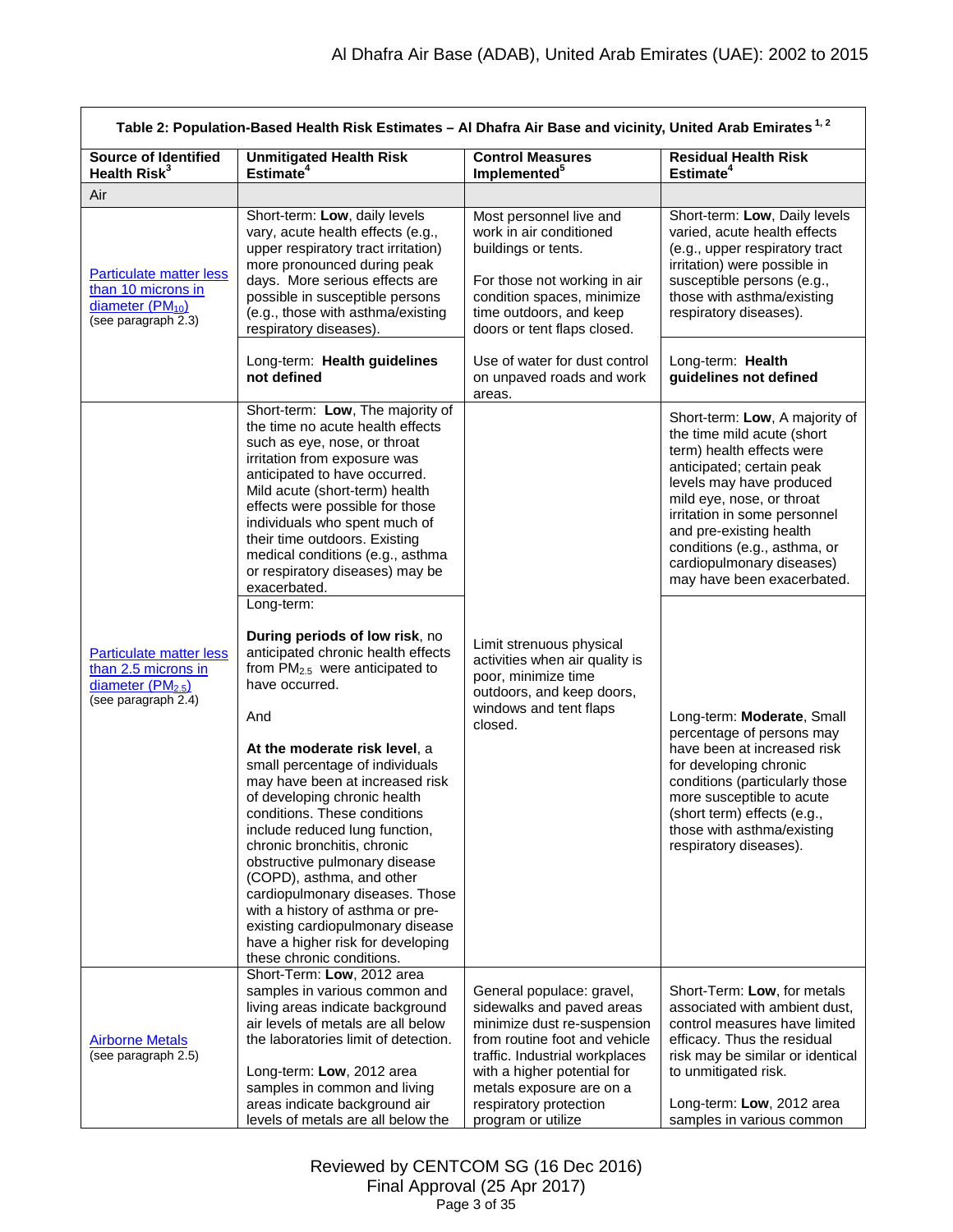<span id="page-3-3"></span><span id="page-3-2"></span><span id="page-3-1"></span><span id="page-3-0"></span>

| Table 2: Population-Based Health Risk Estimates - Al Dhafra Air Base and vicinity, United Arab Emirates <sup>1,2</sup> |                                                                                                                                                                                                                                                                                                      |                                                                                                                                                                                      |                                                                                                                                                                                                 |  |
|------------------------------------------------------------------------------------------------------------------------|------------------------------------------------------------------------------------------------------------------------------------------------------------------------------------------------------------------------------------------------------------------------------------------------------|--------------------------------------------------------------------------------------------------------------------------------------------------------------------------------------|-------------------------------------------------------------------------------------------------------------------------------------------------------------------------------------------------|--|
| <b>Source of Identified</b><br>Health Risk <sup>3</sup>                                                                | <b>Unmitigated Health Risk</b><br>Estimate <sup>4</sup>                                                                                                                                                                                                                                              | <b>Control Measures</b><br>Implemented <sup>5</sup>                                                                                                                                  | <b>Residual Health Risk</b><br>Estimate <sup>4</sup>                                                                                                                                            |  |
|                                                                                                                        | laboratories limit of detection.                                                                                                                                                                                                                                                                     | appropriate ventilation;<br>contamination control and<br>housekeeping plans are<br>reviewed and monitored<br>semiannually in affected<br>industrial work places.                     | and living areas indicate<br>background air levels of<br>metals are all below the<br>laboratories limit of detection.                                                                           |  |
| <b>Volatile Organic</b>                                                                                                | Short-term: Low, 2012 area<br>samples in various common and<br>living areas indicate background<br>air levels of metals are all below<br>the laboratories limit of detection.                                                                                                                        | Industrial workplaces that<br>have a high potential for<br>VOC exposure are on a<br>respiratory protection<br>program or utilize                                                     | Short-Term: For VOCs<br>associated with common and<br>living areas, control measures<br>have limited efficacy. Thus<br>the residual risk may be<br>similar or identical to<br>unmitigated risk. |  |
| Compounds (VOC)<br>(see paragraph 2.6)                                                                                 | Long-term: Low, at this time, no<br>further health guidelines exist to<br>support further study.                                                                                                                                                                                                     | appropriate ventilation;<br>environmental spill sites are<br>remediated immediately by<br>ECES after spills.                                                                         | Long-term: Low, 2012 area<br>samples in various common<br>and living areas indicate<br>background air levels of<br>metals are all below the<br>laboratories limit of detection.                 |  |
| Soil                                                                                                                   |                                                                                                                                                                                                                                                                                                      |                                                                                                                                                                                      |                                                                                                                                                                                                 |  |
| <b>Soil</b><br>(see paragraph 3)                                                                                       | Short-Term: None evaluated.<br>Currently soil sampling data is<br>not evaluated for short term<br>(acute) health risks.<br>Long-term: Low, no further study<br>is warranted at the time of this<br>report.                                                                                           | General populace: rocks,<br>sidewalks and paved areas<br>minimize routine foot and<br>vehicle traffic dust re-<br>suspension.                                                        | Short-Term: None evaluated.<br>Long-term: Low, no further<br>study is warranted at the time<br>of this report.                                                                                  |  |
| <b>Water</b>                                                                                                           |                                                                                                                                                                                                                                                                                                      |                                                                                                                                                                                      |                                                                                                                                                                                                 |  |
| <b>Consumed Water</b><br>(Water Used for                                                                               | Short-term: Low, U.S. Army<br>Veterinarian Service approved<br>bottled water and packaged<br>water from the Expeditionary<br>Water Packaging System was<br>provided for drinking. No analyte<br>was detected above the 14 day<br>15 L/day negligible drinking water<br>military exposure guidelines. | U.S. Army Veterinary<br>Service approved bottled<br>water and Preventive<br>Medicine/ Army Veterinary<br>approved packaged water<br>were supplied and<br>consumed except for a brief | Short-term: None identified                                                                                                                                                                     |  |
| Drinking)<br>(see paragraph 4.2)                                                                                       | Long-term: Low, U.S. Army<br>Veterinarian Service approved<br>bottled water and packaged<br>water from the Expeditionary<br>Water Packaging System were<br>provided for drinking. No analyte<br>was detected above the 14 day<br>15 L/day negligible drinking water<br>military exposure guidelines. | period during the onset of<br>the war.<br>Active and ongoing drinking<br>water surveillance program.                                                                                 | Long-term: None identified                                                                                                                                                                      |  |
| Water used for other<br>purposes (non-<br>drinking)                                                                    | Short-term health risk: Low,<br>water chlorine levels are very low<br>(0 - 0.5 mg/L); Chlorination<br>byproducts identified as elevated<br>in past long term potability<br>studies.                                                                                                                  | Water surveillance programs<br>which routinely monitor for<br>disinfectant residual and<br>bacteriological                                                                           | Short-term: None identified                                                                                                                                                                     |  |
| (see paragraph 4.3)                                                                                                    | Long-term health risk: Low,<br>water chlorine levels are very low<br>(0 - 0.5 mg/L); Chlorination<br>byproducts identified as elevated                                                                                                                                                               | contamination.                                                                                                                                                                       | Long-term: None identified                                                                                                                                                                      |  |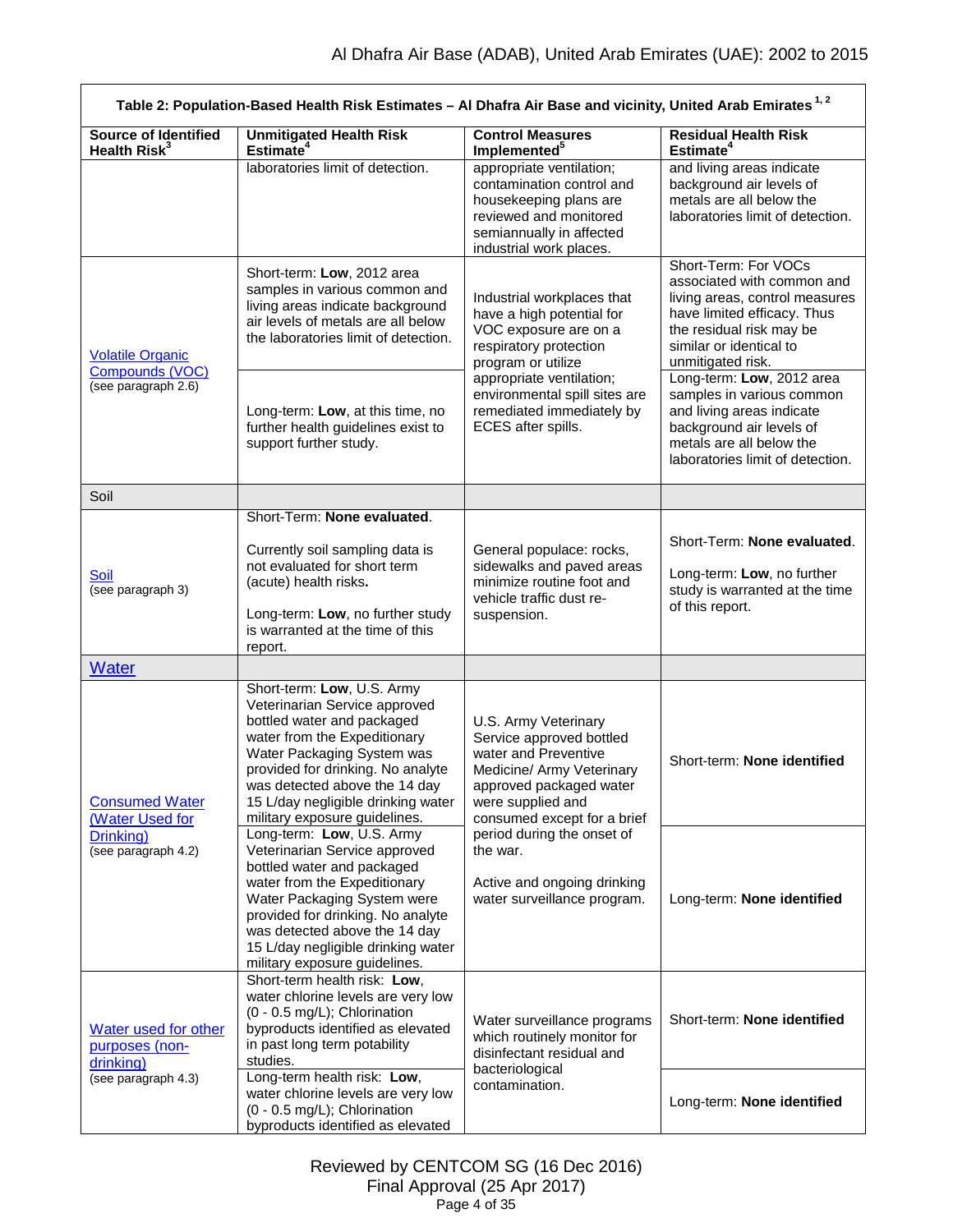<span id="page-4-1"></span><span id="page-4-0"></span>

| Table 2: Population-Based Health Risk Estimates - Al Dhafra Air Base and vicinity, United Arab Emirates <sup>1,2</sup> |                                                                                                                                                                                                                                                                                                                                                                                                                                   |                                                                                                                                                                                                                                                                                    |                                                                                                                                                                                                                                                                                                                                                                           |  |
|------------------------------------------------------------------------------------------------------------------------|-----------------------------------------------------------------------------------------------------------------------------------------------------------------------------------------------------------------------------------------------------------------------------------------------------------------------------------------------------------------------------------------------------------------------------------|------------------------------------------------------------------------------------------------------------------------------------------------------------------------------------------------------------------------------------------------------------------------------------|---------------------------------------------------------------------------------------------------------------------------------------------------------------------------------------------------------------------------------------------------------------------------------------------------------------------------------------------------------------------------|--|
| <b>Source of Identified</b><br>Health Risk <sup>3</sup>                                                                | <b>Unmitigated Health Risk</b><br>Estimate <sup>4</sup>                                                                                                                                                                                                                                                                                                                                                                           | <b>Control Measures</b><br>Implemented <sup>5</sup>                                                                                                                                                                                                                                | <b>Residual Health Risk</b><br>Estimate <sup>4</sup>                                                                                                                                                                                                                                                                                                                      |  |
|                                                                                                                        | in past long term potability<br>studies.                                                                                                                                                                                                                                                                                                                                                                                          |                                                                                                                                                                                                                                                                                    |                                                                                                                                                                                                                                                                                                                                                                           |  |
| <b>Military Unique</b>                                                                                                 |                                                                                                                                                                                                                                                                                                                                                                                                                                   |                                                                                                                                                                                                                                                                                    |                                                                                                                                                                                                                                                                                                                                                                           |  |
| Chemical Biological,<br>Radiological Nuclear                                                                           | Short-term: None identified                                                                                                                                                                                                                                                                                                                                                                                                       | <b>NA</b>                                                                                                                                                                                                                                                                          | Short-term: None identified                                                                                                                                                                                                                                                                                                                                               |  |
| (CBRN) Weapons<br>(see paragraph 5.1)                                                                                  | Long-term: None identified                                                                                                                                                                                                                                                                                                                                                                                                        | <b>NA</b>                                                                                                                                                                                                                                                                          | Long-term: None identified                                                                                                                                                                                                                                                                                                                                                |  |
| Depleted Uranium<br>(DU)                                                                                               | Short-term: Low based on data<br>and surveys conducted at the DU<br>storage sites.                                                                                                                                                                                                                                                                                                                                                | Restricted Area, authorized<br>users, ALARA Training.                                                                                                                                                                                                                              | Short-term: Low based on<br>very limited exposure time.                                                                                                                                                                                                                                                                                                                   |  |
| (see paragraph 5.2)                                                                                                    | Long-term: Low based on data<br>and surveys conducted at the DU<br>storage sites.                                                                                                                                                                                                                                                                                                                                                 | Restricted Area, authorized<br>users, ALARA Training.                                                                                                                                                                                                                              | Long-term: Low based on<br>very limited exposure time.                                                                                                                                                                                                                                                                                                                    |  |
| Ionizing Radiation                                                                                                     | Short-term: Low based on data<br>and surveys conducted for<br>Ionizing Radiation producing<br>devices.                                                                                                                                                                                                                                                                                                                            | Authorized users, Standard<br>Operating Procedures,<br>controlled areas.                                                                                                                                                                                                           | Short-term: Low based on<br>controlled intentional<br>exposures for medical<br>applications or limited<br>exposures for other.                                                                                                                                                                                                                                            |  |
| (see paragraph 5.3)                                                                                                    | Long-term: Low based on data<br>and surveys conducted for<br>Ionizing Radiation producing<br>devices.                                                                                                                                                                                                                                                                                                                             | Authorized users, Standard<br>Operating Procedures,<br>controlled areas.                                                                                                                                                                                                           | Long-term: Low based on<br>controlled intentional<br>exposures for medical<br>applications or limited<br>exposures for other.                                                                                                                                                                                                                                             |  |
| Non-ionizing<br>Radiation                                                                                              | Short-term: Low based on<br>controls in place for devices.                                                                                                                                                                                                                                                                                                                                                                        | Signage, regulated areas,<br>emitters located high on<br>poles/roofs.                                                                                                                                                                                                              | Short-term: Low based on<br>controls in place for devices.                                                                                                                                                                                                                                                                                                                |  |
| (see paragraph 5.4)                                                                                                    | Long-term: Low based on<br>controls in place for devices.                                                                                                                                                                                                                                                                                                                                                                         | Signage, regulated areas,<br>emitters located high on<br>poles/roofs.                                                                                                                                                                                                              | Long-term: Low based on<br>controls in place for devices.                                                                                                                                                                                                                                                                                                                 |  |
| Endemic<br><b>Disease</b>                                                                                              |                                                                                                                                                                                                                                                                                                                                                                                                                                   |                                                                                                                                                                                                                                                                                    |                                                                                                                                                                                                                                                                                                                                                                           |  |
| Gastrointestinal<br>(same as Food<br>borne/Waterborne<br>(e.g., diarrhea-<br>bacteriological)<br>(see paragraph 6.2)   | Short-term: High. If ingesting<br>unapproved local food/water, the<br>health effects can temporarily<br>incapacitate personnel (bacterial<br>and protozoal diarrhea) or result<br>in prolonged illness (hepatitis A,<br>typhoid fever, brucellosis,<br>hepatitis E). Viral gastroenteritis<br>can present due to a high rate of<br>personnel turnover and shared<br>dining, berthing, bathroom<br>facilities, and working spaces. | <b>Standard Preventive</b><br>Medicine measures:<br>immunizations (hepatitis A<br>and typhoid fever), the<br>consumption of food and<br>water from approved<br>sources, and food/public<br>facility sanitation<br>inspections.                                                     | Based on efficacy of control<br>measures as evidenced by<br>lack of disease(s) reported in<br>various medical surveillance<br>data bases e.g, AHLTA,<br>DRSi.<br>Short-term: Low. Based on<br>disease incident reporting<br>from UAE, bacterial and<br>protozoal gastrointestinal<br>diseases, cholera, brucellosis,<br>and hepatitis E infections<br>present a low risk. |  |
|                                                                                                                        | Long-term: Low. The majority of<br>gastrointestinal diseases do not<br>cause prolonged illness.                                                                                                                                                                                                                                                                                                                                   |                                                                                                                                                                                                                                                                                    | Long-term: Low based on<br>disease incident reporting<br>from UAE.                                                                                                                                                                                                                                                                                                        |  |
| <b>Arthropod Vector</b><br><b>Borne</b><br>(see paragraph 6.3)                                                         | Short-term: Competent vectors<br>and reservoirs for disease are<br>present. Risk is moderate for<br>Crimean-Congo Hemorrhagic<br>fever and low for sandfly fever,<br>West Nile fever, rickettsioses<br>(tick-borne spotted fever group<br>and murine typhus) and Sindbis,<br>and Leishmaniasis (cutaneous<br>and visceral).                                                                                                       | <b>Standard Preventive</b><br>Medicine measures: proper<br>wearing of insecticide-<br>treated uniforms and the<br>application of insect<br>repellent to the skin,<br>chemoprophylaxis in<br>accordance with CCMD<br>policy (i.e., malaria), removal<br>of vector harborages within | Based on efficacy of control<br>measure as evidenced by<br>lack of disease(s) reported in<br>various medical surveillance<br>data bases e.g, AHLTA,<br>DRSi.<br>Short-term: Low for all vector-<br>borne diseases based on<br>disease incident reporting                                                                                                                  |  |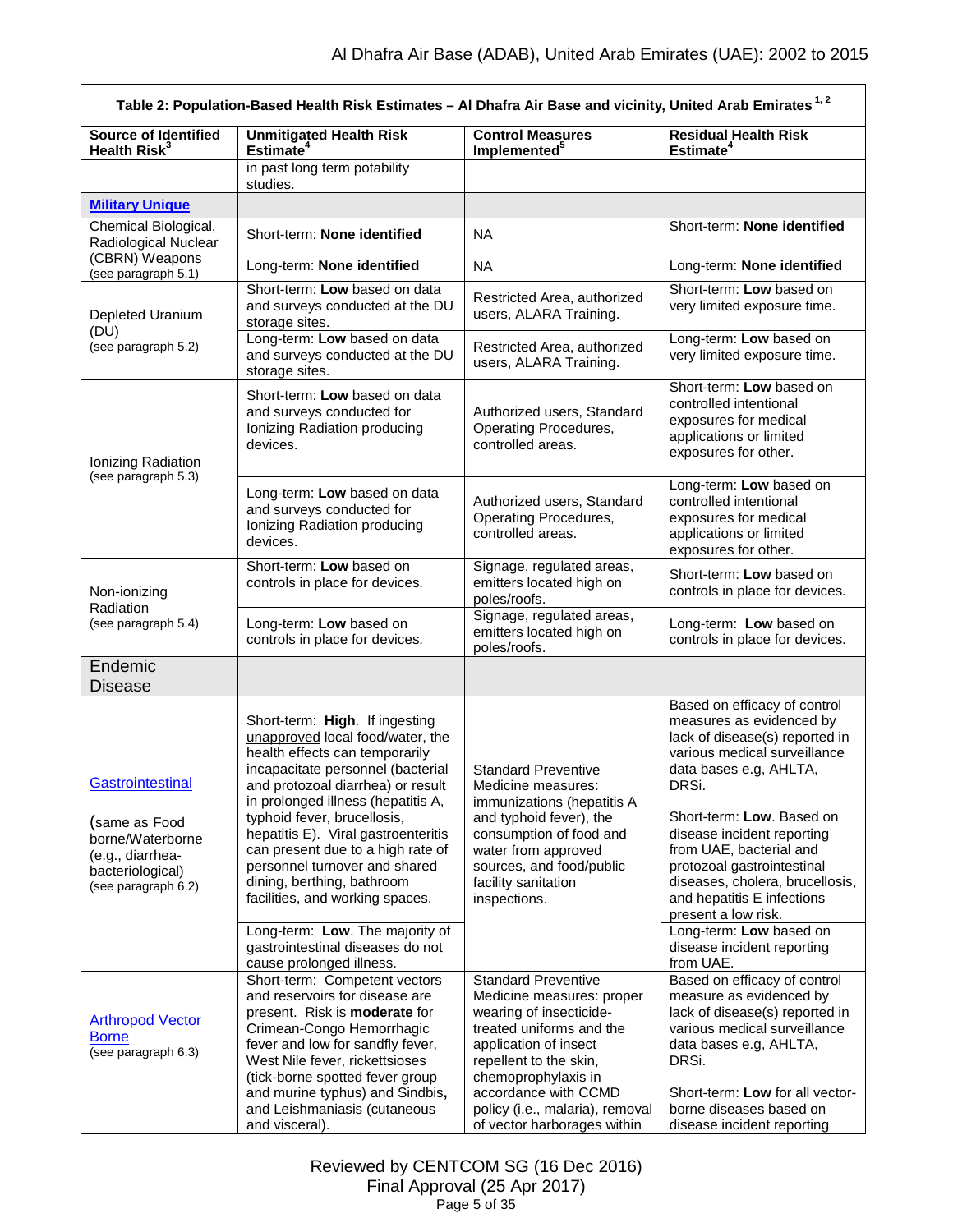<span id="page-5-2"></span><span id="page-5-1"></span><span id="page-5-0"></span>

| Table 2: Population-Based Health Risk Estimates - Al Dhafra Air Base and vicinity, United Arab Emirates <sup>1,2</sup> |                                                                                                                                                                                                                                                                                                               |                                                                                                                                                                                                                                                                           |                                                                                                                                                                                                                                                                                                             |  |
|------------------------------------------------------------------------------------------------------------------------|---------------------------------------------------------------------------------------------------------------------------------------------------------------------------------------------------------------------------------------------------------------------------------------------------------------|---------------------------------------------------------------------------------------------------------------------------------------------------------------------------------------------------------------------------------------------------------------------------|-------------------------------------------------------------------------------------------------------------------------------------------------------------------------------------------------------------------------------------------------------------------------------------------------------------|--|
| <b>Source of Identified</b><br>Health Risk <sup>3</sup>                                                                | <b>Unmitigated Health Risk</b><br>Estimate <sup>4</sup>                                                                                                                                                                                                                                                       | <b>Control Measures</b><br>Implemented <sup>5</sup>                                                                                                                                                                                                                       | <b>Residual Health Risk</b><br>Estimate <sup>4</sup>                                                                                                                                                                                                                                                        |  |
|                                                                                                                        |                                                                                                                                                                                                                                                                                                               | camps, and the application<br>of pesticides.                                                                                                                                                                                                                              | from UAE.                                                                                                                                                                                                                                                                                                   |  |
|                                                                                                                        | Long-term: Low. It is possible to<br>be infected during deployment<br>with leishmaniasis, but not to<br>have clinically evident disease<br>until redeployed.                                                                                                                                                  |                                                                                                                                                                                                                                                                           | Long-term: Low based on<br>disease incident reporting<br>from UAE.                                                                                                                                                                                                                                          |  |
| <b>Water-Contact</b><br>(see paragraph 6.4)                                                                            | Short-term: Moderate, the<br>occurrence of flooding after<br>heavy rainfall can facilitate the<br>spread of leptospirosis already<br>present in the soil                                                                                                                                                      | Avoidance of fresh water<br>sources, such as puddles/<br>standing water, drainage<br>areas, etc. Treatment<br>(primarily chlorination)<br>process for non-drinking                                                                                                        | Based on efficacy of control<br>measure as evidenced by<br>lack of disease(s) reported in<br>various medical surveillance<br>data bases e.g, AHLTA,<br>DRSi.<br>Short-term: Low based on<br>disease incident reporting<br>from UAE.                                                                         |  |
|                                                                                                                        | Long-term: Low based on<br>disease incident reporting from<br>UAE.                                                                                                                                                                                                                                            | water (water used for<br>bathing, cooking, etc.).                                                                                                                                                                                                                         | Long-term: Low based on<br>disease incident reporting<br>from UAE.                                                                                                                                                                                                                                          |  |
| <b>Respiratory</b><br>(see paragraph 6.5)                                                                              | Short-term: Low. The high rate<br>of personnel turnover, shared<br>dining, berthing, recreational<br>facilities, and working spaces<br>may allow for the easy<br>transmission of upper respiratory<br>infections, including influenza.<br>The risk of meningococcal<br>meningitis and tuberculosis is<br>low. | Influenza immunizations are<br>given either before or during<br>deployment. Local and third<br>country national<br>workers/contractors are<br>required to complete health<br>screening prior to<br>employment. Potential                                                  | Based on efficacy of control<br>measure as evidenced by<br>lack of disease(s) reported in<br>various medical surveillance<br>data bases e.g, AHLTA,<br>DRSi.<br>Short-term: Low for upper<br>respiratory infections and<br>tuberculosis.                                                                    |  |
|                                                                                                                        | Long-term: Low. The majority of<br>respiratory diseases do not cause<br>prolonged illness.                                                                                                                                                                                                                    | tuberculosis exposure is<br>addressed in the Post<br>Deployment Health<br>Assessment.                                                                                                                                                                                     | Long-term: Low based on<br>disease incident reporting<br>from UAE.                                                                                                                                                                                                                                          |  |
| <b>Animal Contact</b><br>(see paragraph 6.6                                                                            | Short-term: Moderate for Q<br>Fever & for rabies based on<br>disease incident reporting from<br>UAE country.                                                                                                                                                                                                  | <b>Standard Preventive</b><br>Medicine measures, as well<br>as CCMD policy, generally<br>prohibit contact with,<br>adoption, or feeding of feral<br>animals. Immunizations for<br>anthrax and rabies (rabies<br>vaccination and/or immune<br>globulin given if clinically | Based on efficacy of control<br>measure as evidenced by<br>lack of disease(s) reported in<br>various medical surveillance<br>data bases e.g, AHLTA,<br>DRSi.<br>Short-term: Low based on<br>minimal personnel exposure<br>to animals and disease<br>incident reporting from UAE.<br>Long-term: Low based on |  |
|                                                                                                                        | Long-term: Low based on<br>disease incident reporting from<br>UAE.                                                                                                                                                                                                                                            | directed).                                                                                                                                                                                                                                                                | minimal personnel exposure<br>to animals and disease<br>incident reporting from UAE.                                                                                                                                                                                                                        |  |
| <b>Venomous</b><br><b>Animal/Insects</b>                                                                               |                                                                                                                                                                                                                                                                                                               |                                                                                                                                                                                                                                                                           |                                                                                                                                                                                                                                                                                                             |  |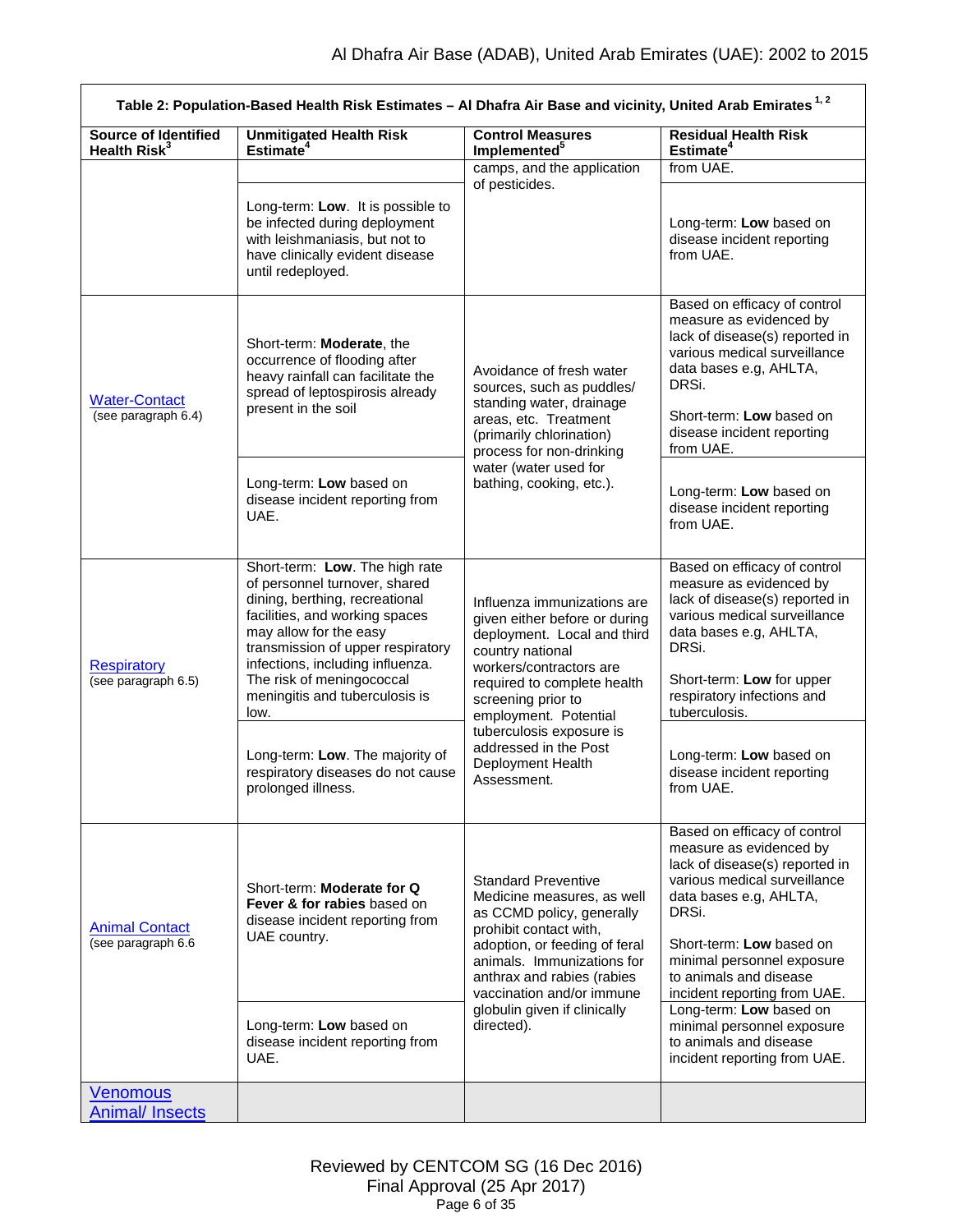<span id="page-6-4"></span><span id="page-6-3"></span><span id="page-6-2"></span><span id="page-6-1"></span><span id="page-6-0"></span>

| Table 2: Population-Based Health Risk Estimates - Al Dhafra Air Base and vicinity, United Arab Emirates <sup>1,2</sup> |                                                                                                                                                                                                                                                                                                                                           |                                                                                                                                                                                 |                                                                                                                                                                                          |  |  |
|------------------------------------------------------------------------------------------------------------------------|-------------------------------------------------------------------------------------------------------------------------------------------------------------------------------------------------------------------------------------------------------------------------------------------------------------------------------------------|---------------------------------------------------------------------------------------------------------------------------------------------------------------------------------|------------------------------------------------------------------------------------------------------------------------------------------------------------------------------------------|--|--|
| <b>Source of Identified</b><br>Health Risk <sup>3</sup>                                                                | <b>Unmitigated Health Risk</b><br>Estimate <sup>4</sup>                                                                                                                                                                                                                                                                                   | <b>Control Measures</b><br><b>Residual Health Risk</b><br>Implemented <sup>5</sup><br>Estimate <sup>4</sup>                                                                     |                                                                                                                                                                                          |  |  |
|                                                                                                                        |                                                                                                                                                                                                                                                                                                                                           |                                                                                                                                                                                 |                                                                                                                                                                                          |  |  |
| Snakes, scorpions,<br>and spiders<br>(see paragraph 7)                                                                 | Short-term: High if encountered,<br>effects of venom can be lethal<br>(e.g. saw-scaled viper or Echis<br>carinatus) based on information<br>obtained from Armed Forces Pest<br>Management Board.                                                                                                                                          | <b>Standard Preventive</b><br>Medicine measures, such as<br>the reduction of harborages<br>for these animals, as well as<br>education on how to avoid<br>them (shake out boots) | Based on efficacy of control<br>measure as evidenced by<br>lack of disease(s) reported in<br>various medical surveillance<br>data bases e.g, AHLTA.<br>Short-term: Low.                  |  |  |
|                                                                                                                        | Long-term: No long-term health<br>risk identified                                                                                                                                                                                                                                                                                         | before donning, etc.), reduce<br>the risk of exposure.                                                                                                                          | Long-term: No long-term<br>health risk identified                                                                                                                                        |  |  |
| <b>Heat/Cold Stress</b>                                                                                                |                                                                                                                                                                                                                                                                                                                                           |                                                                                                                                                                                 |                                                                                                                                                                                          |  |  |
| Heat<br>(see paragraph 8.2)                                                                                            | Short-term: Moderate as per<br>measured seasonal data) risk of<br>heat injury in summer months<br>(average high temperatures from<br>May-September are 104°F,<br>peaking at 110°F in July/August)<br>for un-acclimated personnel.<br>Medical implications include high<br>body temperatures, dizziness,<br>nausea and light-headedness.   | Adequate periods of<br>acclimatization for newly<br>reporting or returning<br>personnel.<br>Adjustment of work-rest<br>cycles based on monitoring<br>of climatic conditions.    | Based on efficacy of control<br>measure and incidence of<br>heat/cold injury(ies) reported<br>in various medical<br>surveillance data bases e.g,<br>AHLTA, DRSi.<br>Short-term: Moderate |  |  |
|                                                                                                                        | Long-term: Generally Low or<br>no data available                                                                                                                                                                                                                                                                                          |                                                                                                                                                                                 | Long-term: Generally Low or<br>no data available                                                                                                                                         |  |  |
| Cold<br>(see paragraph 8.3)                                                                                            | Short-term: Low per measured<br>seasonal data (minimum<br>temperatures in winter months -<br>Dec and Jan - were generally<br>53°F or above). The risk for cold<br>stress/injuries is largely<br>dependent on clothing/equipment<br>worn, operational work intensity<br>and individual factors rather than<br>environmental factors alone. | Provision of adequate cold<br>weather clothing<br>Appropriate work/rest cycles<br>during cold weather                                                                           | Short-term: Low                                                                                                                                                                          |  |  |
|                                                                                                                        | Long-term: Generally Low                                                                                                                                                                                                                                                                                                                  |                                                                                                                                                                                 | Long-term: Generally Low                                                                                                                                                                 |  |  |
| <b>Noise</b>                                                                                                           |                                                                                                                                                                                                                                                                                                                                           |                                                                                                                                                                                 |                                                                                                                                                                                          |  |  |
| <b>Noise</b><br>(Continuous)<br>(see paragraph 9.1)                                                                    | Short-term: Low based on data<br>from surveys in 2013.                                                                                                                                                                                                                                                                                    | Use of hearing protection or<br>double hearing protection for<br>flight-line personnel.<br>Labeling noise hazardous                                                             | Based on efficacy of control<br>measure typically practiced.<br>Short-Term: Low based on<br>available data                                                                               |  |  |
|                                                                                                                        | Long-term: Low based on data<br>from surveys in 2013.                                                                                                                                                                                                                                                                                     | areas.                                                                                                                                                                          | Long-Term: Low based on<br>available data                                                                                                                                                |  |  |
| Impulse                                                                                                                | Short-term: Data not available                                                                                                                                                                                                                                                                                                            | Leadership enforcement of<br>compliance with available                                                                                                                          | Short-term: Data not<br>available                                                                                                                                                        |  |  |
| (see paragraph 9.2)                                                                                                    | Long-term: Data not available                                                                                                                                                                                                                                                                                                             | PPE.                                                                                                                                                                            | Long-term: Data not<br>available                                                                                                                                                         |  |  |
| <b>Unique Concerns</b>                                                                                                 |                                                                                                                                                                                                                                                                                                                                           |                                                                                                                                                                                 |                                                                                                                                                                                          |  |  |
| <b>Waste Sites/Waste</b><br>Disposal                                                                                   | Short-term: Low                                                                                                                                                                                                                                                                                                                           | Waste disposal is                                                                                                                                                               | Short-term: Low                                                                                                                                                                          |  |  |
| (see paragraph 10.2)                                                                                                   | Long-term: Low                                                                                                                                                                                                                                                                                                                            | contracted out                                                                                                                                                                  | Long-term: Low                                                                                                                                                                           |  |  |
| Fuel/petroleum<br>products/ industrial<br>chemical spills                                                              | Short-term: Low based on<br>available data from previous spill<br>sampling                                                                                                                                                                                                                                                                | Spill plans                                                                                                                                                                     | Short-term: Low                                                                                                                                                                          |  |  |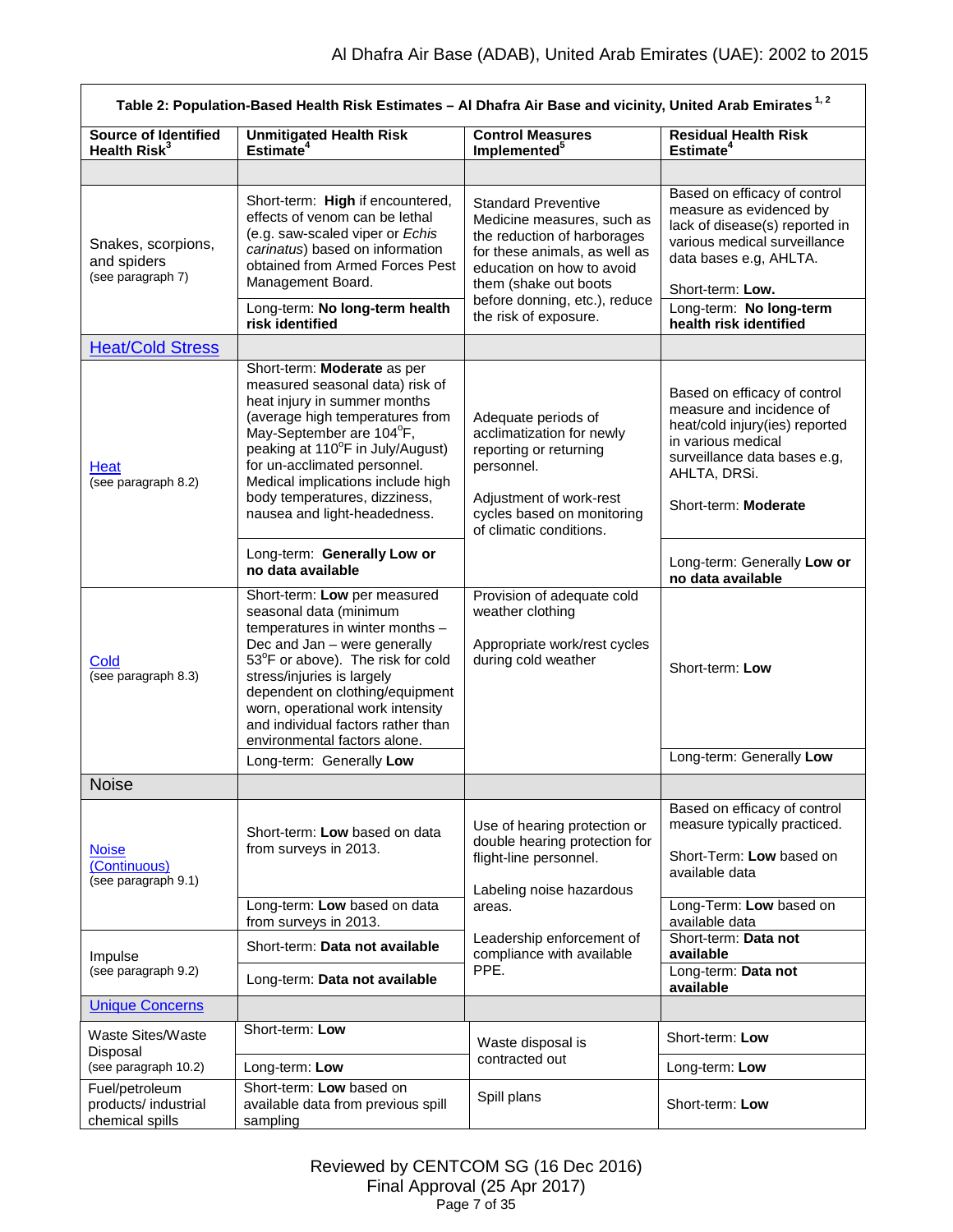|                                                         | Table 2: Population-Based Health Risk Estimates - Al Dhafra Air Base and vicinity, United Arab Emirates <sup>1,2</sup> |                                                                                                                   |                                                                                                           |
|---------------------------------------------------------|------------------------------------------------------------------------------------------------------------------------|-------------------------------------------------------------------------------------------------------------------|-----------------------------------------------------------------------------------------------------------|
| <b>Source of Identified</b><br>Health Risk <sup>3</sup> | <b>Unmitigated Health Risk</b><br>Estimate $4$                                                                         | <b>Control Measures</b><br>Implemented <sup>5</sup>                                                               | <b>Residual Health Risk</b><br>Estimate <sup>4</sup>                                                      |
| (see paragraph 10.2)                                    |                                                                                                                        |                                                                                                                   |                                                                                                           |
|                                                         | Long-term: Low based on<br>available data from previous spills<br>and limited to no exposures                          |                                                                                                                   | Long-term: Low                                                                                            |
| Pesticides/Pest                                         | Short-term: Low                                                                                                        | See Section 10.4                                                                                                  | Short-term: Low                                                                                           |
| Control<br>Long-term: Low<br>(see paragraph 10.3)       |                                                                                                                        |                                                                                                                   | Long-term: Low                                                                                            |
| Asbestos                                                | Short-term: None identified<br>No/insufficient data exist upon<br>which to base a health risk<br>assessment.           | <b>NA</b>                                                                                                         | Short-term: None                                                                                          |
| (see paragraph 10.4)                                    | Long-term: None identified<br>No/insufficient data exist upon<br>which to base a health risk<br>assessment.            | <b>NA</b>                                                                                                         | Long-term: None                                                                                           |
| <b>Lead Based Paint</b>                                 | Short-term: None identified<br>No/insufficient data exist upon<br>which to base a health risk<br>assessment.           | <b>NA</b>                                                                                                         | Short-term: No data available<br>No/insufficient data exist<br>upon which to base a risk<br>assessment.   |
| (see paragraph 10.4)                                    | Long-term: None identified:<br>No/insufficient data exist upon<br>which to base a health risk<br>assessment.           | <b>NA</b>                                                                                                         | Long-term: No data available                                                                              |
|                                                         | None identified                                                                                                        | Control measures may<br>have included locating burn<br>pits downwind of prevailing<br>winds, increased distance   | Short-term: No data available<br>or no/insufficient data exist<br>upon which to base a risk<br>assessment |
| <b>Burn Pits</b><br>(see paragraph 10.5)                | None identified                                                                                                        | from living and working<br>areas when possible, and<br>improved waste<br>segregation and<br>management techniques | Long-term: No data available                                                                              |

## **POEMS**

**Table 2: Population-Based Health Risk Estimates – Al Dhafra Air Base, United Arab Emirates**

 $1$  This Summary Table provides a qualitative estimate of population-based short-and long-term health risks associated with the occupational and environment conditions at Al Dhafra Air Base and other locations frequented by U.S. military personnel in the immediate vicinity of Al Dhafra Air Base, United Arab Emirates. It does not represent an individual exposure profile. Actual individual exposures and health effects depend on many variables. For example, while a chemical may be present in the environment, if a person does not inhale, ingest, or contact a specific dose of the chemical for adequate duration and frequency, then there may be no health risk. Alternatively, a person at a specific location may experience a unique exposure, such as at the burn pit, which could result in a significant individual exposure. Any such person seeking medical care should have their specific conditions of exposure documented on Form SF600.

 $2$  This assessment is based on specific environmental sampling data and reports obtained from February 2002 through December 2015. Sampling locations are assumed to be representative of exposure points for the base population, but may not reflect all the fluctuations in environmental quality or capture unique exposure incidents.

 $3$ This Summary Table is organized by major categories of identified sources of health risk. It only lists those sub-categories specifically identified and addressed at Al Dhafra Air Base. The health risks are presented as Low, Moderate, High or Extremely High for both acute and chronic health effects. The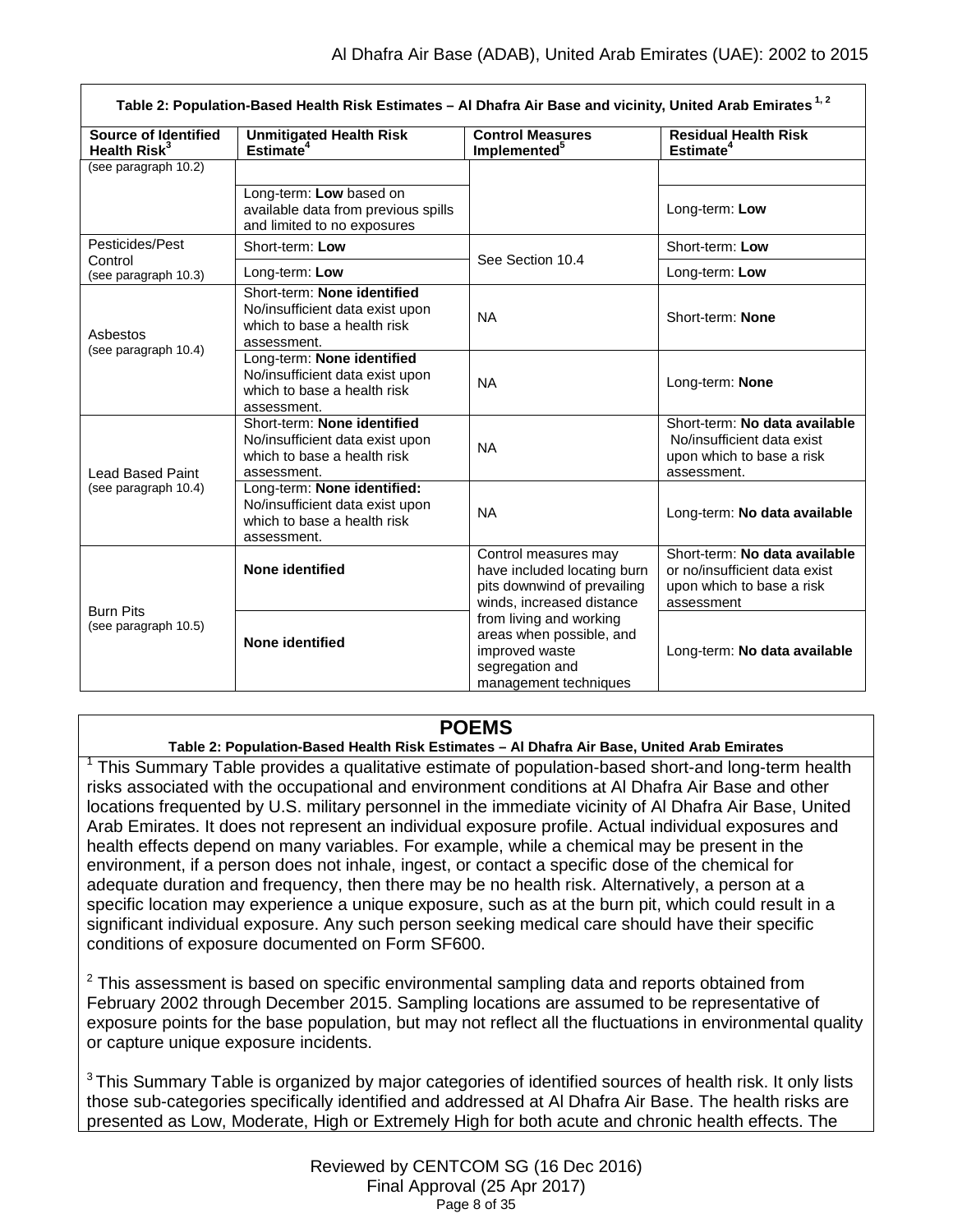## **POEMS**

## **Table 2: Population-Based Health Risk Estimates – Al Dhafra Air Base, United Arab Emirates**

risk level is based on an assessment of both the potential severity of the health effects that could be caused and probability that exposure would occur at a level to produce such health effects. Details can be obtained from the AF Public Health Center. More detailed descriptions of OEH exposures that were evaluated are discussed in the following sections of this report.

<sup>4</sup> Risks in this Summary Table are based on quantitative surveillance thresholds (e.g. review of disease surveillance data) or screening levels (e.g. Military Exposure Guidelines (MEGs) for chemicals*).* Some previous assessment reports may provide slightly inconsistent risk estimates because quantitative criteria such as MEGs may have changed since the samples were originally evaluated and/or because this assessment makes use of all historic site data while previous reports may have only been based on a few samples.

<sup>5</sup> All OEH risk estimates represent residual risk after accounting for preventive controls in place. Occupational exposures and exposures to endemic diseases are greatly reduced by preventive measures in place. For environmental exposures related to airborne dust, there are limited preventive measures available and available measures have little efficacy in reducing exposure to ambient conditions.

**SITE DESCRIPTION:** Al Dhafra Air Base (ADAB) is located in the Emirate of Abu Dhabi in the United Arab Emirates (UAE). The Base is approximately 47 km southwest of the City of Abu Dhabi. The nearest town is Mafraq, which is a small residential community 10 km to the northeast. ADAB has supported United States Air Force Central (USAFCENT) operations since August 1990. USAFCENT conducts aircraft operations in MO-Town (Maintenance and Operations), and forces are bed down at the Phantom compound. The Army operates its Patriot Missile Site in a location east of the main runway, south of the Phantom area. The airfield has two parallel runways and is used for Air Force refueling tankers, AWACS, Fighters, high-altitude and unmanned ISR missions, Emirate fighters and rotary wing aircraft. There are approximately 350 structures on ADAB including barracks, administrative buildings, clinic, dining facilities, bunkers, aircraft hangars, warehouses, maintenance facilities, Sprungs (temporary facilities) for the theater and gymnasiums, swimming pool, and other buildings. The base is home to approximately 4,200 military, civilian, and coalition personnel. Personnel deployed to Al Dhafra are able to travel off base for recreational and work-related activities. Such travel includes day trips to public facilities in Abu Dhabi and Dubai.

**Local Climate:** ADAB has a desert climate characterized by low rainfall and a large variation in temperature between day and night by as much as 25°F. Dry summer month weather causes the lack of cloud cover which allows more solar radiation to reach the surface, accounting for high summer temperatures. As a result, the area is semi-arid and receives less than 4 inches of rain annually. There are nominally two seasons: Winter and summer. Summer conditions last from April-October. During the summer months, it is extremely hot with temperature ranges from 95°F to 108°F and relative humidity ranges from 50-60%. Peak temperatures have occasionally been as high as 120°F in June through August. Winters are mild with typical temperature ranges from 55°F to 75°F. November through April are the rainy months in Abu Dhabi.

## 1 Discussion of Health Risks at Camp Al Dhafra Air Base, United Arab Emirates by Source

The following sections provide additional information about the OEH conditions summarized above. All risk assessments were performed using the methodology described in the US Army Public Health Command Technical Guide 230, *Environmental Health Risk Assessment and Chemical Exposure Guidelines for Deployed Military Personnel* (USAPHC TG 230). All OEH risk estimates represent residual risk after accounting for controls measures in place. Occupational exposures and exposures to endemic diseases are greatly reduced by preventive measures. For environmental exposures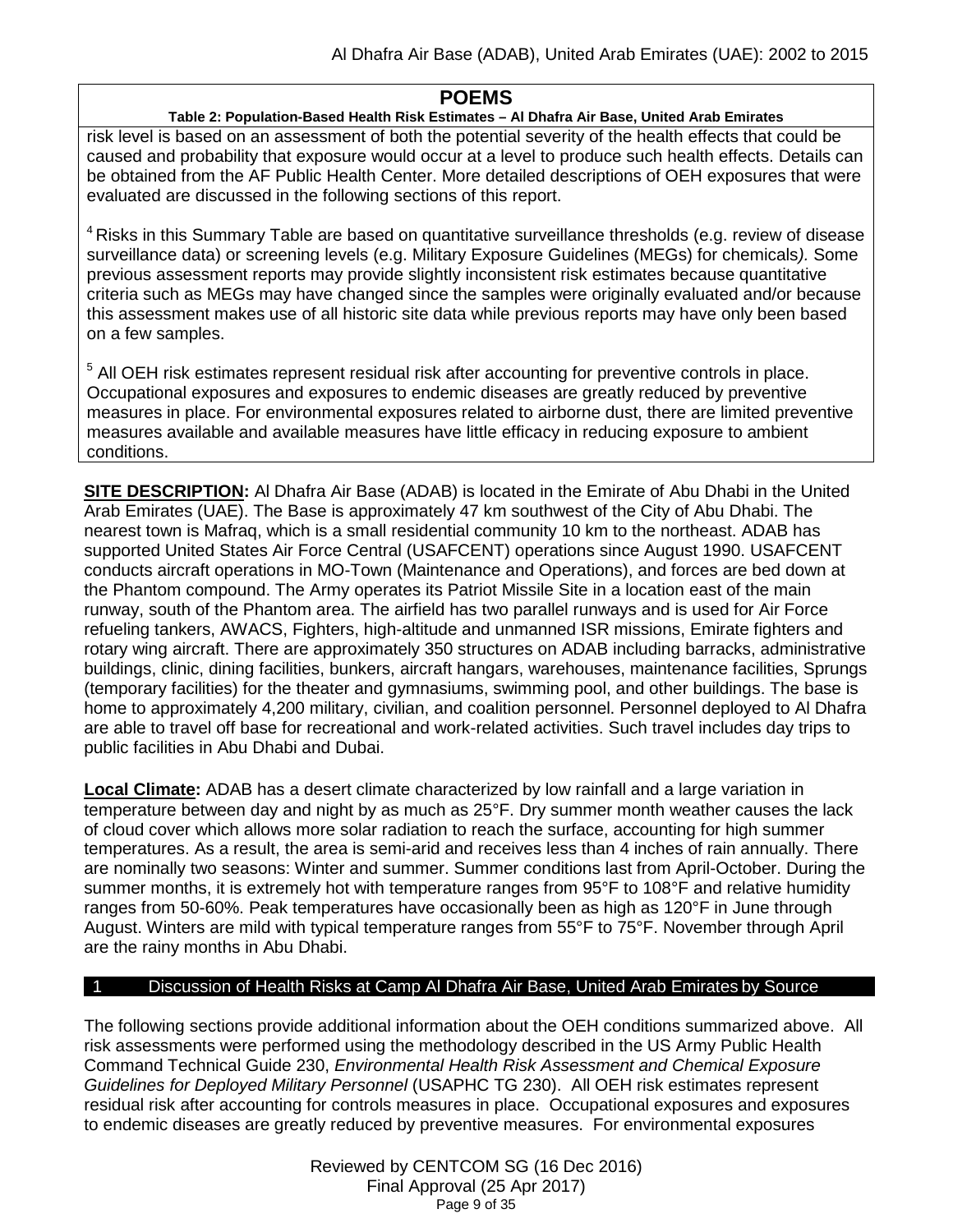related to airborne dust, there are limited preventive measures available, and available measures have little efficacy in reducing exposure to ambient conditions.

### 2 Air

### 2.1 Area-Specific Sources Identified

ADAB is situated in a dusty semi-arid desert environment. Inhalational exposure to high levels of dust and particulate matter, such as during high winds or dust storms may have resulted in mild to more serious short-term health effects (e.g., eye, nose or throat and lung irritation) in some personnel. Additionally, certain subgroups of the deployed forces (e.g., those with pre-existing asthma/cardio pulmonary conditions) were at greatest risk of developing notable health effects.

a. There are only a few off-site industrial sources present in the immediate vicinity of ADAB. There is a waste water treatment plant directly east of Phantom. One onsite electric power tactical generator is located along the path of the running track and may contribute to air pollutants such as nitrogen oxide, carbon monoxide, hydrocarbons and particulates.

b. There are no burn pits on ADAB.

c. Vehicle and aircraft emissions can be other major contributors to the air pollution. Emissions from military vehicles and aircrafts as well as vehicles in surrounding communities, especially in developing countries, may have significant impacts on air quality.

#### 2.2 Particulate Matter

Particulate matter (PM) is a complex mixture of extremely small particles suspended in the air. PM includes solid particles and liquid droplets emitted directly into the air by sources such as: power plants, motor vehicles, aircraft, tactical generators, construction activities, fires, and natural windblown dust. PM can include sand, soil, metals, volatile organic compounds, allergens, and other compounds such as nitrates or sulfates that are formed by condensation or transformation of combustion exhaust. PM composition and particle size vary considerably depending on the source. Generally particulate matter of health concern is divided into two fractions: PM<sub>10</sub>, which includes coarse particles with a diameter of 10 micrometers or less (0.0004 inches or one-seventh the width of a human hair), and fine particles less than 2.5 micron (PM<sub>2.5</sub>), which can reach the deepest regions of the lungs when inhaled. Exposure to excessive PM is linked to a variety of potential health effects.

#### 2.3 Particulate Matter, less than 10 microns  $(PM_{10})$

2.3.1 Exposure Guidelines:

<span id="page-9-0"></span>Short-term (24-hour)  $PM_{10}$  (mg/m<sup>3</sup>): Negligible MEG=0.250 Marginal MEG=0.420 Critical MEG=0.600

Long-term PM $_{10}$  MEG (mg/m $^3$ ): Not defined.

## 2.3.2 Sample data:

A total of 45 valid PM<sub>10</sub> air samples were collected from February 2006 – February 2007. The range of 24-hour PM<sub>10</sub> concentrations was 0.026 mg/m<sup>3</sup>– 0.561 mg/m<sup>3</sup> with an average concentration of 0.157 mg/m $^3$ .

Overall 42/45 (93%) of the sampling days had concentrations below the 24-hour negligible MEG (LOW Risk); 0/45 (0%) of the sampling days were between the 24-hour negligible MEG and the 24-hour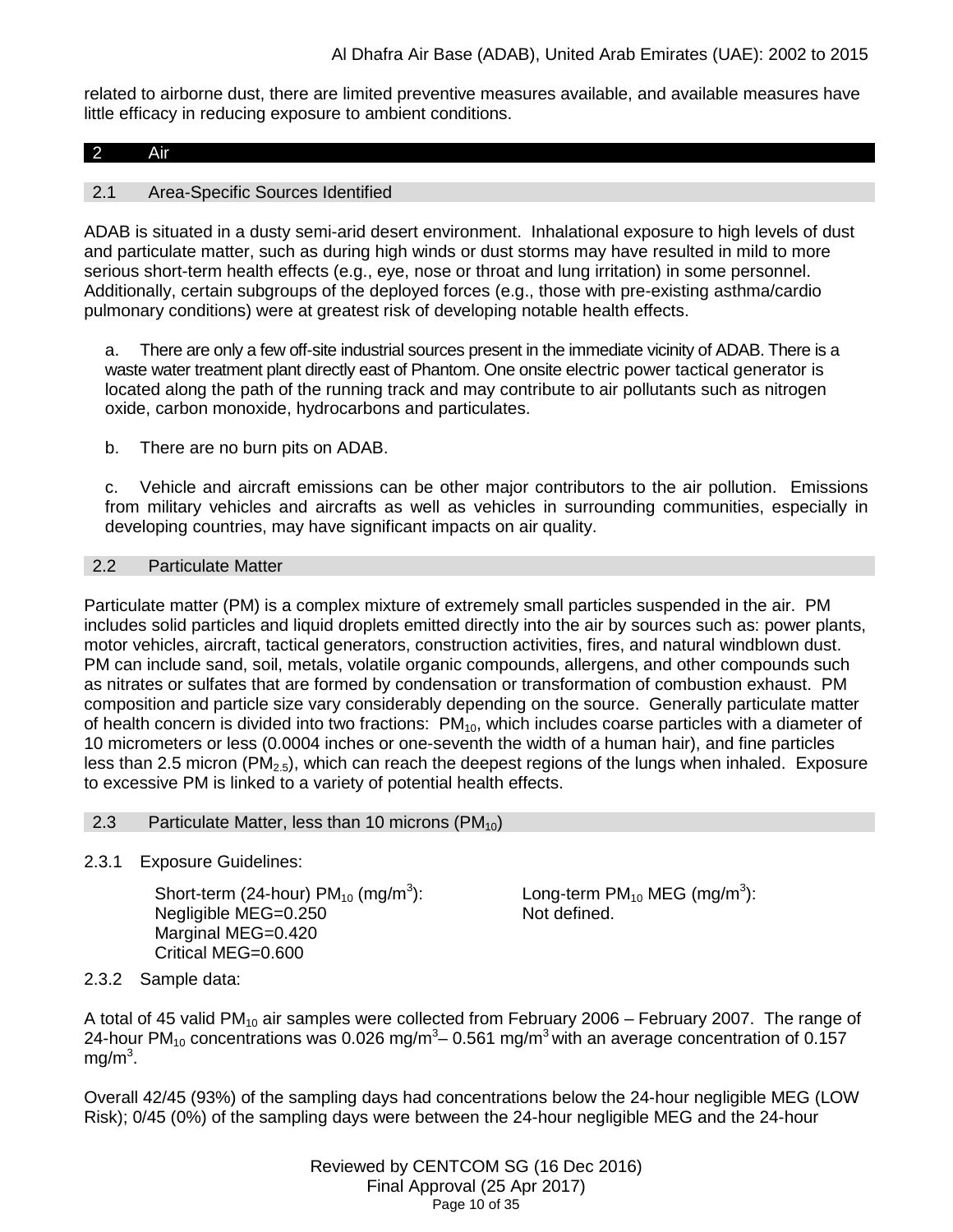marginal MEG (LOW Risk); 3/45 (7%) of the sampling days were between the 24-hour marginal and the 24-hour critical MEG (MODERATE Risk); 0/45 (0%) of the sampling days were greater than the critical MEG (HIGH risk). Confidence is low based on limited sampling data.

From 11-15 Mar 2015, 4 valid PM<sub>10</sub> air samples were collected. The average concentration was 0.171 mg/m<sup>3</sup> which is below the Negligible 24-hour MEG of 0.250 mg/m<sup>3</sup>. 3/4 (75%) of the samples were below the Negligible 24-hour MEG, with the maximum concentration measured at 0.290 mg/m<sup>3</sup>. When these 4 results are added to the 45 results from 2006 – 2007, the overall average value for ADAB is 0.158 mg/m $^3$ .

2.3.3 Short-term (acute) health risk for  $PM_{10}$ :

To assess acute risk associated with  $PM_{10}$ , the peak concentrations of  $PM_{10}$  were used to arrive at the acute risk for the period from 2002 to 2015. The peak concentrations ranged 0.026 mg/m<sup>3</sup> to 0.561 mg/m<sup>3</sup>. A risk estimate for the highest peak concentration was calculated. If the highest peak posed a moderated or higher health risk, risk estimates for the next highest concentrations were repeated until the calculated risk dropped to low. Peaks with an estimated risk of moderate or higher are reported as periods of elevated risk.

## **Risk Summary**: Low

Negligible, based on average (0.158 mg/m<sup>3</sup>) and peak (0.561 mg/m<sup>3</sup>) PM<sub>10</sub> sample concentrations, as compared with the short-term negligible MEG 0.250 mg/m<sup>3</sup>. The short-term (acute) health risk assessment for PM<sub>10</sub> sample concentrations and the likelihood of exposure from 2002 to 2015 the health risk hazard is Low.

## **Medical implications**:

At the low risk level, a small number of individuals may have experienced eye, nose, and throat irritation and sought medical attention assuming the levels detected during the limited sampling are representative of general environmental conditions. In most of these individuals, the symptoms would have been mild and temporary requiring no medical treatment. During periods when airborne dust concentrations were higher than those detected, more individuals may have been affected and the severity of symptoms increased. It is likely that more individuals may have sought medical attention with higher airborne dust concentrations. Symptoms associated with exposure to  $PM_{10}$  would be expected to resolve after exposure ceased. Health effects in persons with pre-existing health conditions (e.g., asthma, or cardiopulmonary diseases) may be exacerbated.

## **Confidence in the Risk Assessment**:

Confidence in the risk assessment for 2002 to 2015 is moderate based on the limited  $PM_{10}$  air sampling data available and inconsistency of sampling. From 2006-2007 45 samples were collected but there were infrequent samples collected outside of this timeframe.

## 2.3.4 Long-term (chronic) health risk for  $PM_{10}$ :

Health guidelines are not defined for PM<sub>10</sub>. The United States Environmental Protection Agency has retracted its long-term standard (NAAQS) for PM<sub>10</sub> due to an inability to clearly link chronic health effects with  $PM_{10}$  exposures.

*[Return to Table 2](#page-2-0)*

## <span id="page-10-0"></span>2.4 Particulate Matter, less than 2.5 microns (PM<sub>2.5</sub>)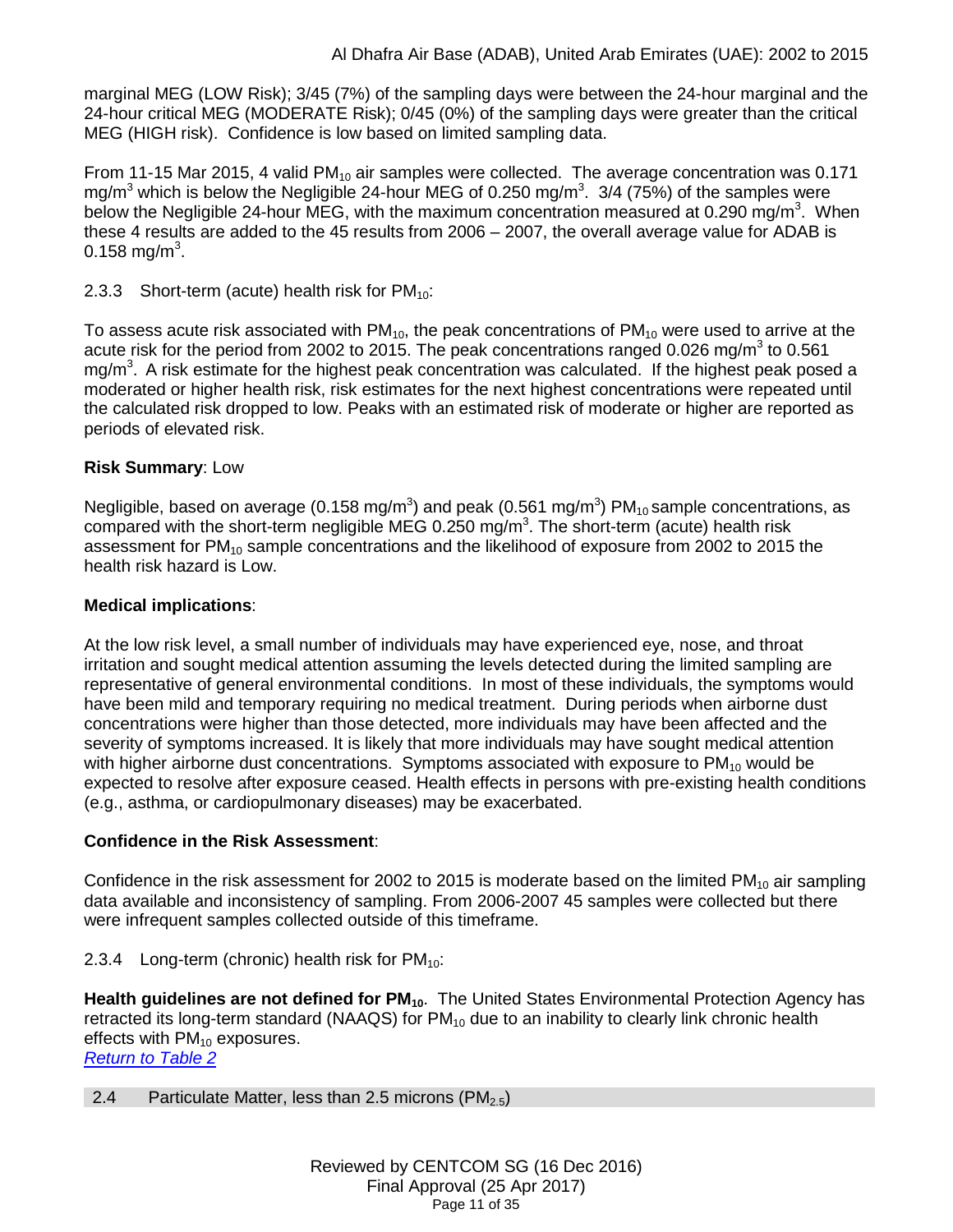## 2.4.1 Exposure Guidelines:

Short-term (24-hour)  $PM<sub>2.5</sub> MEGs$  (mg/m3): Negligible MEG=0.065 Marginal MEG=0.250 Critical MEG=0.500 2.4.2 Sample data:

Long-term (1year)  $PM<sub>2.5</sub> MEGs$  (mg/m3): Negligible MEG=0.015 Marginal MEG=0.065

From February 2006 to February 2007, 48 ambient air  $PM_{2.5}$  samples were collected at ADAB for  $PM_{2.5}$ . Overall 32/48 (67%) of the sampling days had concentrations below the 24-hour negligible MEG (LOW Risk); 16/48 (33%) of the sampling days were between the 24-hour negligible MEG and the 24-hour marginal MEG (LOW Risk); 0/48 (0%) of the sampling days were between the 24-hour marginal and the 24-hour critical MEG (MODERATE Risk); 0/48 (0%) of the sampling days were greater than the critical MEG (HIGH risk).

From 11-15 Mar 2015, 5 valid PM<sub>2.5</sub> air samples were collected. The average concentration was 0.028 mg/m<sup>3</sup> which is below the Negligible 24-hour MEG of 0.065 mg/m<sup>3</sup>. All 5 (100%) of the samples were below the Negligible 24-hour MEG, with the maximum concentration measured at 0.062 mg/m<sup>3</sup>. The average concentration (0.028 mg/m<sup>3</sup>) was above the Negligible 1-year MEG, but below the Marginal 1year MEG. All 5 (100%) samples exceeded the Negligible 1-year MEG but were less than the Marginal, with a maximum value of 0.062 mg/m3. When these 5 results are added to the 48 results from 2006 – 2007, the overall average value for ADAB is 0.058 mg/m<sup>3</sup>.

2.4.3 Short-term (acute) health risk for  $PM_{2.5}$ :

**Approach**: To assess acute risk associated with  $PM_{2.5}$ , the peak concentrations of  $PM_{2.5}$  were used to arrive at the acute risk for the period from 2002 to 2015. The peak concentrations ranged 0.017 mg/m<sup>3</sup> to 0.155 mg/m<sup>3</sup>. A risk estimate for the highest peak concentration was calculated. If the highest peak posed a moderate or higher health risk, risk estimates for the next highest concentrations were repeated until the calculated risk dropped to low. Peaks with an estimated risk of moderate or higher are reported as periods of elevated risk.

## **Risk Summary:** Low

Low, based on average (0.058 mg/m $^3$ ) and peak (0.155 mg/m $^3$ ) of PM<sub>2.5</sub> air sample concentrations, as compared with the short-term negligible MEG (0.065 mg/m<sup>3</sup>). The short-term health risk assessment for  $PM_{2.5}$  sample concentrations and the likelihood of exposure at these health risk hazard is Low.

## **Medical implications**:

At the **low** risk level, a small percentage of individuals may experience short-term health effects such as eye, nose, throat and lung irritation, coughing, sneezing, runny nose and shortness of breath. Some individuals might seek outpatient medical care although most individuals would have experienced only mild effects which would have typically resolve when exposure ceased. A small number of individuals may experience more pronounced effects such as decreased lung function and worsening of preexisting medical conditions such as asthma.

**Confidence in the risk assessment**: Confidence in the risk assessment is low based on the limited PM2.5 air sampling data available and inconsistency of sampling.

2.4.4 Long-term (chronic) health risk for  $PM_{2.5}$ :

**Approach**: For chronic health risk, it was assumed that the longest deployment lasted twelve to fifteen months. To assess chronic risk associated with  $PM<sub>2.5</sub>$ , the overall yearly average concentration of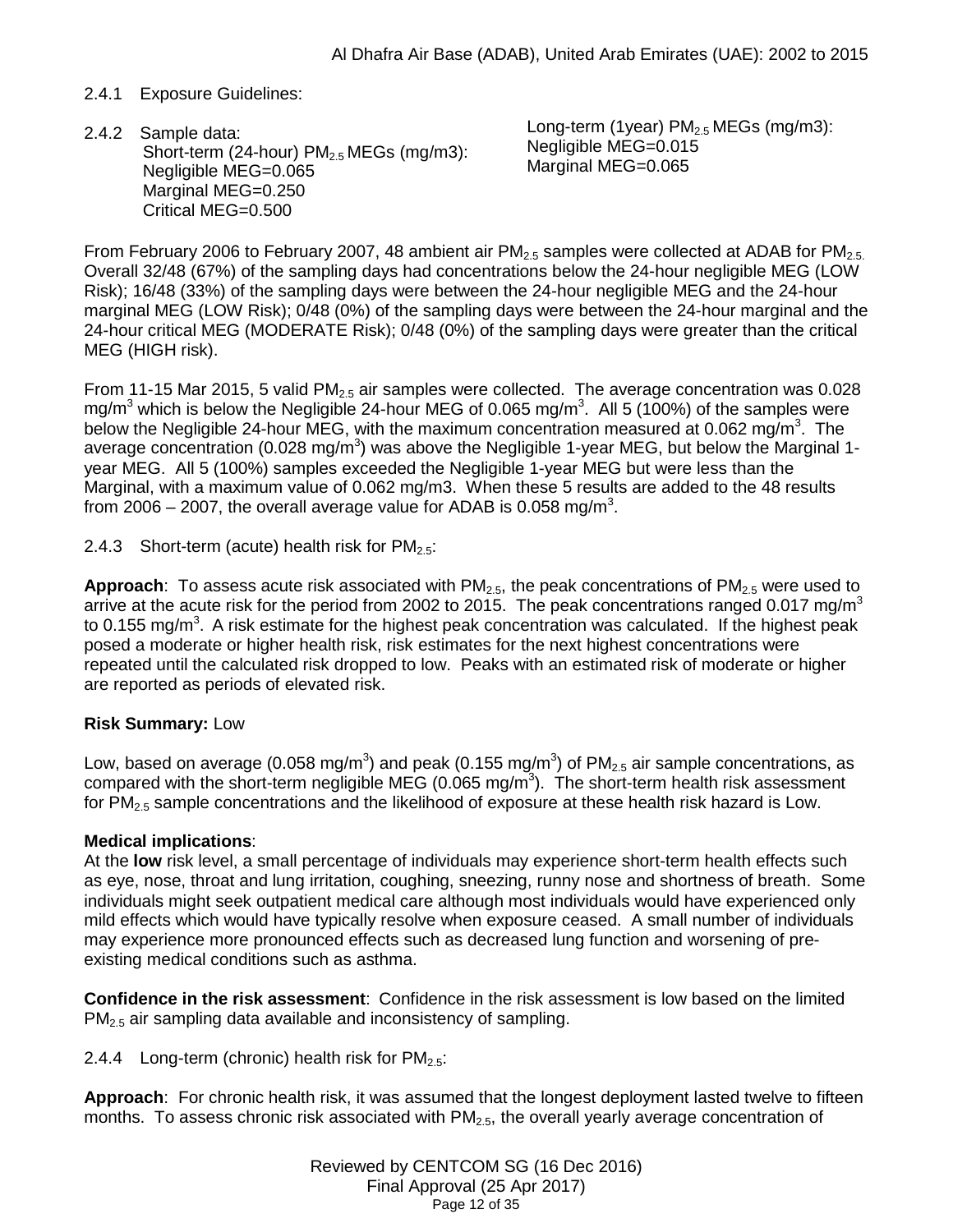$PM_{2.5}$  was used to arrive at a long term health risk for 2002 through 2015. The average PM<sub>2.5</sub> concentration during this period was 0.058 mg/m<sup>3</sup>, with a range from 0.017 mg/m<sup>3</sup> to 0.155 mg/m<sup>3</sup>. If sufficient data were available, the risk assessment was then repeated using the annual average concentrations for each year  $PM<sub>2.5</sub>$  data exist.

## **Risk Summary:** Moderate

Based on average (0.058 mg/m<sup>3</sup>) and peak (0.155 mg/m<sup>3</sup>) PM<sub>2.5</sub> sample concentrations, as compared with the long-term 1-year marginal MEG (0.065 mg/m<sup>3</sup>). The long-term health risk assessment for PM<sub>2.5</sub> sample concentrations and the likelihood of exposure at these health risk hazard is moderate.

**Medical implications**: Repeated exposures to airborne concentrations of PM<sub>2.5</sub> that carry a low to moderate long-term health risk may increase the probability for development of chronic health conditions in generally healthy troops. These conditions include reduced lung function, chronic bronchitis, chronic obstructive pulmonary disease (COPD), asthma, and certain cardiopulmonary diseases. Those with a history of asthma or pre-existing cardiopulmonary disease have a higher risk for exacerbating these chronic conditions. However, as the majority of the population at ADAB typically does not work outdoors for more than eight to twelve hours/day, the risk for these chronic conditions is likely overstated.

**Confidence in the risk assessment**: Confidence in the risk assessment is moderate for 2002 to 2015 based on the  $PM<sub>2.5</sub>$  air sampling data available.

## *[Return to Table 2](#page-2-0)*

- <span id="page-12-0"></span>2.5 Airborne Metals
- 2.5.1 Sample data:

From February 2006 through February 2007, metals analysis was performed on 48 ambient air particulate matter samples (including  $PM_{10}$  and  $PM_{2.5}$ ) collected at ADAB. In 2015, metal analysis was performed on 8 additional particulate samples. No metals were detected above their corresponding military exposure guidelines published in the USAPHC TG 230.

## **Approach**:

For screening purposes, both peak and average concentrations of all airborne metals detected were compared to their corresponding 1-year negligible MEG. Risk estimates based on the USAPHC TG 230 methodology are calculated for any compound detected at a concentration greater than its 1-year MEG in 5% or more of the samples collected.

## **Risk Summary:**

Low risk since all contaminants were measured at concentrations below MEGs. Area air sampling performed in 2012 at various living areas on base (Phantom West, East, and North) on the flight line (all ramps) and other industrial areas (MO-Town) produced low health risk results. All environmental samples analyzed indicated airborne metal concentrations are below the limit of detection or at low concentrations insignificant to short or long term health threat. Confidence in this risk assessment is medium.

2.5.2 Short-term (acute) health risk:

No short-term health risk was identified based on available sampling data.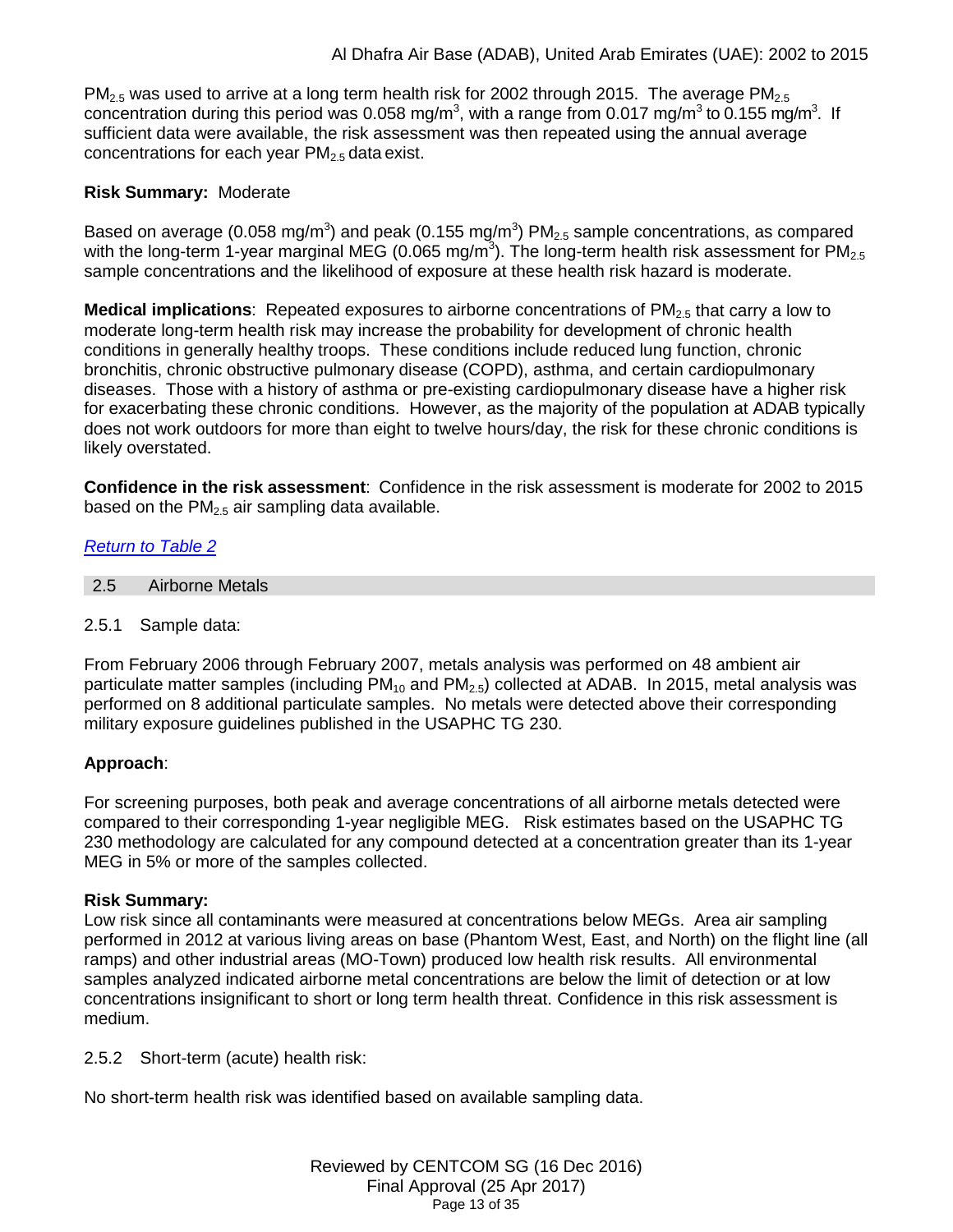## 2.5.3 Long-term (chronic) Health risk:

No long-term health risk was identified based on available sampling data.

**Confidence in the risk assessment**: Confidence in this risk assessment is high based on available sampling data within this region and similar sampling results from throughout UAE. *[Return to Table 2](#page-2-1)*

#### <span id="page-13-0"></span>2.6 Volatile Organic Compounds (VOC)

### 2.6.1 Sample data:

Area air sampling performed in 2012 at various living areas on base (Phantom West, East, and North) on the flight line (all ramps) and other industrial areas (MO-Town) produced low health risk results. Benzene, toluene, ethyl benzene, and xylene (BTEX) results were non-detect. Direct reading instruments (TVA 1000 and Multi Rae) were used to evaluate common and living areas where normal VOC values were zero. Certain industrial sites on the flight line, at past spill sites or at fuel storage sites showed low levels of VOCs but at concentrations insignificant to cause acute or chronic health threats.

**Approach**: Typically, most VOC sampling is either associated with a specific source or incident driven. Data of this type, especially when there is sparse sampling data exist, is generally not representative of exposure to an entire camp population.

For screening purposes, peak and average concentrations of all airborne VOCs detected were compared to their corresponding 1-year negligible MEG. Short-term risk estimates based on the USAPHC TG 230 methodology are determined for any compound detected at a concentration greater than its 1-year MEG and long-term risk estimates were determined where VOC were detected above their respective 1-year MEG in 5% or more of the samples collected.

## **Risk Summary**:

**Not Evaluated**: There are insufficient data upon which to base a long-term health risk estimate at ADAB.

2.6.3 Short-term (acute) health risk of VOCs*:* 

For personnel with potential for exposure based on the levels detected**, no short-term health risk was identified**.

#### **Medical Implications**

All of sampled concentrations generally will not be representative of possible exposures to the entire camp population. Rather they only represent the population residing or working in proximity to the sample location. The overwhelming majority of others will have far less potential for exposure at the measured levels.

**Confidence in the risk assessment**: Confidence in this risk assessment is high based on the few samples taken and the laboratory's limited capability to quantify some VOC compounds.

2.6.4 Long-term (chronic) health risk of VOCs*:* 

## **Approach**: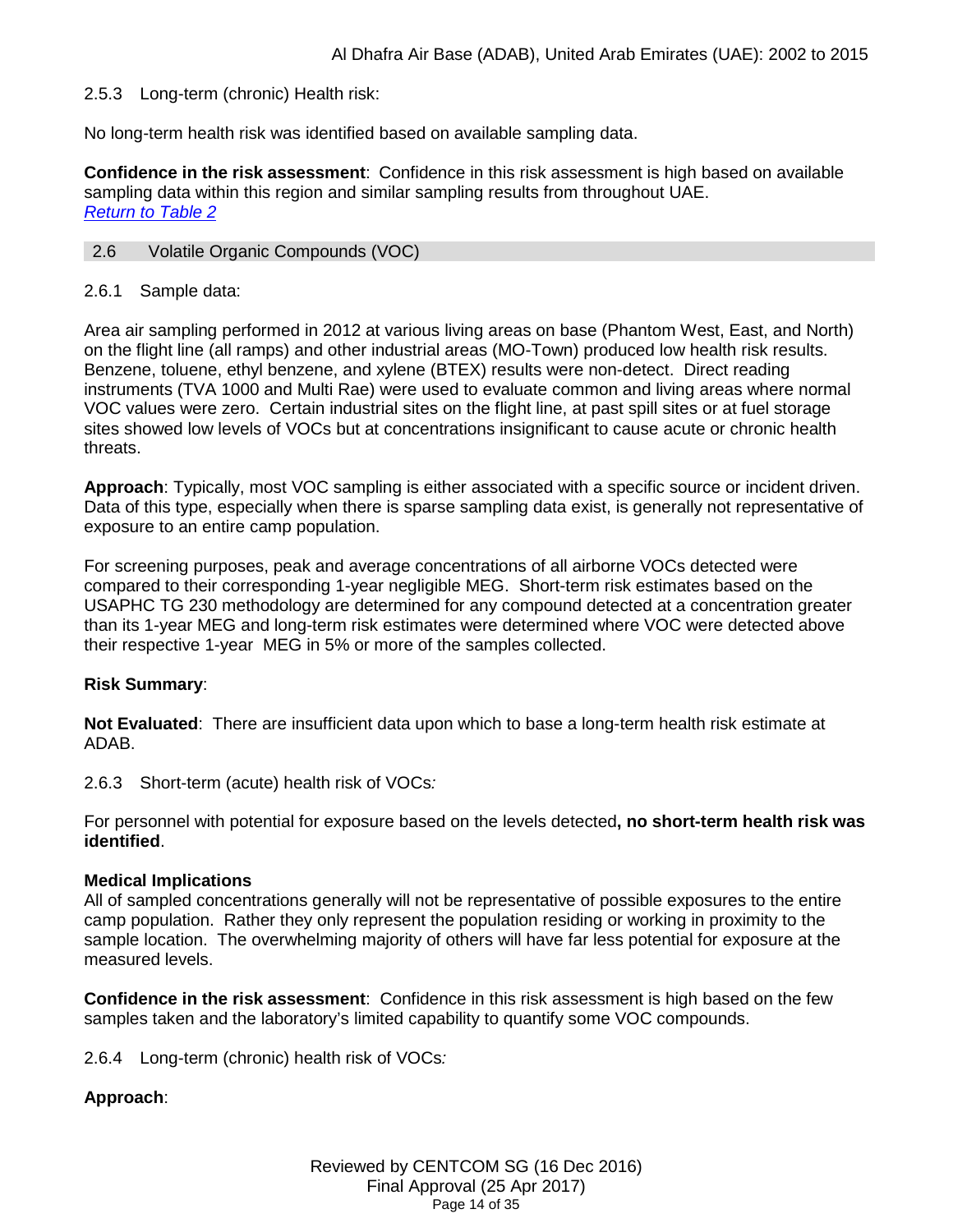For screening purposes, sample results for each detected VOCs were compared with each of the corresponding Yearly(Long Term)MEG for each respective VOCs published in the USAPHC TG 230

## **Risk Summary:**

No long-term health risk was identified based on available sampling data.

#### **Medical Implications**

None. There are no identified or any expected adverse health outcomes.

**Confidence in risk estimate**: Confidence in the risk assessment is Medium based on low number of samples collected as well as the frequency samples have been collected across ADAB. *[Return to Table 2](#page-3-0)*

<span id="page-14-0"></span>

| $\overline{3}$            | Soil                             |
|---------------------------|----------------------------------|
|                           |                                  |
| $\Omega$ 1<br><u>ง. เ</u> | Site-Specific Sources Identified |

### 3.1.2 Sample data:

From the February 2002 through December 2015, total of 19 surface soil samples were collected at ADAB. Laboratory analysis of all soil samples included semi-volatile organic compounds (SVOCs), heavy metals, polychlorinated biphenyls (PCB), pesticides, herbicides and radionuclides. The primary exposure pathways associated with soil are dermal contact and incidental ingestion. Individuals involved in construction, maintenance and post fire clean-up activities were at greatest potential for exposure to soil. These individuals comprise a relatively small proportion of the overall camp population.

Baseline soil samples were collected in October 2012 in the new Phantom North living area and the Phantom East water drainage pool. Analytical laboratory results reported non-detect for VOCs and environmental levels of elemental metals.

According to field data sheets, all samples were collected from areas and/or activities where there was high potential for soil exposure such as in maintenance areas, physical training (PT) areas, during excavation, while filling sand bags and/or during construction activities. Laboratory analysis of soil samples included volatile organic compounds (VOCs), semi-volatile organic compounds (SVOCs), polycyclic aromatic hydrocarbons (PAHs), heavy metals, polychlorinated biphenyls (PCB), pesticides, fungicides, herbicides, insecticides, and radionuclides. The primary exposure pathways associated with soil are dermal contact and incidental ingestion.

Individuals involved in construction, maintenance and/or post (in case of any fire incident at the site) fire clean-up activities were at greatest potential for exposure to soil. These individuals comprise a relatively small proportion of the overall camp population.

## **Approach**:

Currently, sampling data for soil are not evaluated for short term (acute) health risks**.**

For long-term health risk, sample results were compared with each of the corresponding long-term MEGs published in the USAPHC TG 230 screening purposes. Compounds detected without a single exceedance of the 1-year MEG were excluded from further consideration. Long-term risk estimates were based on the probability of exposure to the concentrations detected.

3.1.3 Short-term (acute) health risk for soil: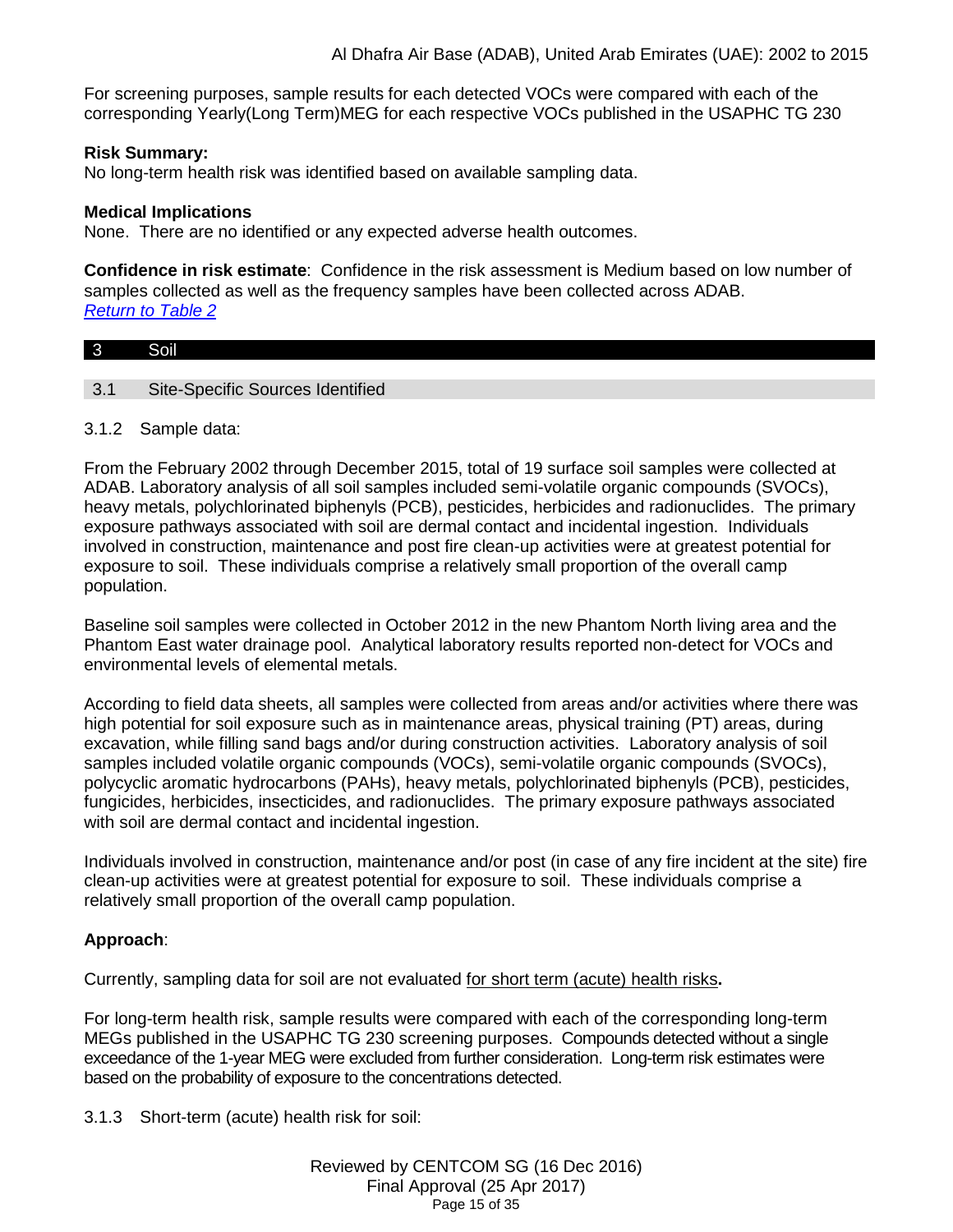## **Risk Summary:**

Not an identified source of health risk. Current sampling data for soils coupled with the absence of health guidelines does not support further evaluation for short term (acute) health risks**.**

**Medical Implications**: None known**.**

**Confidence in the Risk Assessment**: Not applicable, soil is not evaluated for short-term health risks**.**

3.1.4 Long-term (chronic) health risk for soil:

## **Risk Summary:**

**None identified based on available sample data.** All contaminants were measured at concentrations below MEGs.

**Medical Implications**: None

## **Confidence in risk estimate**:

Confidence in the risk assessment is Low based on 19 samples collected across regional soils. *[Return to Table 2](#page-3-1)*

# <span id="page-15-0"></span>4 Water

## 4.1 Site-Specific Sources Identified

Bottled drinking water is supplied from locally procured bottled water companies approved by the U.S. Army Public Health Command. Two commercial vendors supply bottled drinking water to ADAB, Emirates Pure Spring Water Co and Masafi Corp. Initial testing is required prior to US Army Public Health Command approval. Recurring routine field tests are conducted by US Army Public Health Command, and approved water is distributed by the Seven Seas Shipchandlers LLC for DoD consumption. When pallets of bottled water arrive at ADAB, bottles from the shipment are selected for routine testing by Bioenvironmental Engineering. Sampling is conducted in accordance with procedures outlined in AFMAN 48-138, Sanitary Control and Surveillance of Field Water Supplies (bacteriological, pH, Chemical Warfare Agents (CWA) and other sanitation surveillance parameters).

Disinfected desalinated ocean water from the coast of Abu Dhabi was also supplied for non-drinking purposes at ADAB. The disinfected ocean water was used only for personal hygiene such as hand washing, showering, laundry, and cleaning.

Based on the information provided from the field, all samples for untreated water samples were associated with source water for treatment and no exposure pathways were associated with those samples. Therefore, untreated samples are not assessed as potential health hazards.

## <span id="page-15-1"></span>4.2 Consumed Water (Water for drinking and cooking)

## 4.2.1 Bottled Water

Bottled drinking water is supplied from locally procured bottled water companies approved by the U.S. Army Public Health Command. Two commercial vendors supplied bottled drinking water to ADAB, Emirates Pure Spring Water Co and Masafi Corp. Emirates Pure Spring Water has been the only vendor supplied to the U.S. in from 2012 through 2014. Initial testing is required prior to US Army Public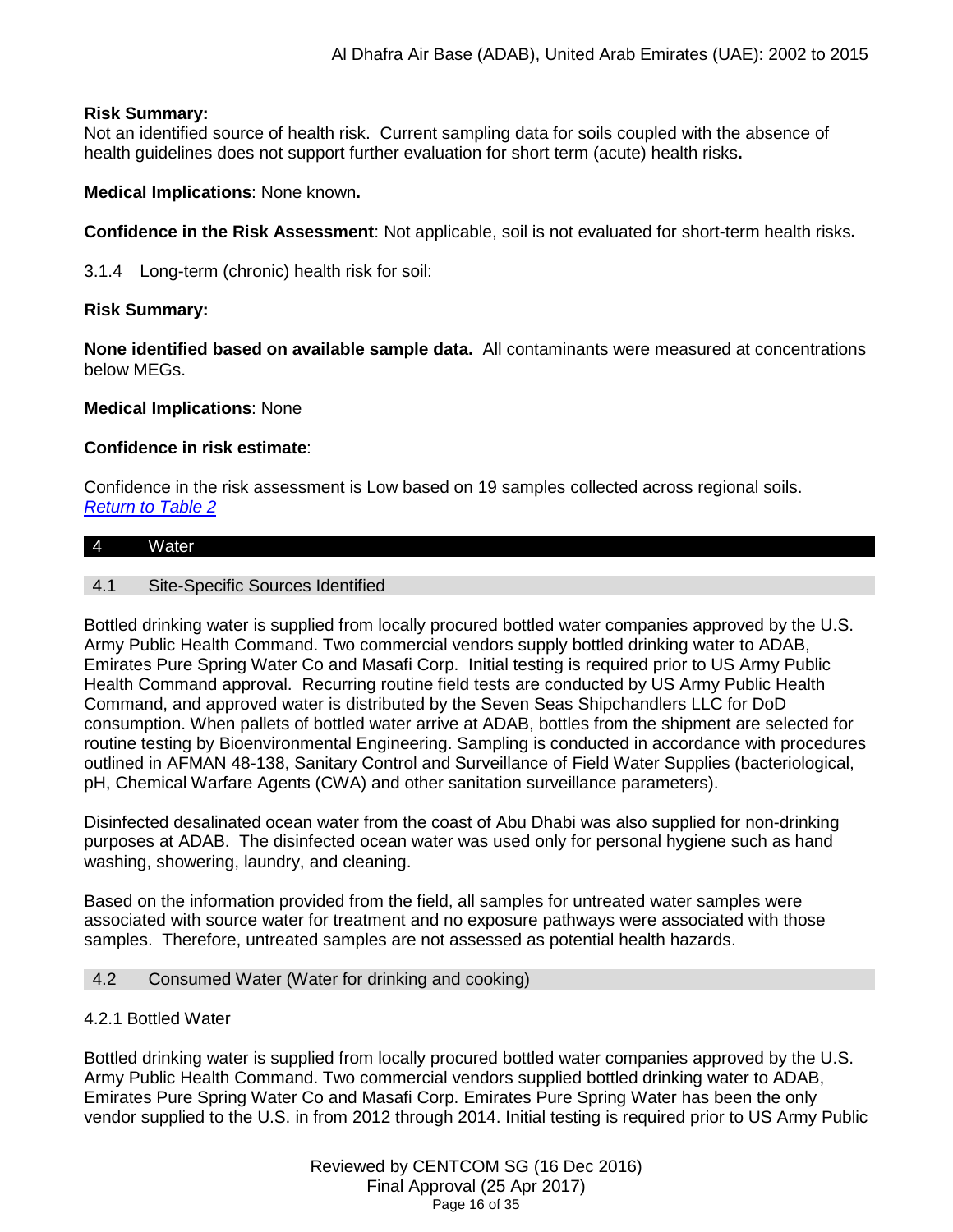Health Command approval. Recurring routine field tests are conducted by US Army Public Health Command, and approved water is distributed by the Seven Seas Shipchandlers LLC for DoD consumption. When pallets of bottled water arrive at ADAB, bottles from the shipment are selected for routine testing by Bioenvironmental Engineering. Sampling is conducted in accordance with procedures outlined in AFMAN 48-138, Sanitary Control and Surveillance of Field Water Supplies (bacteriological, pH, Chemical Warfare Agents (CWA) and other sanitation surveillance parameters).

### 4.2.1 Sample data/notes:

Approximately 5000 bottled water samples were collected at Camp ADAB from January 2002 through December 2015 to test the pH and presence for coliforms.

## 4.2.2 Short-term (acute) health risk for drinking bottled water:

**Approach**: In order to determine acute health risk associated with consumption of bottled water the following assumptions were made.

- Camp residents ingest 15 liters of bottled water per day or less.
- All U.S. personnel at this location were expected to remain at this site for approximately 1 year or less.

Based on these assumptions, the maximum detected concentration for each analyte was compared to its respective 14-day, Negligible MEG (standard) for consumption of up to 15 liters of water per day (15L/day) and/or the short-term Field water standards published in TB MED 577, Sanitary Control and Surveillance of Field Water Supplies.

**Risk Summary**: Based on the above approach, the short-term risk associated with consumption of bottled water at Camp ADAB is Low.

**Medical implications:** No medical implications are expected from consuming bottled water at Camp ADAB. Consuming water which is contaminated with coliforms may cause gastrointestinal discomfort including cramps, aches and diarrhea. Symptoms usually subside within a few days.

**Confidence in the risk assessment**: Confidence in the risk assessment is high because US Army veterinary personnel performed quarterly audits of all bottled water suppliers to ensure consistency of quality throughout of the combat operation.

## 4.2.3 Long-term (chronic) health risk:

**Approach:** Bottled water was supplied to camp ADAB in distinct lots and from multiple vendors. It is inappropriate to average analytical results across the spectrum of water samples/suppliers. As a result, the maximum detected concentration for each analyte was used to perform the long-term health risk screening. This process could result in overestimation of the long-term health risk as it assumes that camp residents consume water at the maximum detected concentration consistently during their deployment.

## **Risk Summary**:

**None identified based on available sample data.** All collected samples were below the short (or respective 1-year, 15 L/day drinking water MEG) and/or long-term Negligible MEGs.

## **Medical implications**: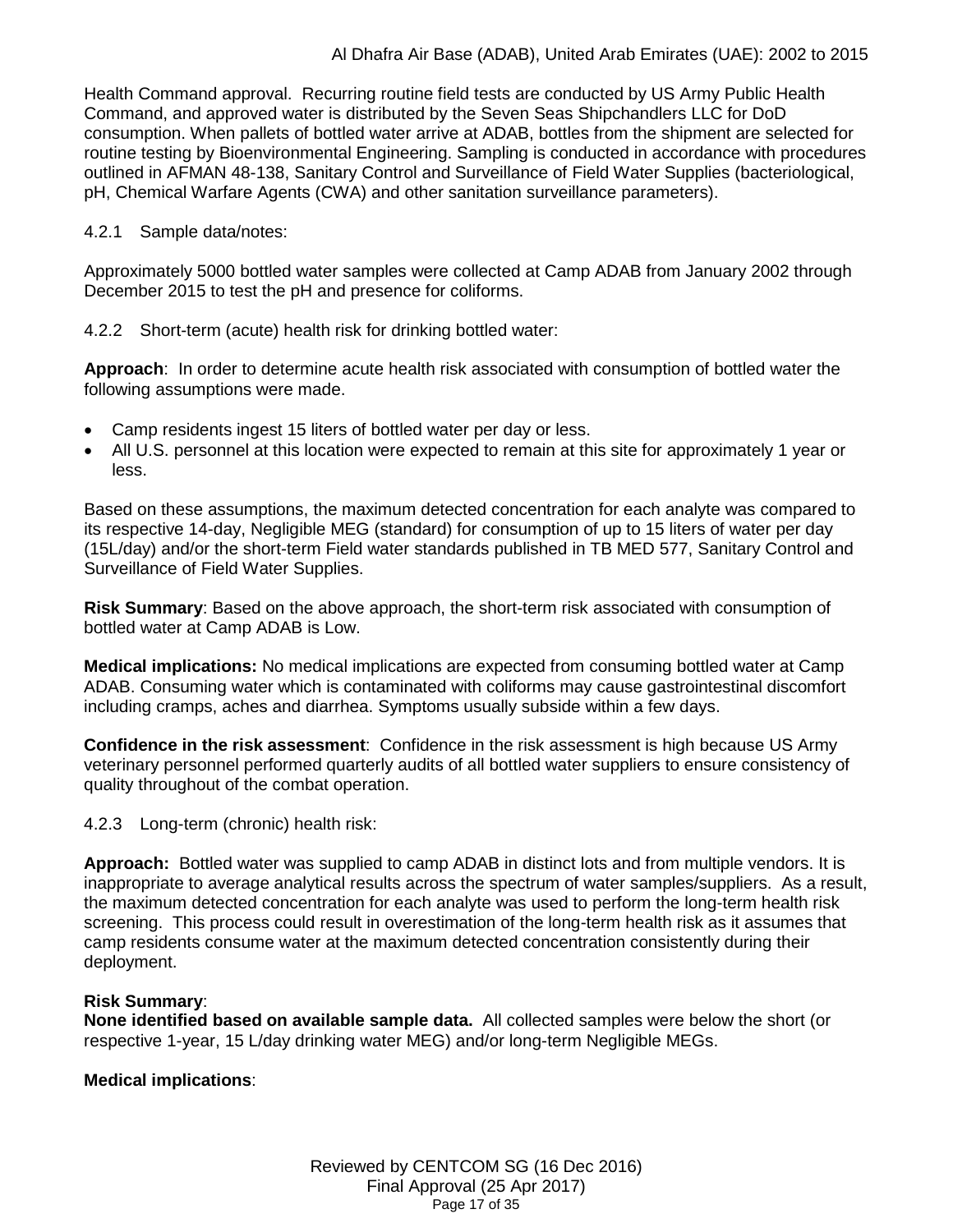**Confidence in the risk assessment**: Confidence in the risk assessment is high due to local sampling and due to US Army veterinary personnel performing quarterly audits of all bottled water suppliers to ensure consistency of quality throughout the deployment. *[Return to Table 2](#page-3-2)*

## <span id="page-17-0"></span>4.3 **Water for Non-Drinking/Other purposes (RO and other sources of treated water)**

## 4.3.1 Sample data/notes:

From February 2002 through December 2015, 17 Long Term Potability (LTP) treated water samples were collected at Camp ADAB. As many as 5 and as few as 1 sample per year was collected between the years of 2005 – 2006 and 2009 – 2015. No data is available for years 2002 – 2003, and 2007 – 2008. Water samples were analyzed for inorganic compounds, VOC, SVOC and various physical characteristics. In addition to the 17 LTP samples, Preventive medicine collected many samples for surveillance of microbiological contaminants (coliforms/*E.coli*) as standard operating procedure from 2002 - 2015.

4.3.2 Short-term (acute) and long-term (chronic) health risks associated with water uses other than drinking:

**Approach:** In order to assess the health risk associated with water uses other than drinking, the following assumptions were made:

- Treated water was used for cooking and other personal hygiene purposes.
- Deployments lasted is service specific (Army personnel 12 months or less, AF personnel 6 months or less).
- The primary routes of exposure associated with treated water were incidental ingestion through cooking and personal hygiene (i.e., brushing teeth/oral hygiene) and dermal contact when showering.
- Camp residents ingest far less than 5 liters (food preparation) of treated water per day.
- Disinfected fresh water was used only for showering and hand washing.

Based on guidance provided in USAPHC Technical Guide 230, *Environmental Health Risk Assessment and Chemical Exposure Guidelines for Deployed Military Personnel* (USAPHC TG 230), any compound with a peak concentration less than or equal to 2.5 times the 14-day negligible MEG for consuming 5 liters of water per day/ (5-L/day) may be eliminated from further consideration. If a 14 day, 5-L/day negligible MEG was not available, the more conservative 1-year, 5-L/day negligible was used for screening purposes.

## 4.3.2.1 **Treated Water (used for cooking and personal hygiene).**

## 4.3.2.2 Sample data/notes:

No treated water samples analyzed were above the 14-day negligible MEG for consuming 5-L/day.

## **Risk Summary**:

No acute or chronic health risks associated with incidental ingestion of treated water were identified at Camp ADAB.

**Medical Implications:** None identified.

**Confidence in the Risk Assessment**: Confidence in the risk assessment is **high**. Complete chemical analysis of 17 treated water samples is on par with what one would expect to see from drinking water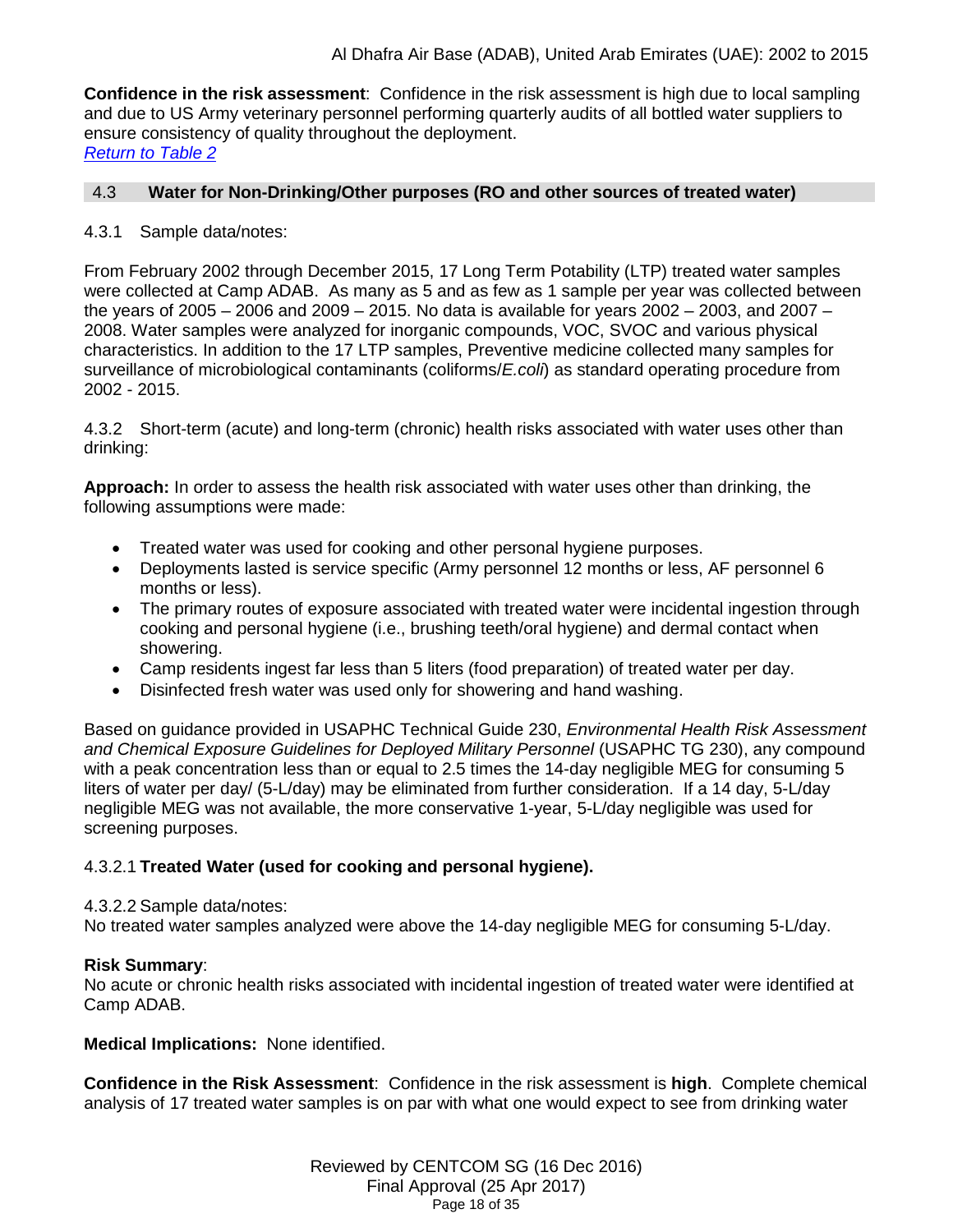sources in the United States. There was also an active and ongoing drinking water surveillance program at Camp ADAB which further increases confidence in this assessment.

## 4.3.2.1 **Disinfected Fresh Water (used for personal hygiene).**

Same as paragraph 4.3.2.1 Treated Water.

## *[Return to Table 2](#page-3-3)*

#### <span id="page-18-0"></span>5 Military Unique

## 5.1 Chemical Biological, Radiological Nuclear (CBRN) Weapons

Radiation: From June 2012 – December 2015 background levels for Alpha, Beta and Gamma radiation were sampled for and loaded in the Defense Occupational and Environmental Health Readiness System (DOEHRS); OEHSA Survey ID 135017. All results reported were consistent with background and correlate to low health risk for exposures to naturally occurring sources of radiation.

Biological: Biological Warfare Agents (BWA) are monitored on ADAB by 380 ECES/CEX via dry filter units (DFUs) with results to date reported as negative.

Chemical: Chemical Warfare Agents (CWA) in bottled water and water in the distribution system are routinely monitored using the M-272 kit. Sampling results to date are reported as negative.

5.1.1 Short and long-term health risks:

**Risk Summary:** Low based on available data upon which to base a risk assessment specific to ADAB.

**Medical Implications**: None.

## **Confidence in the Risk Assessment**: High.

#### 5.2 Depleted Uranium (DU)

The 380 AEW (380 EMXS/CC) owns Radioactive Material (RAM) Permit No. UA-00777-00/00AFP for DU 30mm munitions. In accordance with this permit, a Permit Radiation Safety Officer (PRSO) and alternate PRSO shall be trained, tested, and approved by the Air Force Radioisotope Committee each rotation to ensure the proper storage, handling, and use of the RAM. In addition, the PRSO must conduct a storage facility audit semi-annually. DU is secured and remotely stored at the Temporary Munitions Storage Area (TMSA) and is inaccessible by members of the general population. Munitions personnel do not handle or open any of the 30mm containers and spend minimal time in the vicinity of the containers. Annually performed radiation area surveys indicate exposure levels to be significantly below the public exposure limit of 100 mRem/yr.

In addition to the permitted material above, KC-10 extender contains DU counterweights on their airframe.

5.2.1 Short and long-term health risks:

**Risk Summary:** Low.

**Medical Implications**: None.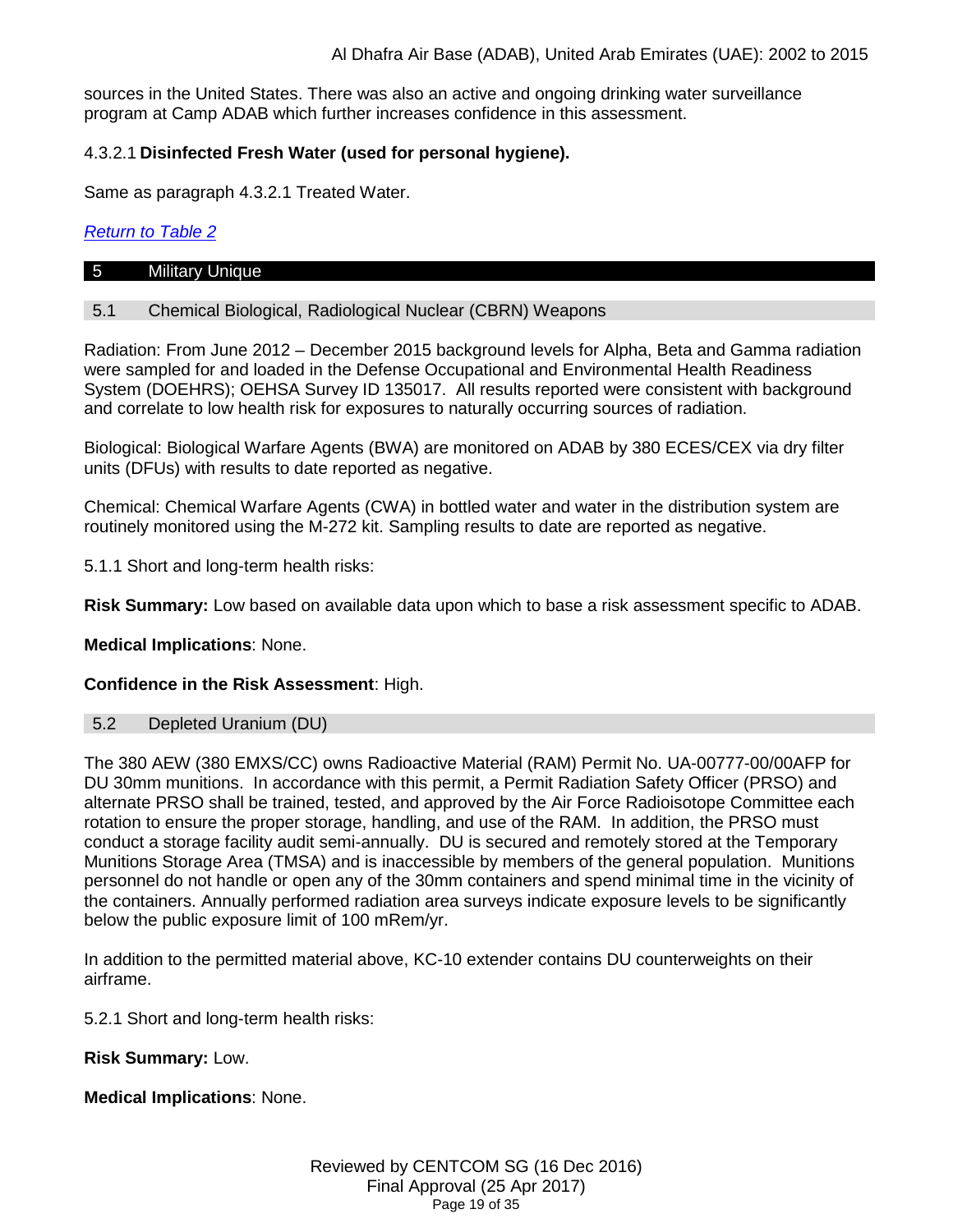**Confidence in the Risk Assessment**: High. Exposures to DU are not expected. DU is securely stored and not handled or removed from their storage containers.

#### 5.3 Ionizing Radiation

#### 5.3.1 Industrial Radiography

Non-destructive inspection (NDI) operations utilize an x-ray producing device. The x-ray device and routine operations is routinely assessed during each rotation. The IRSO from Bioenvironmental Engineering reviews and/or certifies areas on the flight line which establish positions and cordon distances to keep all personnel safe from unnecessary exposures. Personnel supporting these operations are monitored as occupation radiation workers. Additional x-ray sources are located within the Dental Clinic, Medical Clinic, Vehicle Search area or VSA (rapid scan and gate x-ray unit), and EOD. The NDI, Medical Clinic, and the Dental Clinic (by request) are enrolled in the thermoluminescent dosimetry (TLD) program.

5.3.2. Radioactive Materials Permit Management:

From February 2002 to 22 May 2015, the 380 AEW possessed no active radioactive materials (RAM) permits issued by the USAF Radioisotope Committee. However, the 380 AEW supports home station RAM permit management by conducting a semiannual inventory of LANTIRN/SNIPER pods attached to fighter aircraft assigned to ADAB.

On 22 May 2015, the 380 AEW was issued a RAM permit for depleted uranium (DU) munitions (USAF RAM Permit No. UA-00777-00/00AFP, Docket Number 040-00777). This permit replaces the centralized permit that was previously supported by Hill AFB and requires the Permit Radiation Safety Officer to complete a semiannual report on DU inventory, storage, use, training, and ALARA practices.

5.3.3 Short and long-term health risks:

**Risk Summary:** Low.

**Medical Implications**: None.

**Confidence in the Risk Assessment**: High. Ionizing radiation is routinely reviewed and audited each rotation. Adequate controls are in place to prevent unnecessary exposure to ADAB personnel.

#### 5.4 Non-Ionizing Radiation

#### 5.4.1 Lasers

No exposure to fielded lasers is expected. Occupational shops or work centers which own/operate lasers have been identified and assessed.

Aircraft are equipped with various navigation and targeting laser systems. Additionally, handheld lasers and enclosed bench laser engraving systems are maintained by Civil Engineering, the Air Warfare Center, and Security Forces. Engineering controls and administrative procedures are in place to mitigate personnel exposures. Laser exposures during flight operations are investigated by BE and personnel undergo medical evaluation by a Flight Doctor. Results of the investigation and medical evaluation are forwarded to the USAF School of Aerospace Medicine for placement in the individual's medical record. Additionally, Laser incidents are documented in the DOEHRS Incident Reporting Module under the DoD Deployment Surveillance program office.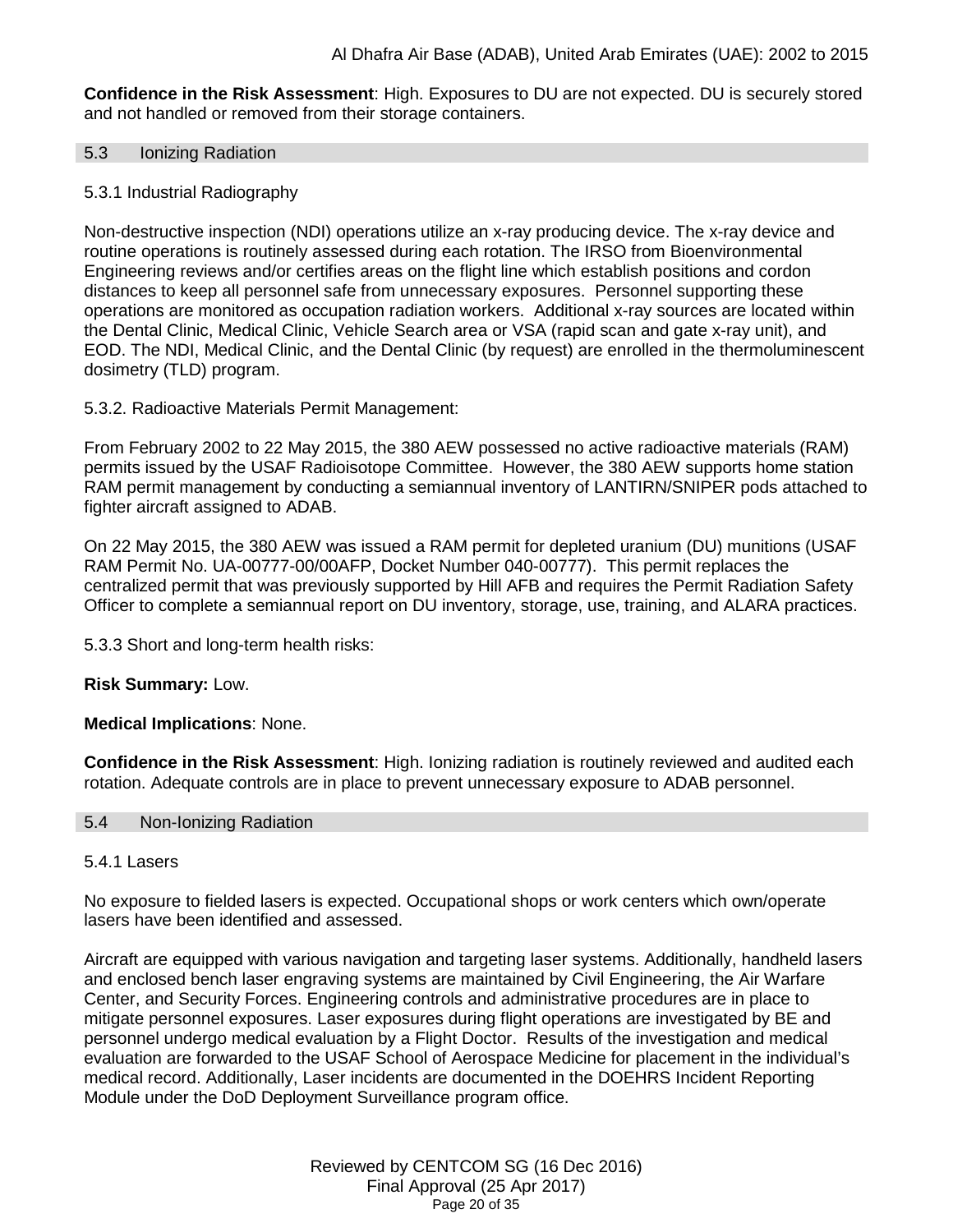5.4.2 Electromagnetic Frequency Radiation (EMF):

No exposure to fielded emitters is expected. Occupational shops or work centers which own/operate emitters have been identified and assessed.

Aircraft and ground-based emitters have administrative procedures in place to reduce the potential for exposures and ensure personnel are not within the uncontrolled environment hazard distance. Ground based emitters have been evaluated and have administrative controls in place that ensure personnel are not within the uncontrolled environment hazard distance. Operators of these systems are aware to notify BE for any potential exposure to EMF radiation to be investigated and documented. Additionally, EMF incidents would be documented in the DOEHRS Incident Reporting Module under the DoD Deployment Surveillance program office.

5.4.3 Short and long-term health risks:

**Risk Summary:** Low based on available data.

**Medical Implications**: None

**Confidence in the Risk Assessment**: Medium. Lasers are assessed routinely during shop visits and only pose a risk to the units who use them. EMF emitters are inventoried, but additional/updated evaluations need to be completed.

*[Return to Table 2](#page-4-0)*

| 6 | Endemic Diseases |  |
|---|------------------|--|

6.1 Sample data/notes:

#### **The assessed risk for endemic diseases addressed below represents the residual risk that exists in the presence of preventive measures.**

Department of Defense Directive 6490.02 series, Comprehensive Health Surveillance, establishes policy for routine health surveillance of all DoD personnel throughout their military service.

The Armed Forces Health Surveillance Center (AFHSC) maintains archives of medical event reports for all Services.

Endemic diseases present in UAE were assessed by referring to the National Center for Medical Intelligence [\(https://www.intelink.gov/ncmi\)](https://www.intelink.gov/ncmi), the Travax.com and the "Destinations" section of the Centers for Disease Control and Prevention (CDC) Travelers' Health website, [http://wwwnc.cdc.gov/travel/destinations/clinician/none/united-arab-emirates.](http://wwwnc.cdc.gov/travel/destinations/clinician/none/united-arab-emirates)

Where effective vaccines, such as those for Hepatitis A and B, are in place, risk to individuals is effectively reduced to none and these endemic diseases were excluded from further assessment.

Reporting of medical events from deployed environments is inconsistent. Identified reports of endemic disease associated with deployment to UAE are assumed not to represent all cases of reportable endemic disease events among service personnel deployed to UAE. Where available, additional relevant reports were used to supplement reportable medical event data for this assessment.

USCENTCOM MOD 12 (Reference 12 of this document) lists deployment requirements, to include immunization and chemoprophylaxis, in effect during the time frame covered by this POEMS.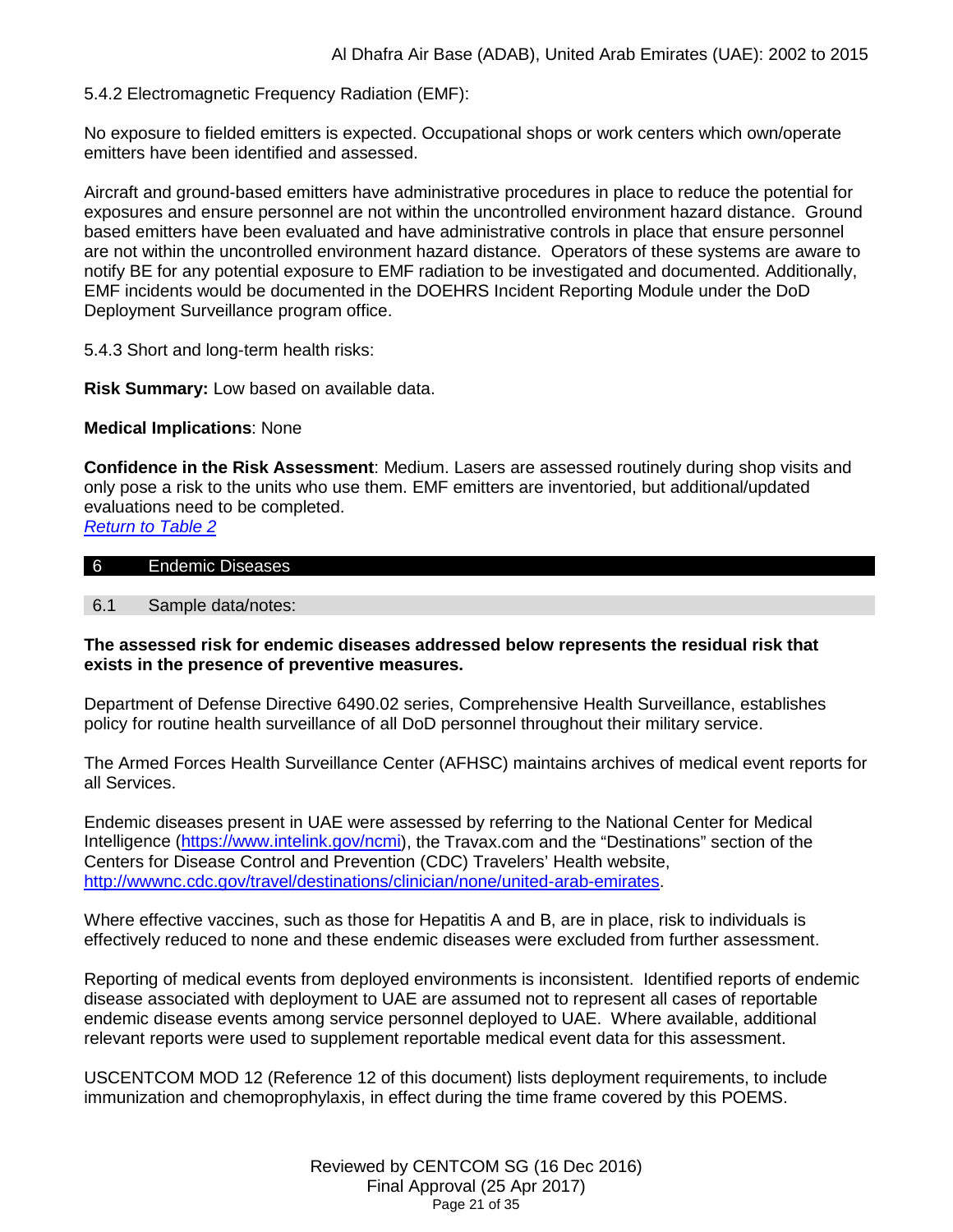#### <span id="page-21-0"></span>6.2 Gastrointestinal Diseases

U.S. Service members have little or no immunity to the food and waterborne diseases present in UAE. To prevent food and waterborne diseases among individuals deployed to UAE, food and water are purchased from approved sources. Food is prepared in facilities where there is public health oversight (certificate of sanitation, health screening of food service workers, periodic inspections, etc.). Due to the potential presence of disease causing organisms, as well as the high prevalence of improper food handling and preparation, local food and water were not approved for consumption. Viral gastroenteritis that is spread through contact or fomites (any inanimate object or substance capable of carrying infectious organisms) presents a recurrent risk due to a high rate of personnel turnover, and shared dining, berthing, bathroom facilities, and working spaces.

**Approach:** The health risk for fomite-borne gastrointestinal infections and endemic food and waterborne diseases to individuals deployed to UAE during the period of this assessment was epidemiologically assessed based on the combination of identified endemic diseases, knowledge of preventive measures in place, review of medical event reports associated with deployment to UAE, and review of military public health reports.

6.2.1 Short -term health risks*:*

### **Risk assessment:**

The short-term risk associated with food borne and waterborne diseases in UAE were High (bacterial or viral gastroenteritis, protozoal diarrhea, cholera, brucellosis, hepatitis E).

The short-term risk for viral gastroenteritis was Moderate**.** Risk due to a high rate of personnel turnover, shared dining, berthing, bathroom facilities, and working spaces is not substantially different than that expected in similar settings within the United States.

**Medical implications**: Gastroenteritis, particularly from viral agents, can cause periodic outbreaks in spite of preventive measures. A small number of infections may require greater than 72 hours convalescence and/or hospitalization.

**Confidence in the risk assessment**: Confidence in the risk assessment is moderate. Food and water borne diseases, especially those with short convalescence and lack of long-term health effects are often underreported for deployed military populations.

6.2.2 Long-term (chronic) health risks:

**Risk assessment:** The long-term risk associated with food and waterborne diseases was Low for protozoal diarrhea and brucellosis.

**Medical implications**: Long-term health effects resulting from infection with food and waterborne diseases are rare.

**Confidence in the risk assessment**: Confidence in the risk assessment was moderate. Incidence of protozoal diarrhea and brucellosis in the post deployment military population is known to be extremely low.

*[Return to Table 2](#page-4-1)*

## <span id="page-21-1"></span>6.3 Arthropod Vector-Borne Diseases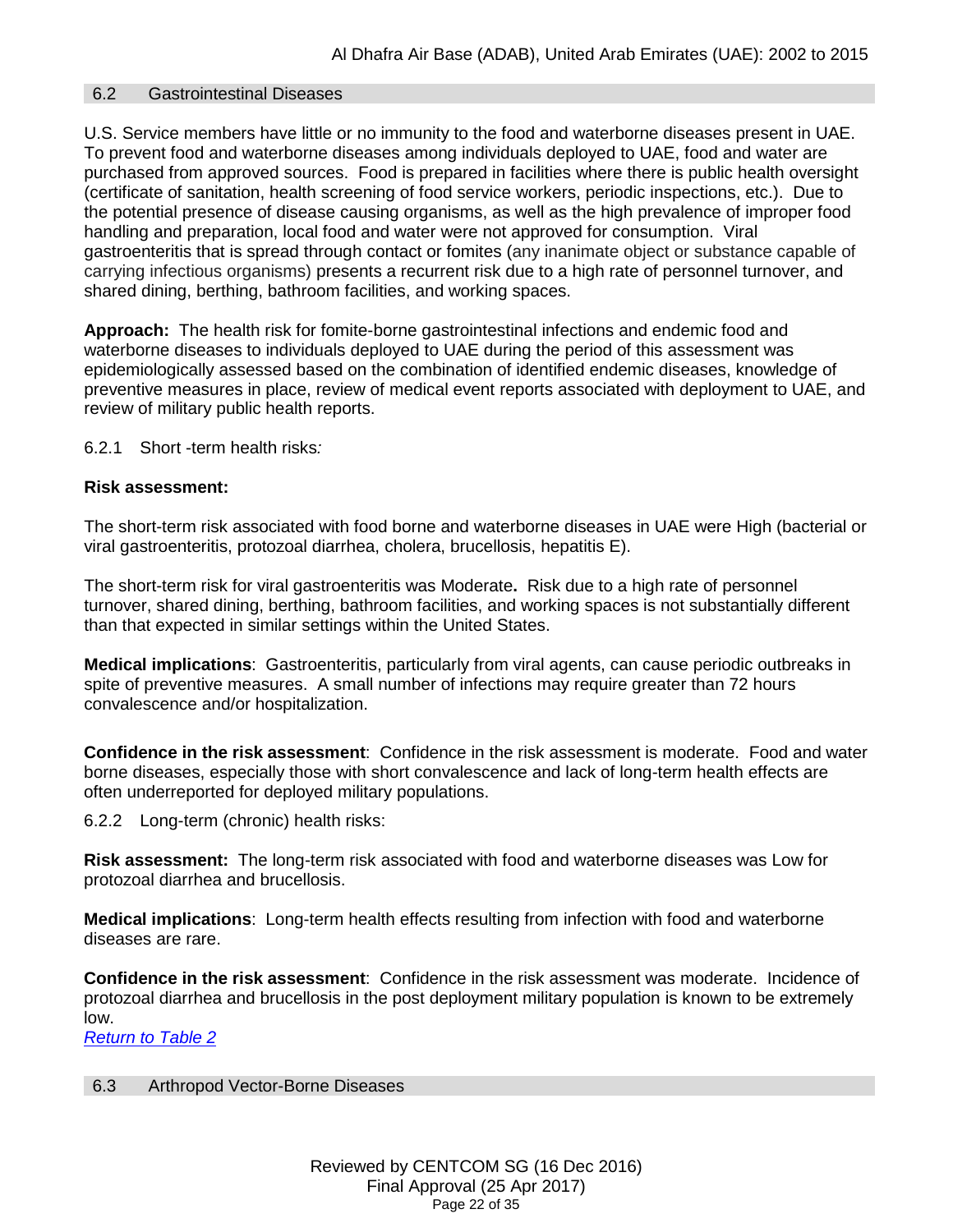The climate and ecological habitat found in United Arab Emirates support populations of arthropod vectors, including mosquitoes, ticks, and sand flies. Risk for arthropod-borne disease is higher during warmer months (typically from April through November); with variable rates of disease transmission (vector-borne diseases occur at low or unknown levels throughout the country). Personnel may have been exposed to mosquitoes, ticks, sand flies, or other biting vectors both during the day or night. Risk is higher in urban and other densely populated areas, or near where animals were kept. Removing vector harborages, spraying for vectors within base camps, avoiding animals or areas where they were kept, proper wearing of insecticide-treated (permethrin) uniforms, use of bed nets in field conditions, and the application of insect repellent to the skin (DEET) were the main protective measures against vector-borne diseases.

**Approach:** The health risk for endemic vector-borne diseases to individuals deployed to United Arab Emirates during the period of this assessment was epidemiologically assessed based on the combination of identified endemic diseases, knowledge of preventive measures in place, review of medical event reports associated with deployment to United Arab Emirates, and review of military public health reports.

6.3.1 Short-term (acute) health risks:

## **Risk assessment:**

The short-term risk for the vector-borne disease Crimean-Congo hemorrhagic fever was Moderate.

The short-term risk for the vector-borne diseases cutaneous/visceral Leishmaniasis, Sandfly Fever, Sanbis, Typhus, and West Nile Fever was Low.

### **Medical implications:**

Sandfly Fever, West Nile Fever, Crimean-Congo hemorrhagic fever, and Typhus present in United Arab Emirates have fairly short incubation periods ranging from days to weeks. Any of these diseases would initially present as acute fever and malaise, some accompanied by rash, and would lead to acute, sometimes severe illness. Leishmaniasis (cutaneous and visceral) can have an incubation period from 7 to 180 days. Cutaneous leishmaniasis typically presents as skin lesions, single or multiple, that start as a papule and enlarge into an ulcer.

**Confidence in the risk assessment**: Confidence in the risk assessment is moderate.

6.3.2 Long-term (chronic) health risks:

## **Risk assessment:**

The long-term risk for leishmaniasis, cutaneous and visceral, was **low.**

#### **Medical implications:**

Both visceral and cutaneous leishmaniasis may have extended incubation periods, typically ranging from 7 to 180 days. Although rare, it is possible to be infected during deployment, but not to have clinically evident disease until redeployed. Leishmaniasis should be considered in the differential diagnosis for any unusual skin lesions, or chronic, systemic disease.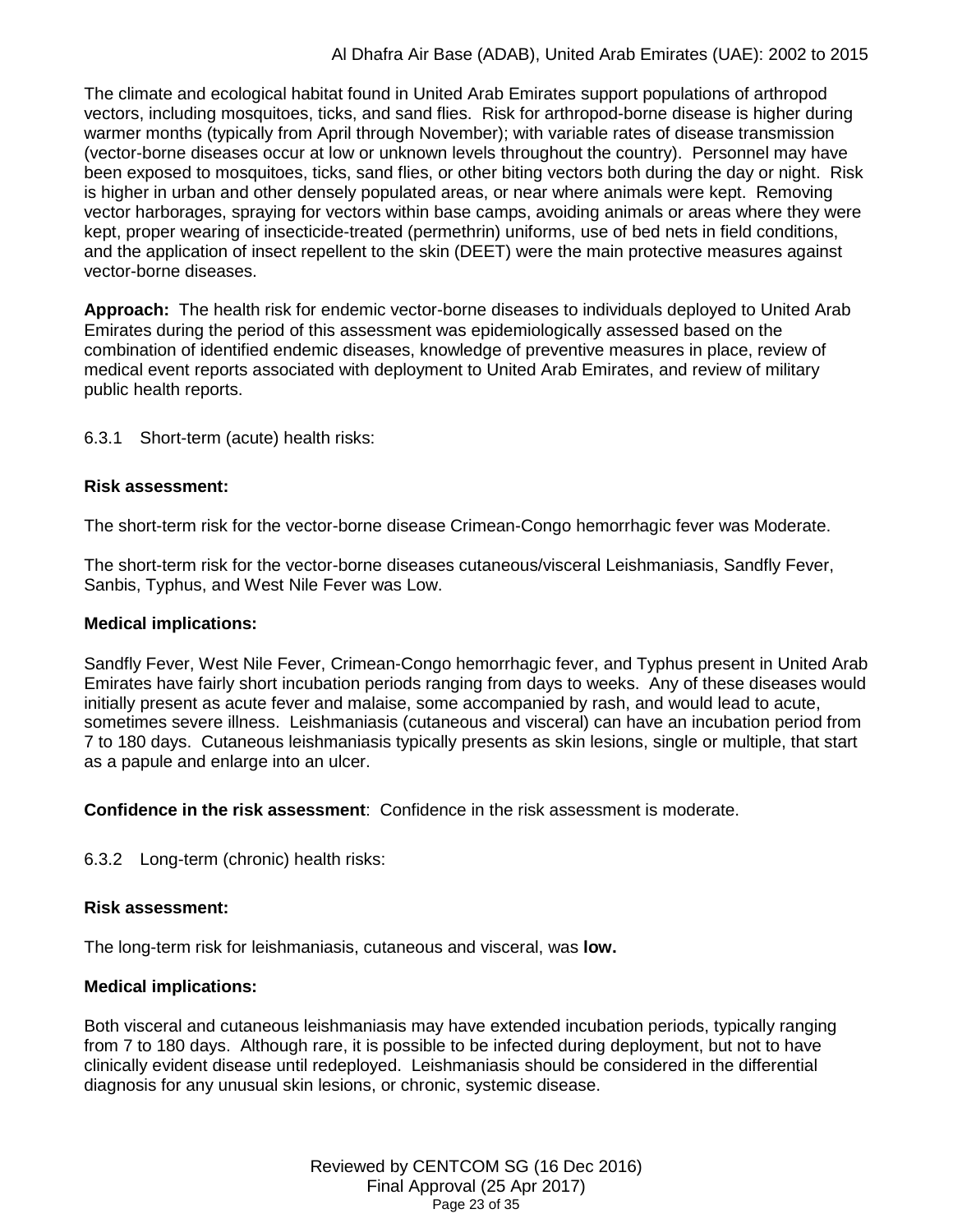**Confidence in the risk assessment**: Confidence in risk assessment is moderate. Incidence of visceral leishmaniasis in the post deployment military population is known to be low. *Return to Table 2*

#### <span id="page-23-0"></span>6.4 Water Contact Diseases

Operations or activities that involve extensive fresh water contact may result in individuals being exposed to leptospirosis. The occurrence of flooding after heavy rainfall facilitates the spread of leptospirosis because, as water saturates the environment, leptospirosis present in the soil can pass directly into surface waters. Activities such as wading or swimming in fresh water sources may result in exposures to enteric diseases such as diarrhea and hepatitis via incidental ingestion of water. Prolonged water contact also may lead to the development of a variety of skin conditions, such as bacterial or fungal dermatitis. Elimination of standing, and/or open, bodies of fresh water protects against the spread of water contact diseases.

**Approach:** The health risk for endemic water contact diseases to individuals deployed to United Arab Emirates during the period of this assessment was epidemiologically assessed based on the combination of identified endemic diseases, knowledge of preventive measures in place, review of medical event reports associated with deployment to United Arab Emirates, and review of military public health reports.

6.4.1 Short-term (acute) health risks:

**Risk assessment:** The short-term risk for leptospirosis was moderate.

**Medical implications:** Leptospirosis, which has an incubation period of 5-14 days, presents as acute fever with nonspecific symptoms that last for 1 week to several months.

**Confidence in the risk assessment**: Confidence in the risk assessment is moderate. No reported cases of water contact diseases were identified from United Arab Emirates during the assessment period.

6.4.2 Long-term (chronic) health risks:

No long-term health risk was identified. *[Return to Table 2](#page-5-0)*

#### <span id="page-23-1"></span>6.5 Respiratory Diseases

U.S. military populations living and working in close-quarter conditions were at risk for substantial person-to-person spread of respiratory virus infections such as the common cold and influenza. Primary exposure pathways for tuberculosis include prolonged close contact (generally several hours per day for greater than three days per week in a closed space) with the local population or third country national contractors. U.S. personnel who remained on base had limited to no contact with the local population, and local and third country national workers/contractors were required to complete health screening prior to employment.

**Approach:** The health risk for respiratory diseases to individuals deployed to United Arab Emirates during the period of this assessment was epidemiologically assessed based on the combination of identified endemic diseases, knowledge of preventive measures in place, review of medical event reports associated with deployment to United Arab Emirates, and review of military public health reports.

> Reviewed by CENTCOM SG (16 Dec 2016) Final Approval (25 Apr 2017) Page 24 of 35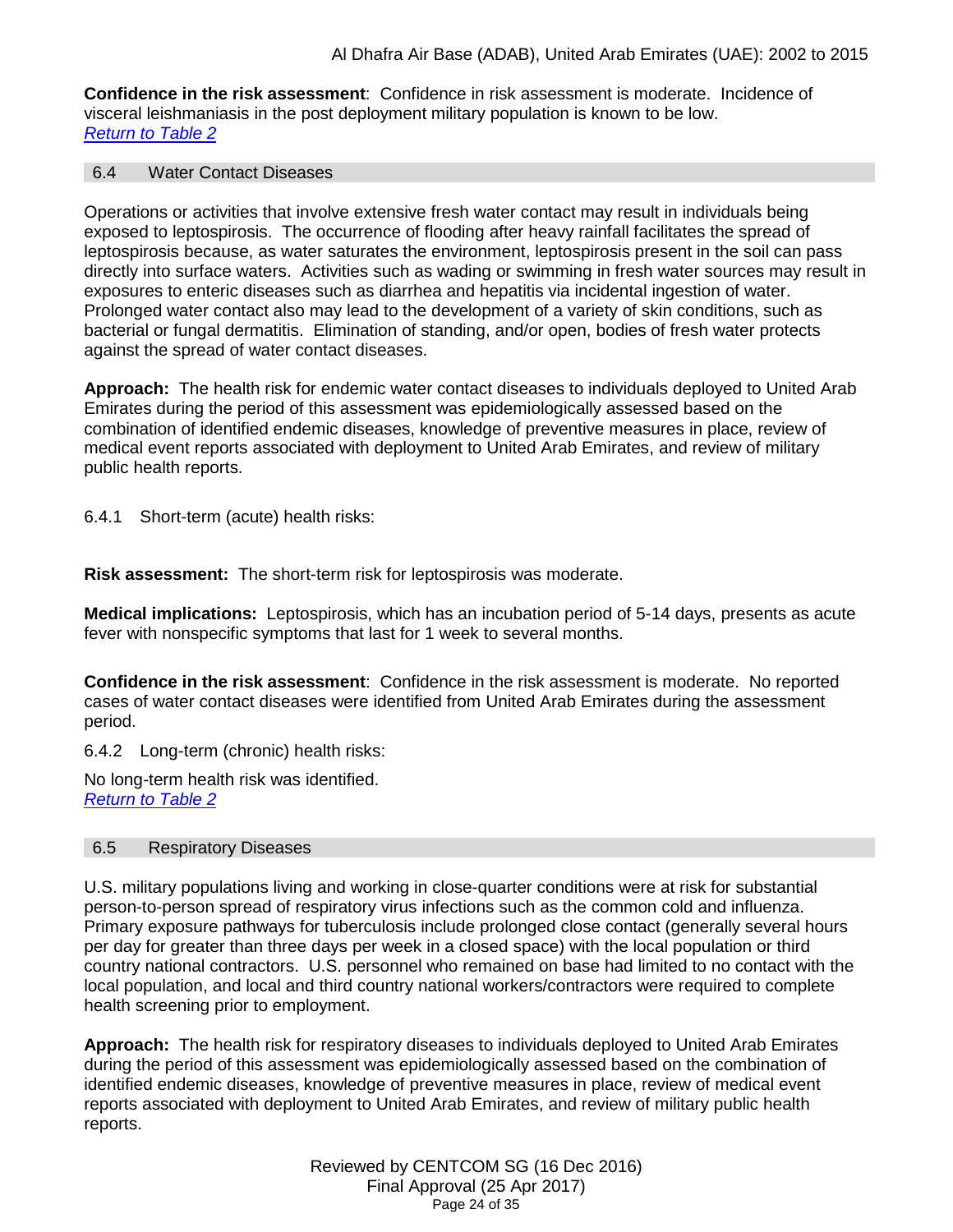#### 6.5.1 Short-term (acute) health risks:

**Risk assessment:** The short-term risk for upper respiratory infections was Low. Risk due to a high rate of personnel turnover, shared dining, berthing, recreational facilities, and working spaces is not substantially different than that expected in similar settings within the United States.

Meningococcal meningitis is present, but the risk is considered low and comparable to the U.S. among unvaccinated personnel who have close contact with the local population. The short-term risk for tuberculosis was low.

#### **Medical implications:**

Upper respiratory infections, particularly from viral agents, can cause periodic outbreaks in spite of preventive measures. A small proportion of infections may require greater than 72 hours convalescence and/or hospitalization.

Symptoms of meningococcal meningitis include are usually sudden onset of fever, headache, and stiff neck. It can start with symptoms similar to influenza (flu), and will often also cause nausea, vomiting, increased sensitivity to light, rash, and confusion. Symptoms of tuberculosis, including fever, weight loss, night sweats and cough, typically start within 1-6 months of infection. The lifetime risk for tuberculosis after becoming infected is 5-10%; half of this risk occurs in the first two years following infection.

**Confidence in the risk assessment**: Confidence in risk assessment is moderate. Upper respiratory infections, especially those with short convalescence and lack of long-term health effects are not reportable for deployed military populations. Tuberculosis prevalence in the local population is low, and no reports of tuberculosis were identified for individuals deployed to United Arab Emirates during the assessment period.

6.5.2 Long-term (chronic) health risks:

**Risk assessment:** The long-term risk for tuberculosis was low.

**Medical implications**: Symptoms of tuberculosis can be delayed by two or more years following infection. Tuberculosis should be considered in assessing symptoms of fever accompanied by night sweats and cough.

**Confidence in the risk assessment**: Confidence in risk assessment is high. Prevalence of tuberculosis in the local population is widespread, but prevalence of tuberculosis in the post deployment military population is known to be extremely low. *[Return to Table 2](#page-5-1)*

### <span id="page-24-0"></span>6.6 Animal-Contact Diseases

Animals in United Arab Emirates were not routinely vaccinated against vaccine preventable diseases such as rabies or anthrax. Q-fever, anthrax, and rabies are known to be present in United Arab Emirates. Exposure to animals, and/or locations where animals were kept (stray dogs/cats, barnyards, slaughterhouses), were the primary infection sources for all these diseases and avoidance of companion and farm animal contacts was the primary prevention strategy. Preventive measures in place include anthrax vaccination, which is effective in preventing both cutaneous and inhalation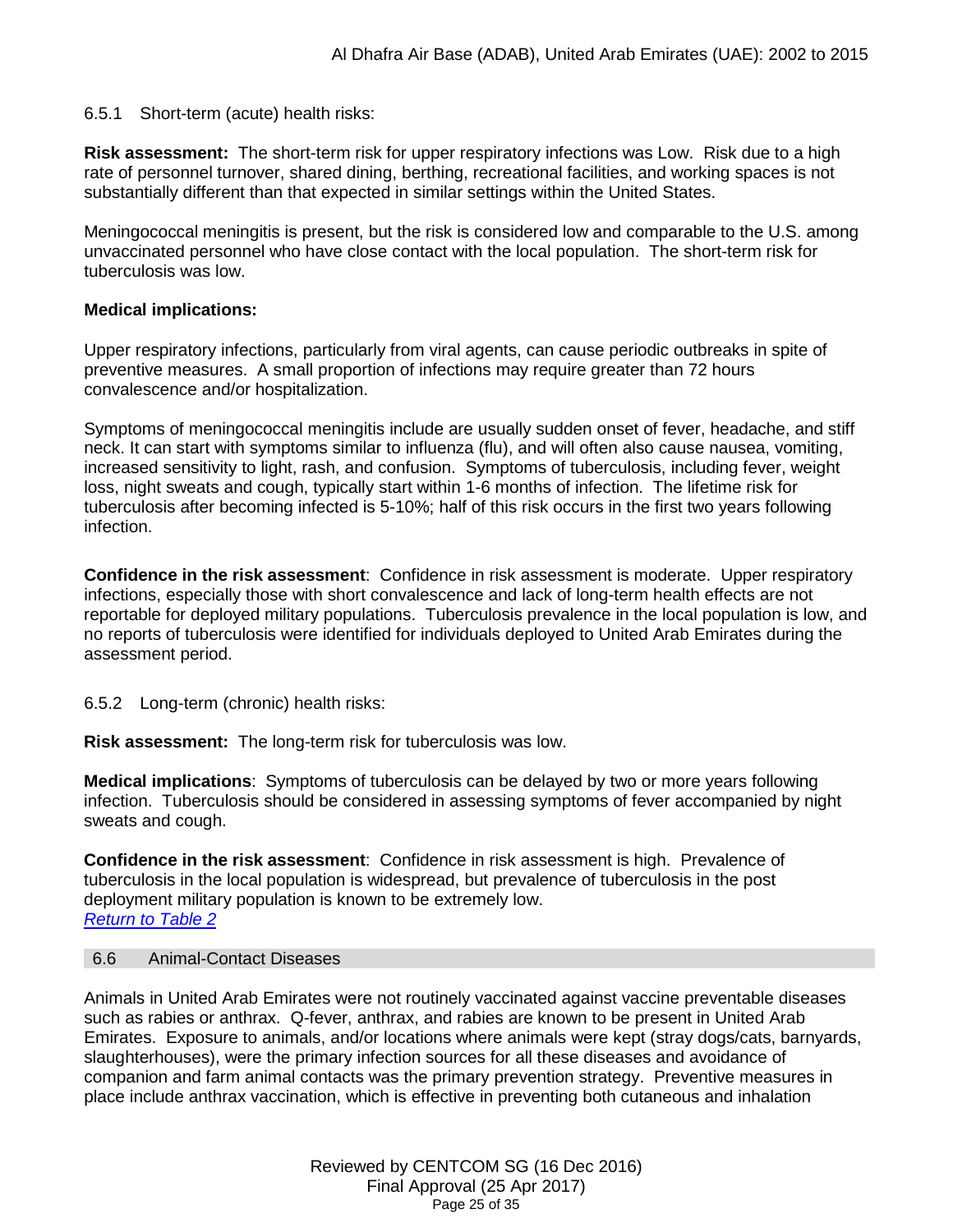anthrax, and rabies post exposure prophylaxis, which is effective for preventing onset of rabies in exposed individuals.

**Approach:** The health risk for endemic animal contact diseases to individuals deployed to United Arab Emirates during the period of this assessment was epidemiologically assessed based on the combination of identified endemic diseases, knowledge of preventive measures in place, review of medical event reports associated with deployment to United Arab Emirates, and review of military public health reports.

6.6.1 Short-term (acute) health risks:

**Risk assessment:** The short-term risk for Q-fever and Rabies was moderate.

**Medical implications:** Symptoms of acute Q-fever, which may present one week to greater than one month after exposure, include fever, chills and weakness.

Rabies presents as an acute, viral encephalomyelitis and is almost invariably fatal in the absence of post exposure prophylaxis.

**Confidence in the risk assessment**: Confidence in risk assessment is high.

6.6.2 Long-term (chronic) health risks:

**Risk assessment:** The long-term risk for Q-fever and rabies was low.

**Medical implications**: Q-fever is generally an acute febrile disease with a typical incubation period of 14-21 days. However, considerable variation in severity and duration may be seen; infections may be unapparent or present as a nonspecific undifferentiated febrile syndrome or as pneumonia. Q-fever should be considered in the differential diagnosis of an undifferentiated febrile syndrome when personnel mention a history of being near or in areas where animals were kept or had been kept.

The incubation period for rabies is typically 1–3 months, but may be more than one year in rare instances.

**Confidence in the risk assessment**: Confidence in risk assessment is high. *[Return to Table 2](#page-5-2)*

#### <span id="page-25-0"></span>7 Venomous Animals/Insects

The species listed below have home ranges that overlap the country of United Arab Emirates, and may present a health risk if encountered. Information was taken from US Army Public Health Command, Armed Forces Pest Management Board Living Hazards Database, and personal communication from previously deployed preventive medicine personnel. Little to no regional (within the country of United Arab Emirates) animal range information was available. The below list should not be considered all inclusive; other venomous scorpions and snakes may be present in the region. See Section 10 for more information about pesticides and pest control measures.

7.1 Short-term (acute) health risk:

7.1.1. Scorpions: Numerous species of scorpion are found in United Arab Emirates. The majority of scorpions found in the region have stings that cause only short lived local effects, such as pain, without systemic effects. Serious envenomations may result in numbness, frothing at mouth, difficulty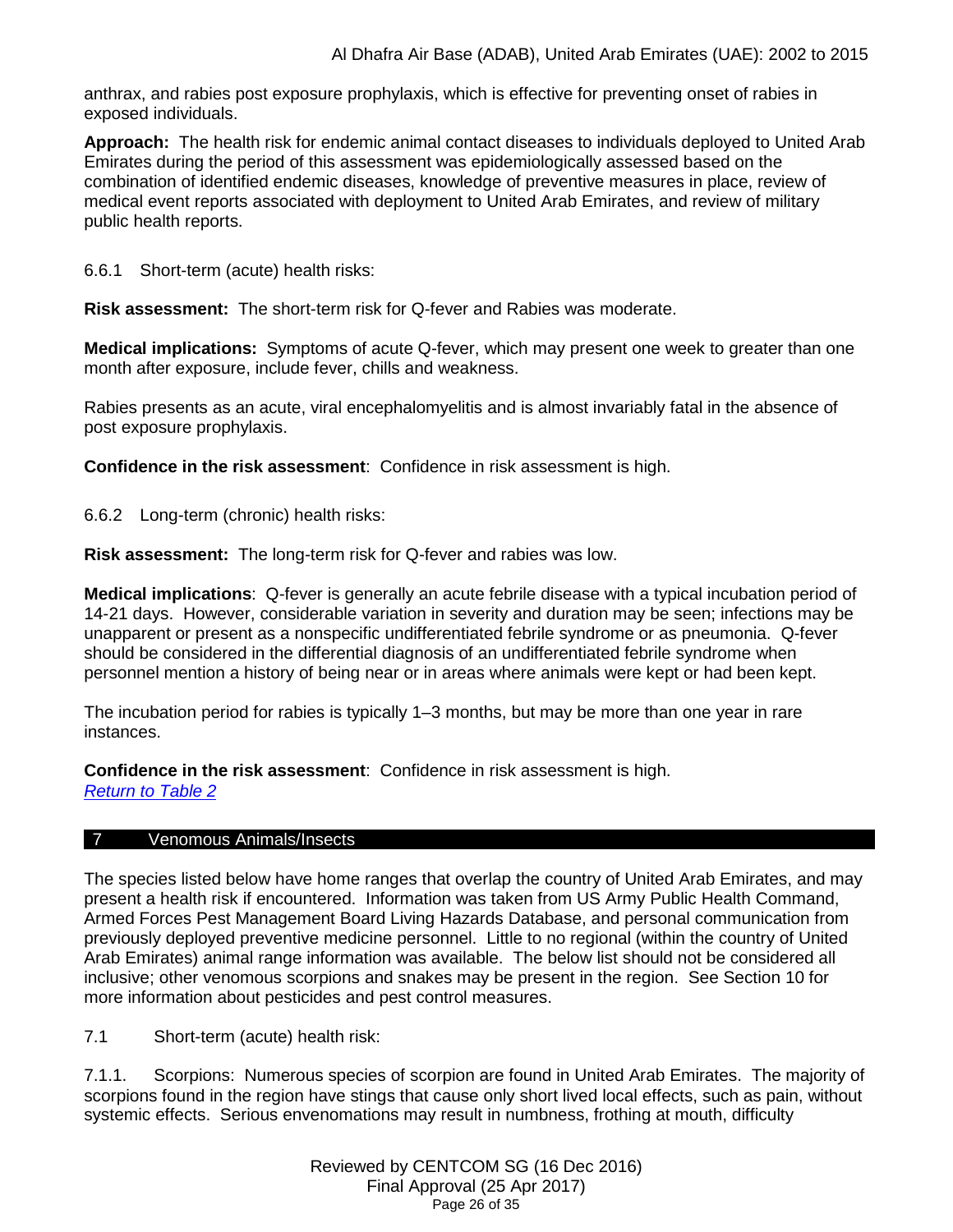breathing, and convulsions. Various factors influence the severity of the envenomation to include health and age of patient, sting site, and size and age of scorpion. Most scorpion venom is neurotoxic with a mixture of other substances. If the patient is allergic to bee and wasp stings, extreme caution and care must be taken to prevent excessive morbidity and even possibly death. The following three scorpions are listed as present in United Arab Emirates and have known severe and sometimes fatal health effects:

- *Leiurus quinquestriatus* (Death Stalker scorpion)
- *Androctonus crassicauda* (Arabian Fat-Tailed scorpion)
- *Buthacus yotvatensis nigroaculeatus*

Overall risk of exposure to scorpions is **low** due to mitigation efforts and education on avoidance. If stung by a venomous scorpion, the health risk is **high** and immediate medical care and possibly antivenin is required.

7.1.3 Snakes: Numerous species of snakes are found in United Arab Emirates. A number of poisonous snakes, whose range incorporates United Arab Emirates, could have been encountered to include vipers. The following list is not an all-inclusive list of venomous snakes in the area, but rather those deemed most significant or potentially encountered.

- *Pseudocerastes persicus* (Persian Horned Viper): Reports of human envenomation are not uncommon, however, fatalities are uncommon.
- *Echis carinatus* (Saw-scaled Viper): Bites are typically moderate to severe, with potentially lethal envenoming, requiring urgent assessment and treatment, including IV fluids, IV anti-venom and good wound care. Anti-venom is key for the treatment of systemic envenoming.
- *Cerastes gasperettii* (Gasperettii's Horned Desert Viper): Venom primarily hemotoxic. No human fatalities reported (at least not documented), so far. No known anti-venom currently produced.

Overall, the risk of exposure to snakes is **low** due to mitigation efforts and education on avoidance. If bitten by a venomous snake, the health risk is **high** and immediate medical care and possibly antivenin is required.

7.2 Long-term (chronic) health risk:

## **No long-term health risks were identified based on available data.**

**Risk assessment:** The long-term risk associated with snakes was low based on incident reporting at ADAB.

**Medical implications**: Long-term health effects resulting from interaction with snakes is low based on efficacy of control measure as evidenced by lack of bite incidents reported in various medical surveillance data bases e.g, AHLTA.

**Confidence in the risk assessment**: Confidence in risk assessment is high based on incident reporting at ADAB. *[Return to Table 2](#page-6-0)*

## <span id="page-26-0"></span>8 Heat/Cold Stress

8.1 Site-Specific Conditions: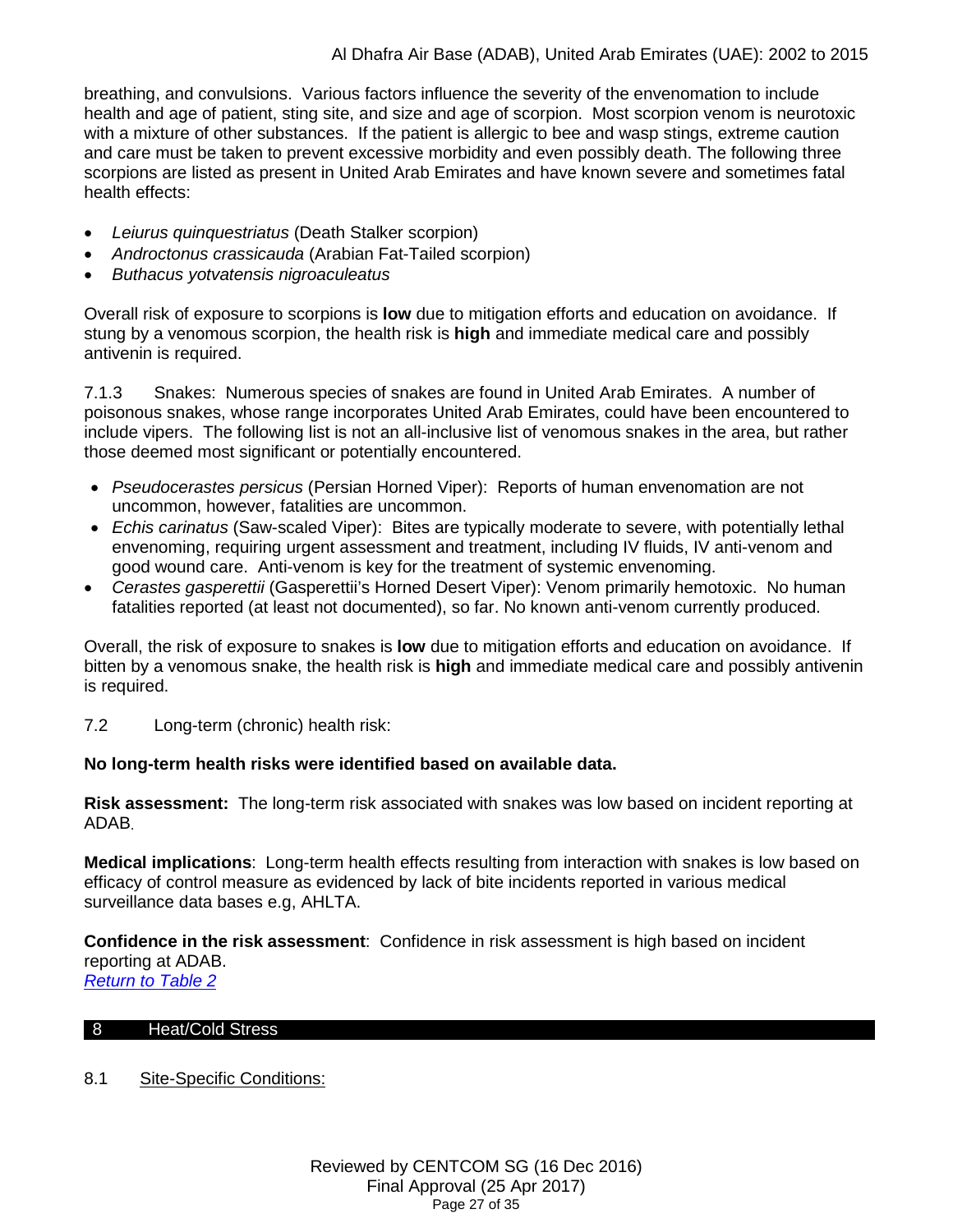United Arab Emirates has a desert climate characterized by low rainfall and a large variation in temperature between day and night. Dry weather causes the lack of cloud cover which allows more solar radiation to reach the surface, accounting for high summer temperatures.

Summer conditions last from May- September. During the summer months it is extremely hot and dry with average high temperatures peaking around 108°F in July/August. Peak temperatures have occasionally been as high as 120°F in July/August.

<span id="page-27-0"></span>8.2 Heat

#### 8.2.1 Heat Exposure Guidelines

The risk of heat injury is based on the Wet Bulb Globe Temperature Index as follows: **Low** (78-84.9 °F) **Moderate** (85-87.9°F) **High** (88-89.9°F) **Extremely High** (≥ 90°F)

8.2.2 Short (acute) and long-term (chronic) health risk:

**Approach:** Heat injuries were recorded in DRSi (Disease Reporting System) for ADAB and very few patients reported to the clinic with heat-related illnesses. Accordingly, risk estimates are based strictly on existing climatologic data.

#### **Risk Summary:**

The health risk of heat stress/injury based on temperatures alone is Low (< 78 °F) in December January, High (82-87.9°F) in February and November and extremely high (≥ 88°F) from March – October. However, work intensity and clothing/equipment worn pose greater health risk of heat stress/injury than environmental factors alone (Goldman, 2001). Personnel are educated on dangers of heat stress, water intake and work/rest cycles.

Short-term health risk:

**Low to Moderate:** Moderate health risk of heat injury in un-acclimatized personnel from March to October, and Low from November to February. The risk of heat injury was reduced through preventive measures. Because the occurrence of heat stress/injury is strongly dependent on operational factors (work intensity and clothing), confidence in the health risk estimate is low (TG 230, Table 3-6).

Long-term health risk:

**Low:** Long-term health implications from heat injuries are rare but can occur, especially from more serious injuries such as heat stroke. However, the health risk may be greater to certain susceptible persons–those older (i.e., greater than 45 years), in lesser physical shape, or with underlying medical/health conditions. The long-term health risk is low; confidence in the health risk estimates is medium (TG 230, Table 3-6).

**Medical implications:** Severity of heat injury can range from mild clinical signs such as clamminess, nausea, disorientation or headache to life threatening symptoms requiring hospitalization. Long-term medical implications from heat injuries are rare but can occur, especially from more serious injuries such as heat stroke. Individuals with a history of heat injury, even when medical attention was not sought, are at increased risk for future heat injury; repeat heat injury may have increased severity.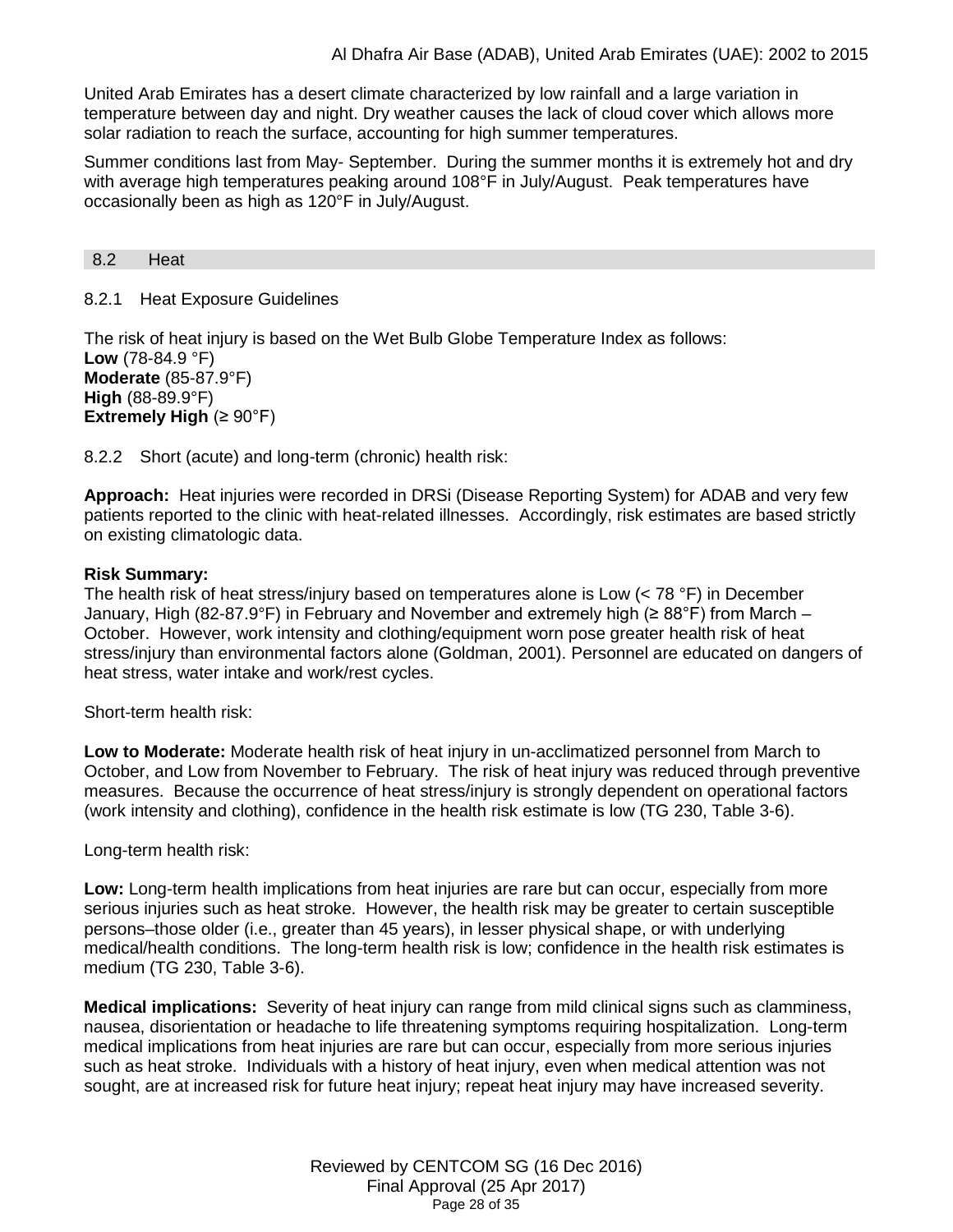**Confidence in the risk assessment**: Based on generally available information on climatic conditions and the absence of reported heat injuries, confidence in risk assessment is low. Individuals who experienced mild symptoms of heat injury may not have sought medical attention; this may lead to an underestimation of the risk.

| <b>Return to Table 2</b> |  |  |
|--------------------------|--|--|
|                          |  |  |

#### <span id="page-28-0"></span>8.3 Cold

8.3.1 Short (acute) and long-term (chronic) health risks*:*

**Approach:** No cold injury data were available in the Defense Occupational and Environmental Health Readiness System or the Military Exposure Surveillance Library for any of the camps covered in this assessment. Accordingly, risk estimates are based strictly on existing climatologic data.

**Risk Summary**: The risk for cold stress/injuries is largely dependent on clothing/equipment worn, operational work intensity and individual factors rather than environmental factors alone. The acute and chronic risk for non-freezing cold injuries, such as chilblain, trench foot, and hypothermia was **low.**

**Medical implications:** The cooling of body parts may result in various cold injuries - nonfreezing injuries, freezing injuries and hypothermia which is the most serious. Toes, fingers, ears and nose are at greatest risk because these areas do not have major muscles to produce heat. In addition, the body will preserve heat by favoring the internal organs and thus reducing the flow of blood to the extremities under cold conditions. The most severe cold injury is hypothermia which occurs from excessive loss of body heat and the consequent lowering of the body's core temperature.

**Confidence in the risk assessment**: Based on generally available information on climatic conditions and the absence of reported cold injuries, confidence in risk assessment is high. Individuals who experienced mild symptoms of cold injury may not have sought medical attention; this may lead to an underestimation of the risk.

*[Return to Table 2](#page-6-2)*

|  |  |  | <b>Noise</b> |
|--|--|--|--------------|
|--|--|--|--------------|

<span id="page-28-1"></span>9.1 Continuous

9.1.1 Exposure Guidelines:

The Services have established occupational exposure limits (OEL) for continuous or intermittent noise at 85 decibels on the A-weighted scale (dbA), 84 dbA for the Navy, as an eight hour time-weighted average (TWA). The A-weighted scale of noise measurement is used because it mimics the human ear's response to sound. All Services require that individuals routinely exposed to noise levels greater than the OEL be enrolled in the hearing conservation program. Generally, routinely exposed is defined as when the TWA exceeds 84 dB(A) on average more than 2 days in any month.

#### 9.1.2 Site Specific Conditions:

Sources of potential noise include flight line operations, associated with both fixed and rotary wing aircraft, tactical generators and various hand tools in maintenance shops. Due to the inherent noise hazard in flight line operations, personnel are required to wear dual hearing protection.

9.1.2.1 Tent City East and West Noise Survey: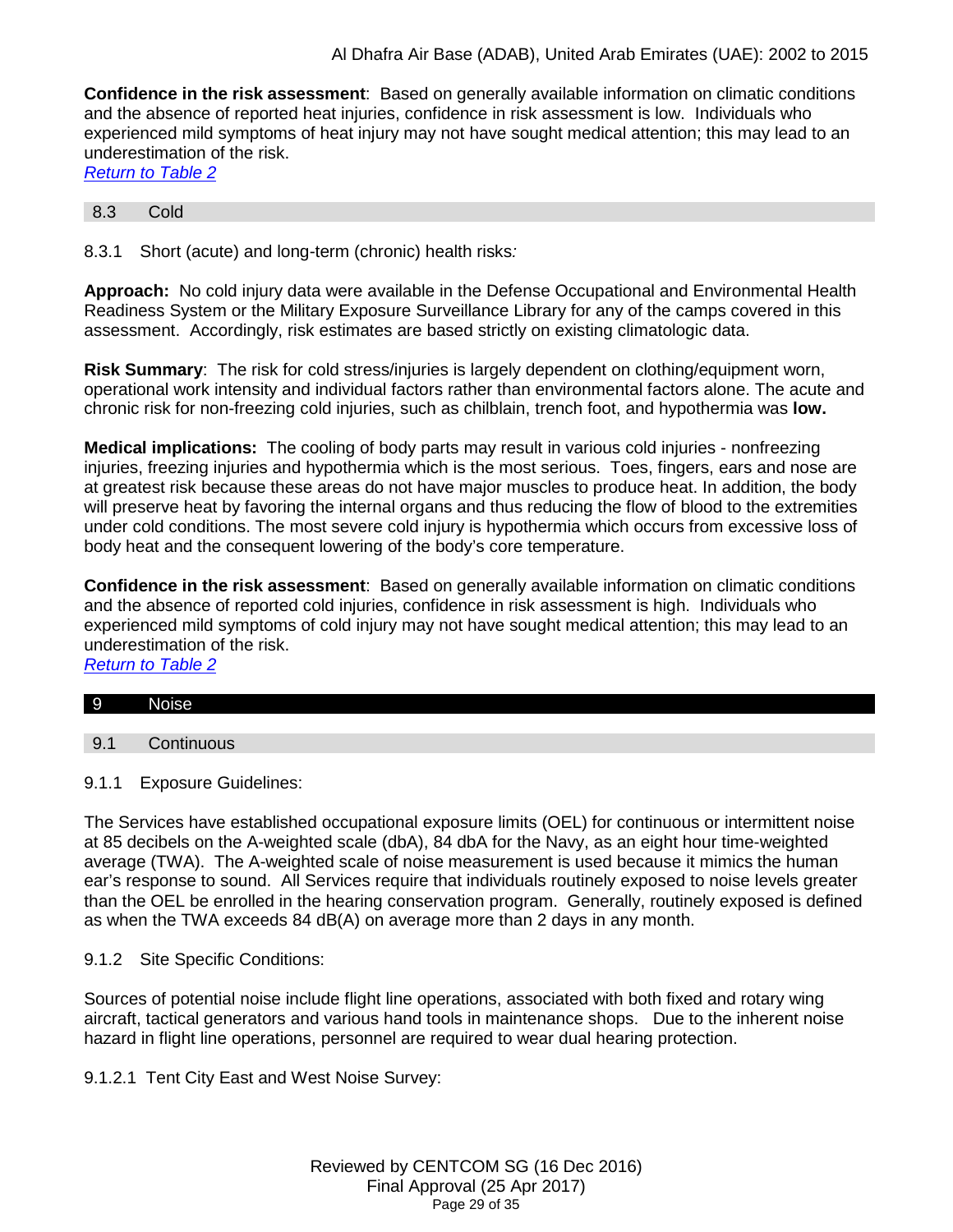Personnel living in the two tent cities are not over exposed to noise on a routine basis. With the exception of one result all noise levels were less than 70% the the 8-hour time weighted average (TWA) of 85 dBA. One result in Tent City West on 26 July 2013 was 92.9 dBA and above the 85 dBA but was deemed invalid. Personnel are not routinely exposed to hazardous noise while residing in quarters.

## 9.1.2.2 POL Noise Survey:

BE performed an environmental noise dosimetry study of the POL compound (dosimeter was placed near the eyewash station, bldg. 2713). BE collected 4 consecutive 12 hour shifts (0000 to 1200 and 1200 to 0000) from 8 - 9 August and from 10 - 11 August 2013 and one 24 hour shift from 11 August to 12 August 2013 to evaluate personnel noise exposures at the subject location. Personnel working at POL are not over exposed to noise on a routine basis. Results were less than the 8-hour time weighted average (TWA) of 85 dBA.

## 9.1.2.3 PATSITE Noise Survey:

BE performed an environmental noise dosimetry study of the Army Pat Site (dosimeter was placed at the ID checkpoint). BE collected 10 consecutive 12 hour shifts (0000 to 1200 and 1200 to 0000) from 8 August 2013 to 12 August 2013 to evaluate personnel noise exposures at the subject locations. Personnel working at the Pat Site ID checkpoint are not over exposed to noise on a routine basis. All noise levels were less than the 8-hour time weighted average (TWA) of 85 dBA.

## 9.1.2.4 MOTown and Flightline Environmental Noise Survey

BE performed an environmental noise dosimetry study of the flight line and Motown at the 380 ESFS checkpoints Shield 2 and Shield 4. BE collected 10 consecutive 12 hour shifts (0000 to 1200 and 1200 to 0000) from 30 June 2013 to 4 July 2013 to evaluate personnel noise exposures at the subject locations. Personnel on the flight line are exposed to flight line noise above the 8-hour time weighted average (TWA) of 85 dBA with a TWA of 86.5 dBA as demonstrated by dosimetry results at Shield 4. Personnel in MOTown were not found to be exposed above the limit to environmental noise as demonstrated by dosimetry results at Shield 2.

In July and August 2015, BE performed a flightline noise survey for personnel working on the flightline and Tango ramp. The survey was conducted between 0900 and 1700 on multiple high operation workdays. Noise levels were measured at 19 locations. Results indicated an average peak level of 144.4 dbA which exceeded the 115 dbA standard. As a result, the flightline and Tango ramp were verified to be hazardous noise areas.

## 9.1.3 Short (acute) and long-term (chronic) health risk:

**Approach:** Knowledge of the Service hearing conservation programs and typical sound pressure level measurements associated with the various potential noise generating sources were used to complete the health risk assessment. Noise exposures for personnel working in a known Occupational or Industrial shop identified by BE are documented by shop in DOEHRS and are not included individually in this report.

## Risk Summary:

Short-term health risk: The short-term risk of noise induced hearing loss with the use of appropriate hearing protection use was low. Few exposed individuals are expected to have experienced noticeable short-term health effects such as annoyance, speech interference, fatigue and temporary hearing threshold shifts during deployment.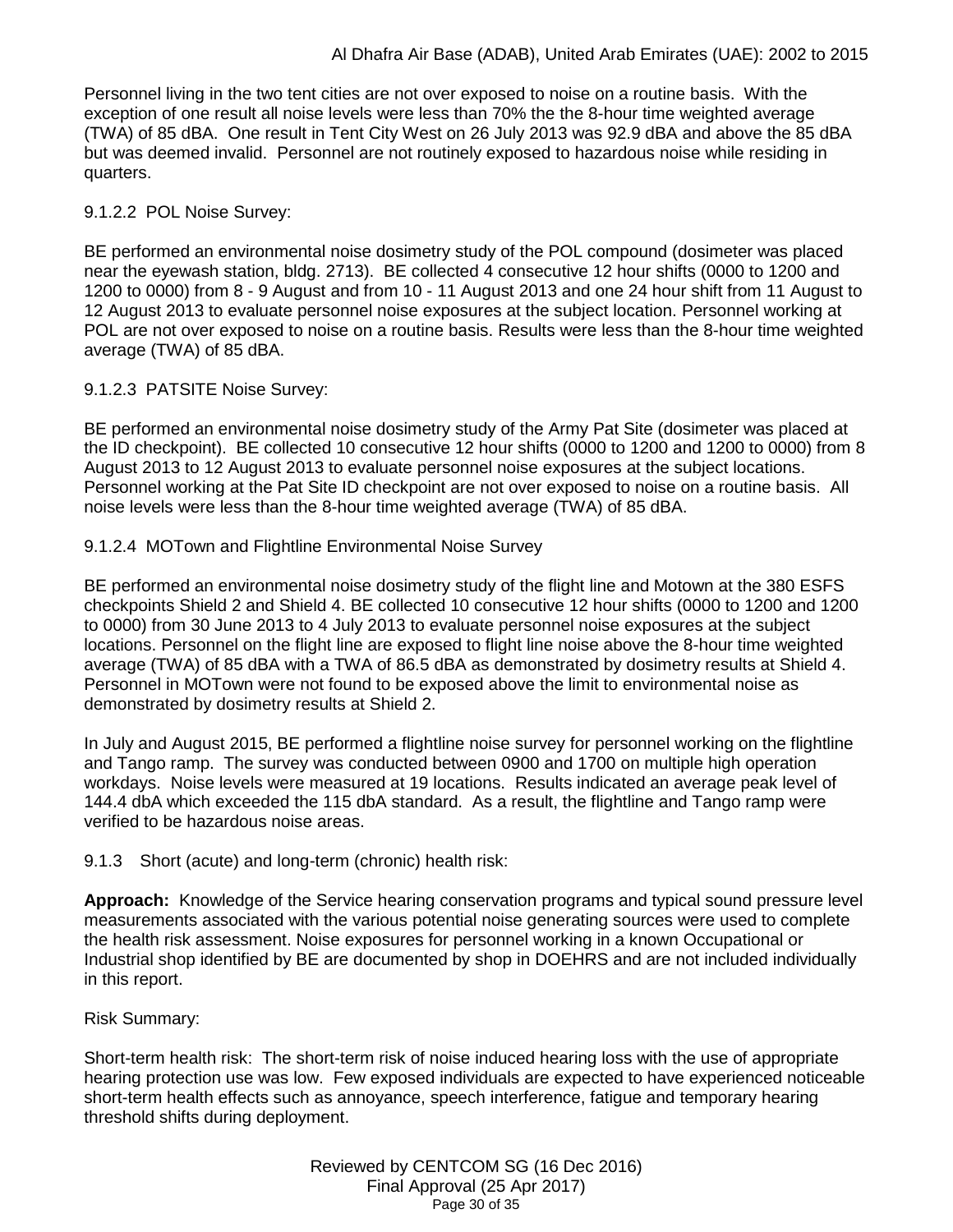Long-term health risk: The long-term risk of noise induced hearing loss with appropriate hearing protection use is low.

**Confidence in the Risk Assessment**: Confidence in the health risk assessment is **medium**. There is a well-established hearing conservation program; hearing protection is readily available and generally worn by individuals with known occupational exposures across the Services. However, the limited availability of sampling data on specific noise sources and enforcement of the use of personal protective equipment diminishes confidence.

#### 9.2 Impulse

While some potential for impulse noise may be from shop equipment, most of the exposure is limited to certain specialties (i.e. Security Forces, Explosive Ordinance Disposal, etc.). These workplace-specific exposures are documented in DOEHRS.

#### 9.2.1 Short-term health risks

**Low:** Short-term risk of noise injury with appropriate hearing protection use is low. Confidence in the health risk assessment is medium (TG 230, Table 3-6).

9.2.2 Long-term health risks:

**Low**: Long-term risk of noise injury with appropriate hearing protection use is low. Confidence in the health risk assessment is medium (TG 230, Table 3-6). *[Return to Table 2](#page-6-3)*

<span id="page-30-0"></span>

| 10 | Unique Concerns |  |  |
|----|-----------------|--|--|

#### 10.1 Special Incidents:

10.1.1 Large Spills

10.1.1.1 POL 3 Emma Site

An evaluation conducted 2012 determined potential personnel exposure routes from past environmental contamination events at Emma. Historically, Emma has reported the largest number of fuel spills/releases, ranging from 50 gals to 3.5 K gallons dating back to 2007. Screening of soil samples for VOCs with a MultiRAE multi gas meter reported results ranging from 0-2 ppm. Area air sampling produced non-detect results for BTEX. No significant health concerns were identified with this site.

## 10.1.1.2 POL2 Bertha Site

An evaluation conducted 2012 determined potential personnel exposure routes from past environmental contamination events at Bertha. Historically, Betha has reported the largest number of fuel spills/releases, ranging from 5 gals to 15 K gallons dating back to 2006. Screening of soil samples for VOCs with a MultiRAE multi gas meter reported results ranging from 0-0.6 ppm. Area air sampling produced non-detect results for BTEX. No significant health concerns were identified with this site.

**Risk Summary:** None identified based on available data.All sample results were below detection limits. No significant exposure routes in the area or adjacent work or living areas that would create a health concern.

> Reviewed by CENTCOM SG (16 Dec 2016) Final Approval (25 Apr 2017) Page 31 of 35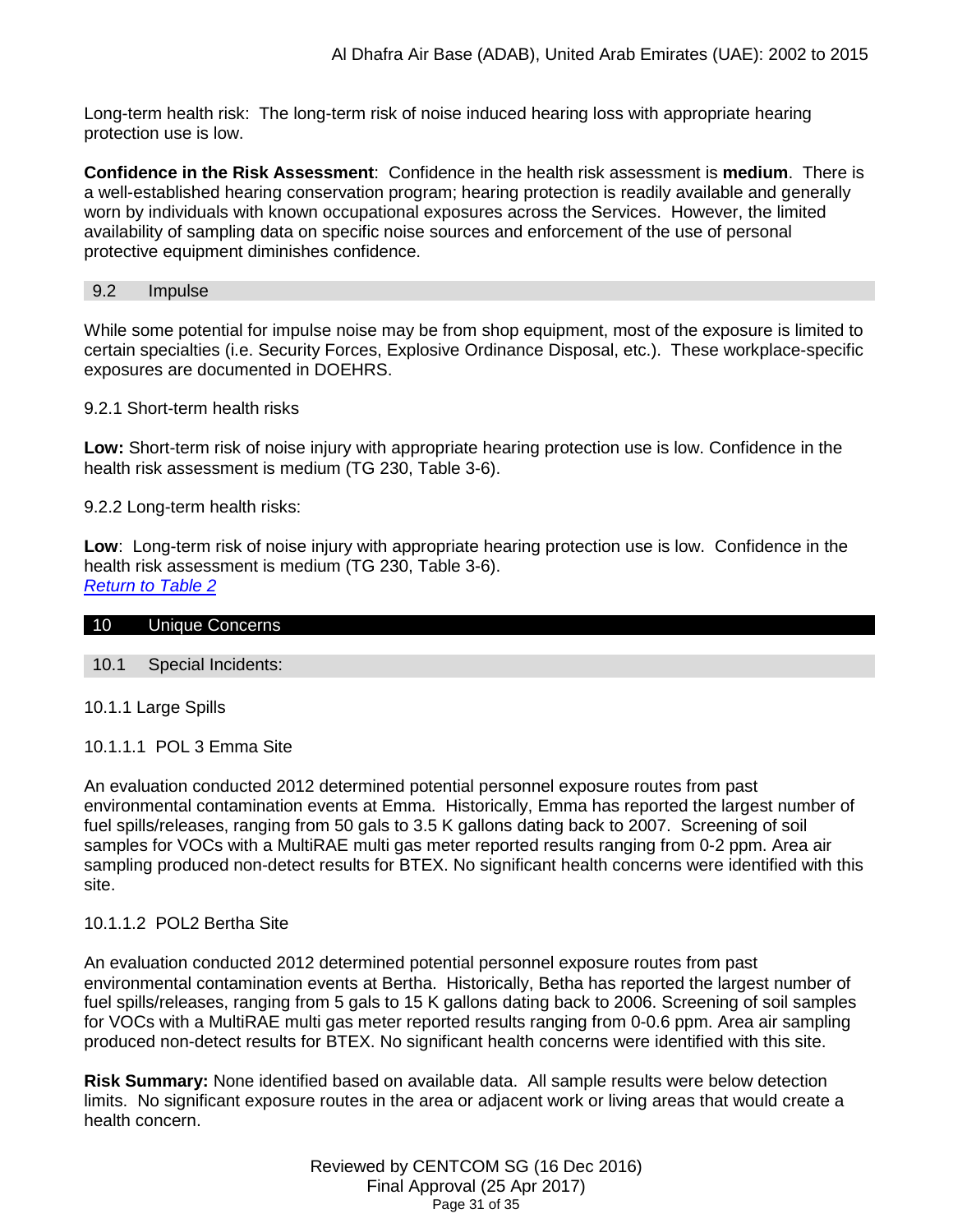### 10.1.2 Small Spills

10.1.2.1 Small spills occur at various locations on base. Screening and area air samples were collected in 2012 to determine potential exposure and exposure routes from past environmental contamination. All sample results collected were reported as non-detect.

**Risk Summary:** None identified based on available data.All sample results were below detection limits. No significant exposure routes in the area or adjacent work or living areas that would create a health concern.

### *[Return to Table 2](#page-6-4)*

#### 10.2 Potential Environmental Contamination Sources

DoD personnel are exposed to various chemical, physical, ergonomic, and biological hazards in the course of performing their mission. These types of hazards depend on the mission of the unit and the operations and tasks which the personnel are required to perform to complete their mission. The health risk associated with these hazards depends on a number of elements including what materials are used, how long the exposure last, what is done to the material, the environment where the task or operation is performed, and what controls are used. These industrial processes along with associated occupational exposure hazards are reported in DOEHRS to track deployed personnel associated with high health risk, industrial work center related activities.

**Approach**: Knowledge of the U.S. Central Command and Service specific policies and procedures served as the basis of this risk assessment.

10.2.1 Short-term (acute) and Long-term (chronic) health risks: **Low**

#### ExampleText-37

**Not Evaluated** - No data were available upon which to base a risk assessment specific to Camp ADAB.

**Risk Summary:** Low based no available data available/insufficient data exists upon which to base a risk assessment specific to Camp ADAB**.**

**Medical Implications**: None - No data were available upon which to base a risk assessment specific to Camp ADAB**.**

**Confidence in the Risk Assessment**: None - No data were available upon which to base a risk assessment specific to Camp ADAB**.**

#### 10.3 Pesticides/Pest Control:

Military vector control personnel mitigated pests and vectors in accordance with mandated integrated pest management practices. The overwhelming majority of those efforts at Camp ADAB were in the reduction of filth flies, ants, spiders, rodents, and feral animals. Non-chemical measures such as exclusion measures and sanitation were first and primary efforts. Secondary measures included the use of targeted bait applications for flies and rodents, and various animal trapping methods. Tertiary measures included the application of pesticides which contained active ingredients that degraded rapidly in the ADAB environment.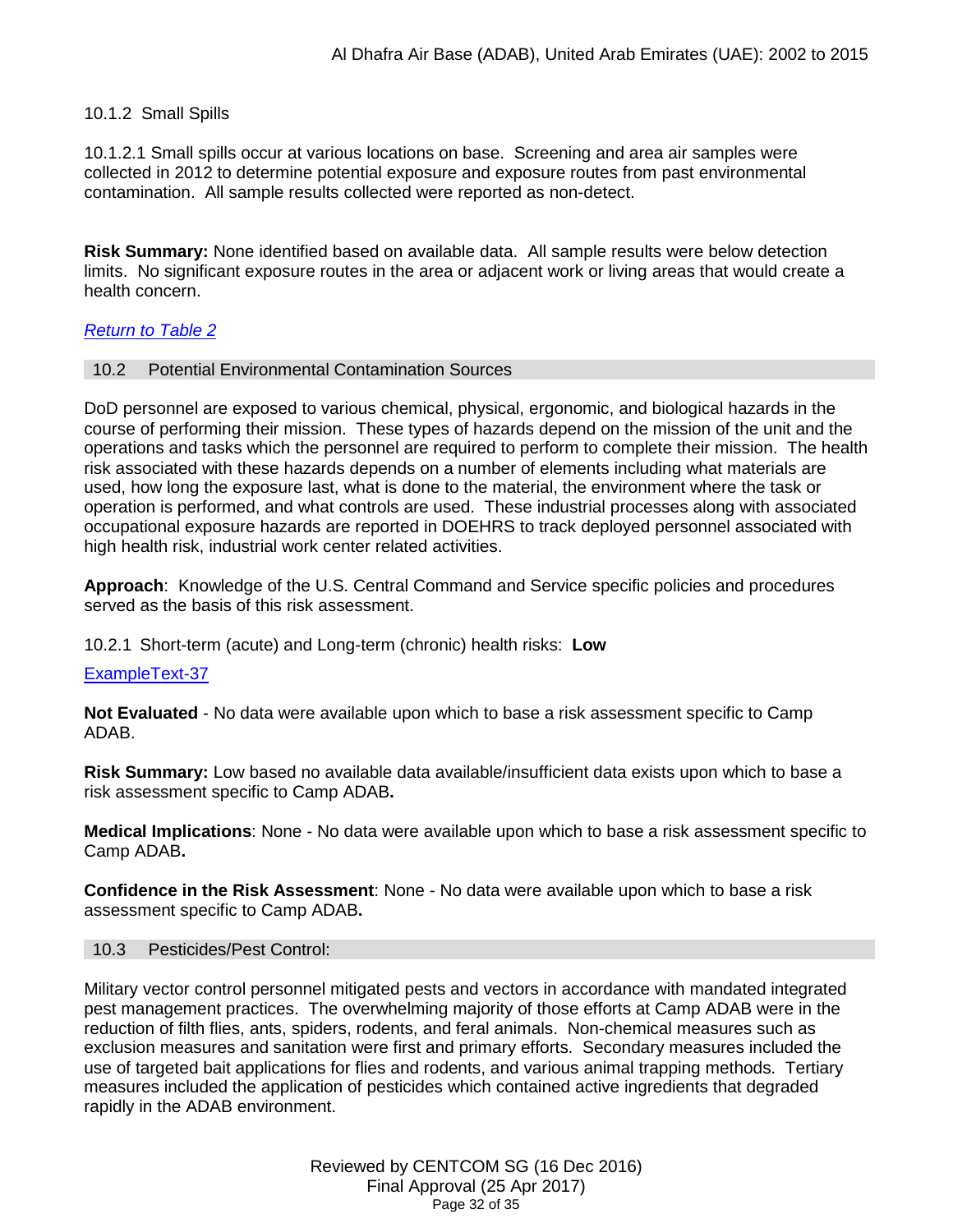#### 10.3.1 Short and Long-term (chronic) health risk

**Approach**: The Integrated Pest Management Plan for ADAB was reviewed for compliance with DoDI 4150.07 requirements.

**Risk Summary: Low**, based on available data upon which to base a risk assessment specific to Camp ADAB.

Short-term health risk: No short-term health risk was identified based on available data.

Long-term health risk: No long-term health risk was identified based on available data.

**Confidence in the risk assessment**: Confidence in the risk assessment is high. The integrated pest management plan emphasizes non-chemical control over the use of chemical pesticides. The potential for camp residents to come in contact with improperly formulated insecticides is remote. *[Return to Table 2](#page-6-4)*

#### 10.4 Asbestos and Lead-Based Paint

10.4.1 Site-Specific Conditions:

There is no suspected asbestos containing materials (ACM) with the Phantom Compound or MOTown. Prior to demolition of US facilities in 2008, 380 ECES Environmental conducted ACM sampling in conjunction with BE. Samples collected and analyzed reported negative for ACM. Additional area air sampling was conducted in 2012 at various living areas on base, (Phantom West, East, and North) on the flight line (all ramps) and other industrial areas (MOTown). Asbestos/composite samples were analyzed by laboratory and all results were well below established exposure limits.

No evidence of lead based paint is present. No specific exposure conditions of concern or health risks to personnel have been identified. Procedures have been established to mitigate potential exposures (i.e., reviewing work orders, checking suspected lead paint with lead check sticks). Most facilities at the 380 AEW have been constructed within the past 10 years.

10.4.2 Short-term (acute) health risk:

**Risk Summary:** Low, based on available data upon which to base a risk assessment specific to Camp ADAB**.**

#### **Medical Implications**: None.

**Confidence in the Risk Assessment**: High – Data shows ACM results are negative or well below exposure limits.

10.4.3 Long-term (chronic) health risk:

**Risk Summary:** Low, based on available data upon which to base a risk assessment specific to Camp ADAB**.**

#### **Medical Implications**: None.

**Confidence in the Risk Assessment**: High – Data shows ACM results are negative or well below exposure limits.

> Reviewed by CENTCOM SG (16 Dec 2016) Final Approval (25 Apr 2017) Page 33 of 35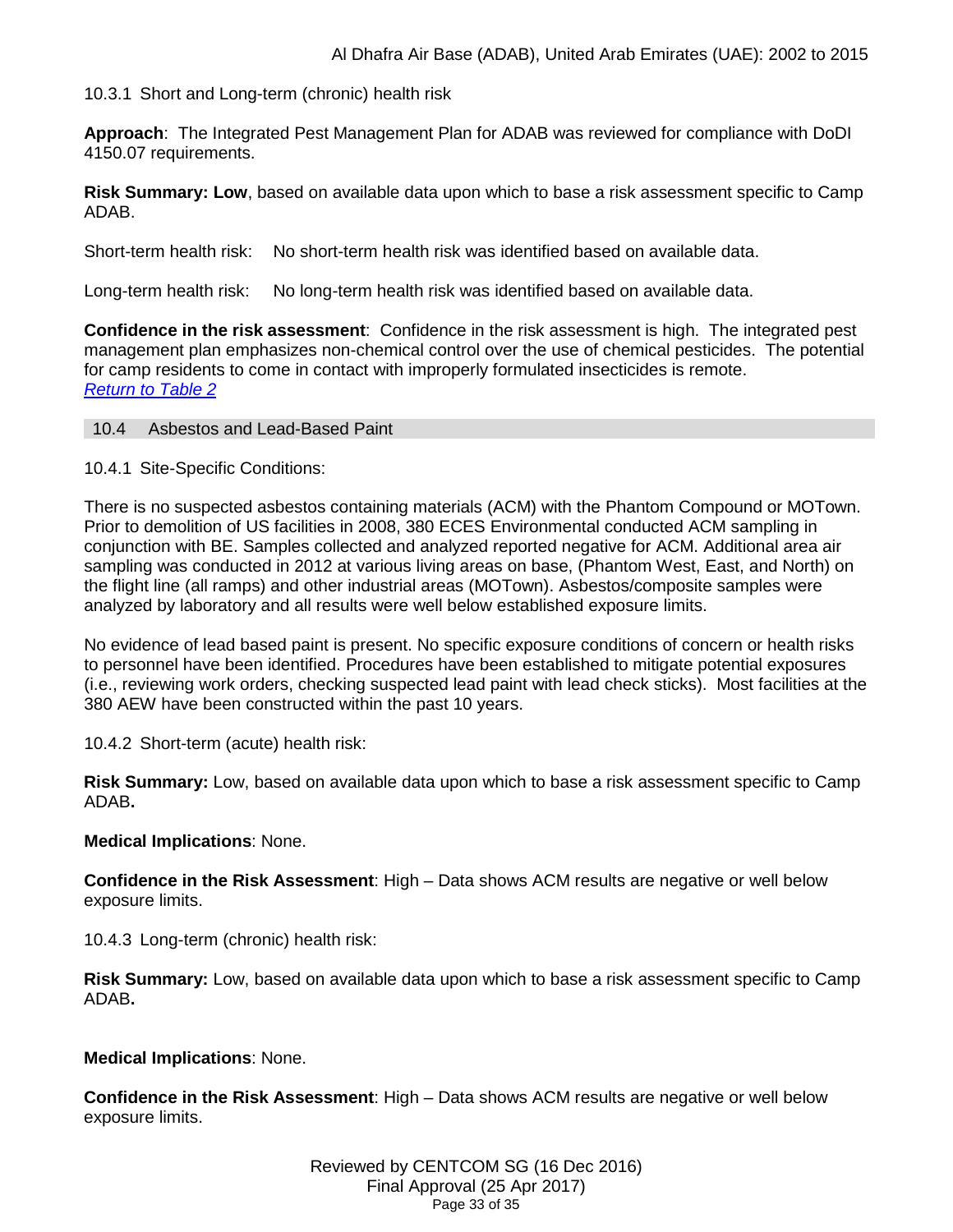### 10.5 Burn Pit

No burn pits have been in use at ADAB covering the exposures of this report.

#### 11 References

## *POEMS developed according to:*

- **1. DoDI 6490.03,** *Deployment Health***, 2006.**
- **2. JCSM (MCM) 0028-07,** *Procedures for Deployment Health Surveillance,* **2007.**
- **3. DoDI 6055.05, Occupational and Environmental Health, 2008.**
- **4. Klaassen, C.D.** *Casarett & Doull's Toxicology: the Basic Science of Exposures***, Chapter 2, Principles of Toxicology; Fifth Edition, McGraw Hill, New York.**

### *Site description and baseline information obtained from:*

**5. Environmental Health Site Assessment for Base Camp ADAB Survey ID: 135017, 19 October 2012, Survey ID: 162319, 14 April 2013, Survey ID: 175350, 31 October 2013, Survey ID: 192540, 10 September 2014 and Survey ID: 210753, 18 September 2014.**

### *Sampling data were obtained from the:*

- **6. Defense Occupational and Environmental Health Readiness System (referred to as the DOEHRS-EH database) at [https://doehrs-ih.csd.disa.mil/Doehrs/.](https://doehrs-ih.csd.disa.mil/Doehrs/) Some of the data may be classified or otherwise have some restricted distribution. See discussion below.**
- **7. Military Exposure Surveillance Library: [https://mesl.apgea.army.mil/mesl/.](https://mesl.apgea.army.mil/mesl/) Some of the data and reports used may be classified or otherwise have some restricted distribution.**

#### *Additional environmental health reports/survey documents are from the:*

- **8. Integrated Pest Management Plan – Multi-National Coalition UAE country – January 23, 2006 Restricted link only from Armed Forces Pest Management Board, <http://www.afpmb.org/content/literature-retrieval-system>**
- **9. UAE country – Camp ADAB – GlobalSecurity.Org <http://www.globalsecurity.org/military/facility/uae.htm>**

### *Chemical hazards (air, water, soil) evaluated based on military exposure guidelines (MEGs) and risk assessment methodology in:*

- **10. USACHPPM June 2010 Revision, Technical Guide (TG230), "Environmental Health Risk Assessment and Chemical Exposure Guidelines for Deployed Military Personnel". For further information, contact USAPHC Environmental Health Risk Assessment Program at: commercial 410-436-2953 or DSN 584-2953.**
- **11. Department of the Army Technical Bulletin Medical (TB MED) 577, Sanitary Control and Surveillance of Field Water Supplies, TB Med 577, NAVMED P-5010-10, AFMAN 48-138, 1 May 2010.**
- **12. USACHPPM, Particulate Matter Factsheet No. 64-009-0708, 2008.**

#### *Regional/country information on endemic/infectious disease and heat/cold from the:*

- **13. Centers for Disease Control and Prevention (CDC) Travelers' Health website [\(http://wwwnc.cdc.gov/travel/destinations/traveler/none/united-arab-emirates\)](http://wwwnc.cdc.gov/travel/destinations/traveler/none/united-arab-emirates), "Destinations" section, UAE country.**
- **14. World Health Organization (WHO) World Malaria Report 2012, page 141.**
- **15.** "**Cutaneous Leishmaniasis in U.S. Military Personnel – Southwest/Central Asia, 2002-2003." Morbidity and Mortality Weekly Report (MMWR), October 24, 2003 / 52(42);1009-1012. <http://www.cdc.gov/mmwr/preview/mmwrhtml/mm5242a1.htm>**